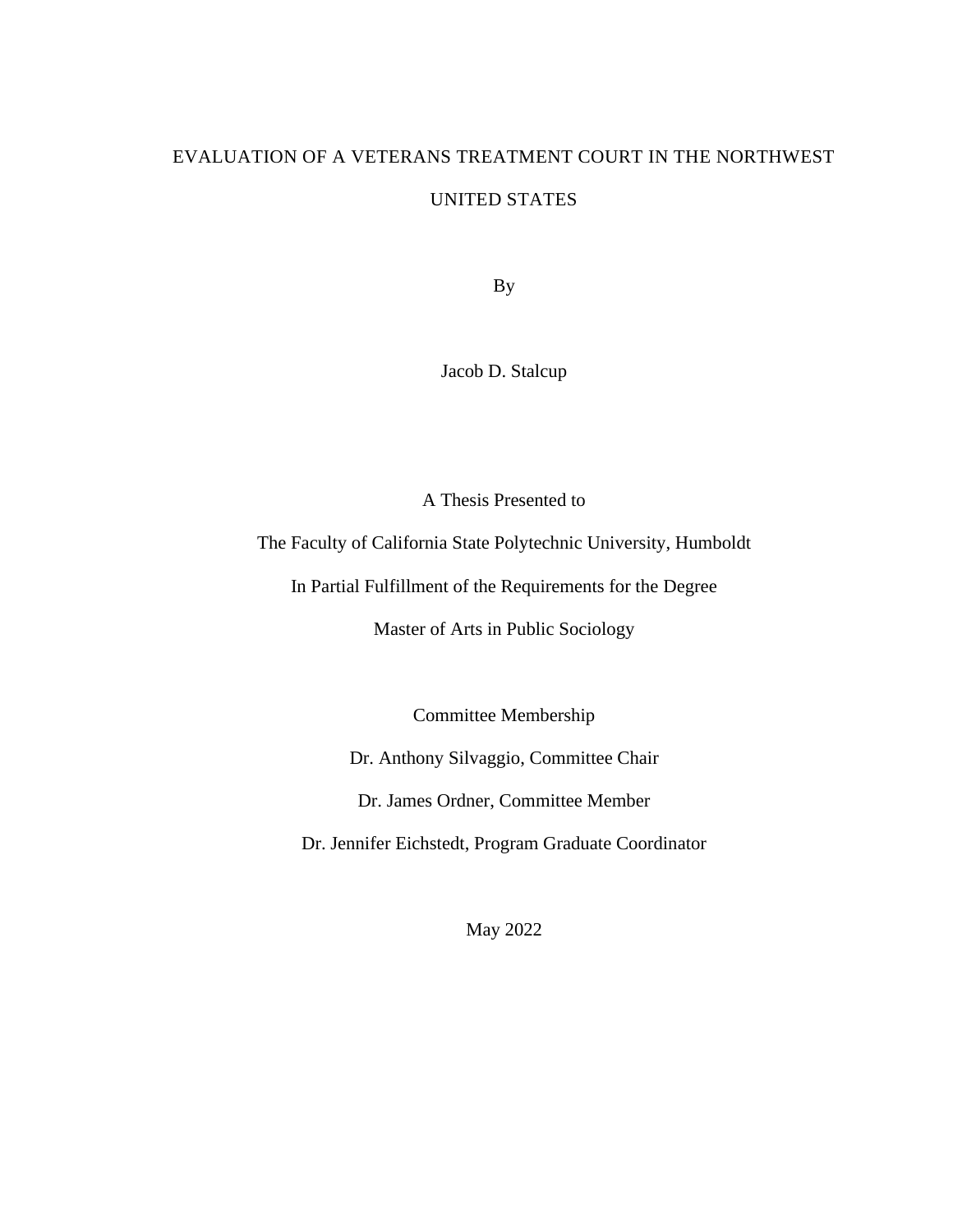# <span id="page-1-0"></span>ABSTRACT

# EVALUATION OF A VETERANS TREATMENT COURT IN THE NORTHWEST UNITED STATES

#### Jacob D. Stalcup

This thesis provides an evaluation of a Veterans Treatment Court in the northwestern United States. Previously collected data from clients within the court was analyzed and helped format semi-structured interviews with court employees. The conclusion of this evaluation is that the court would operate more effectively if there was a focus on the recruitment and retention of veteran employees, especially peer mentors. This could be accomplished by policy changes involving hiring new employees.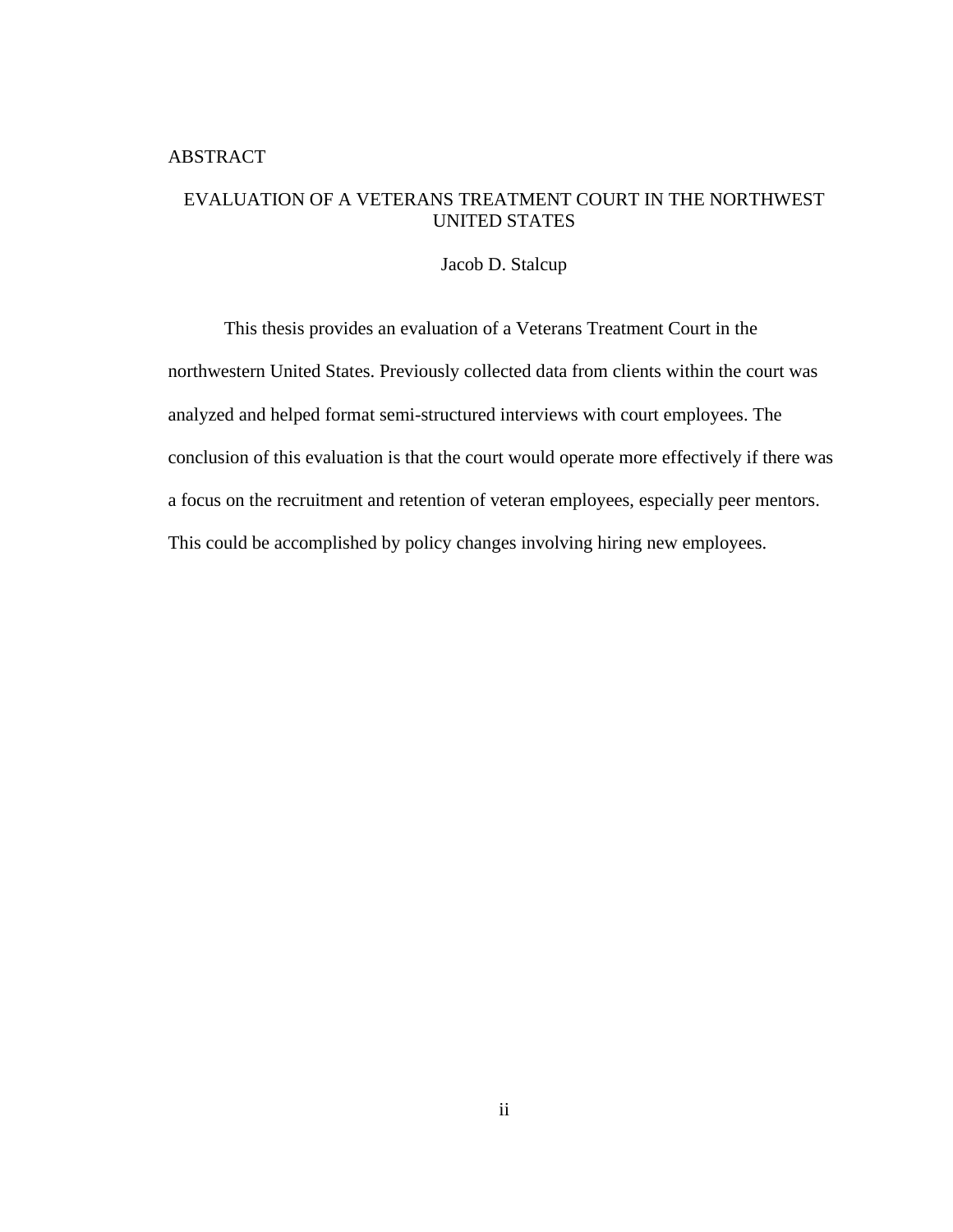# <span id="page-2-0"></span>ACKNOWLEDGEMENTS

I want to begin by thanking my committee chair Anthony Silvaggio for all of his help navigating the thesis project. I would also like to thank my committee member James Ordner for his help as a committee member and a teacher. Lastly, I would like to thank all of my friends for helping me maintain my sanity over the past two years.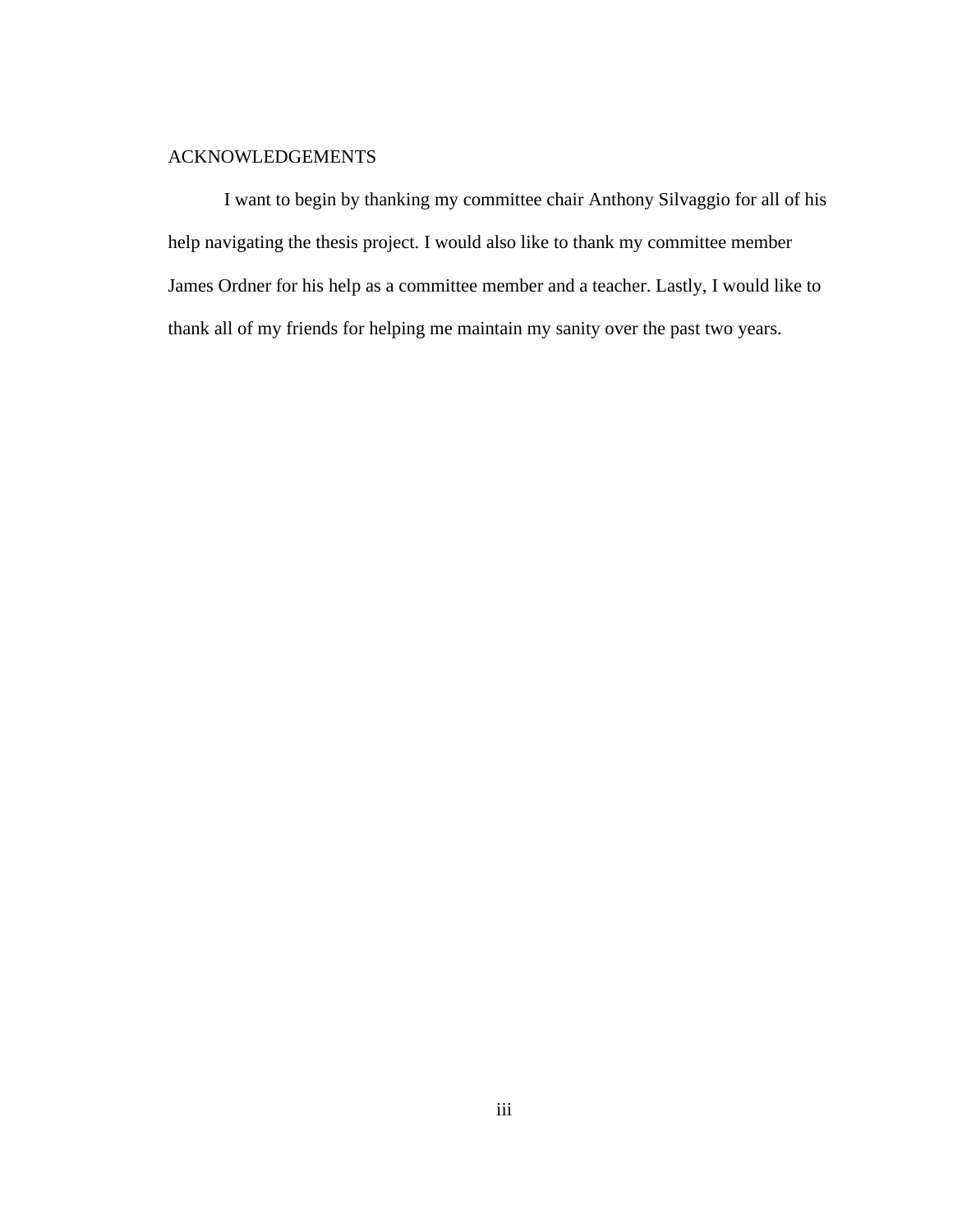# <span id="page-3-0"></span>TABLE OF CONTENTS

| Veteran treatment courts and the veteran justice outreach program 9     |   |
|-------------------------------------------------------------------------|---|
|                                                                         | 9 |
|                                                                         |   |
|                                                                         |   |
| The Challenges of Military Culture and Importance of Mentor Programs 14 |   |
|                                                                         |   |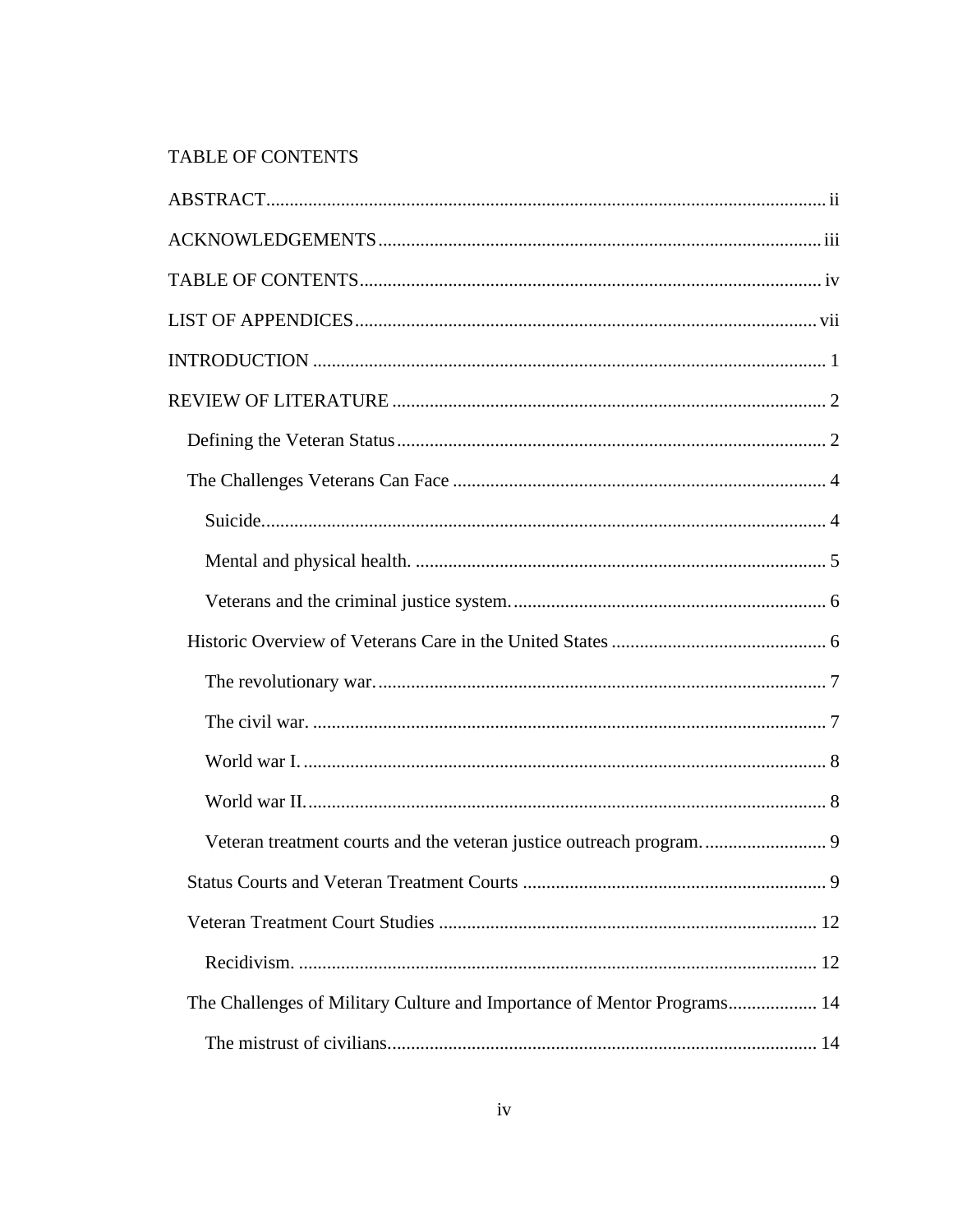| Stereotypes of VTC's - Perceptions of Veterans Treatment Courts  16 |  |
|---------------------------------------------------------------------|--|
|                                                                     |  |
|                                                                     |  |
|                                                                     |  |
|                                                                     |  |
|                                                                     |  |
|                                                                     |  |
|                                                                     |  |
|                                                                     |  |
|                                                                     |  |
|                                                                     |  |
|                                                                     |  |
|                                                                     |  |
|                                                                     |  |
|                                                                     |  |
|                                                                     |  |
|                                                                     |  |
|                                                                     |  |
|                                                                     |  |
|                                                                     |  |
|                                                                     |  |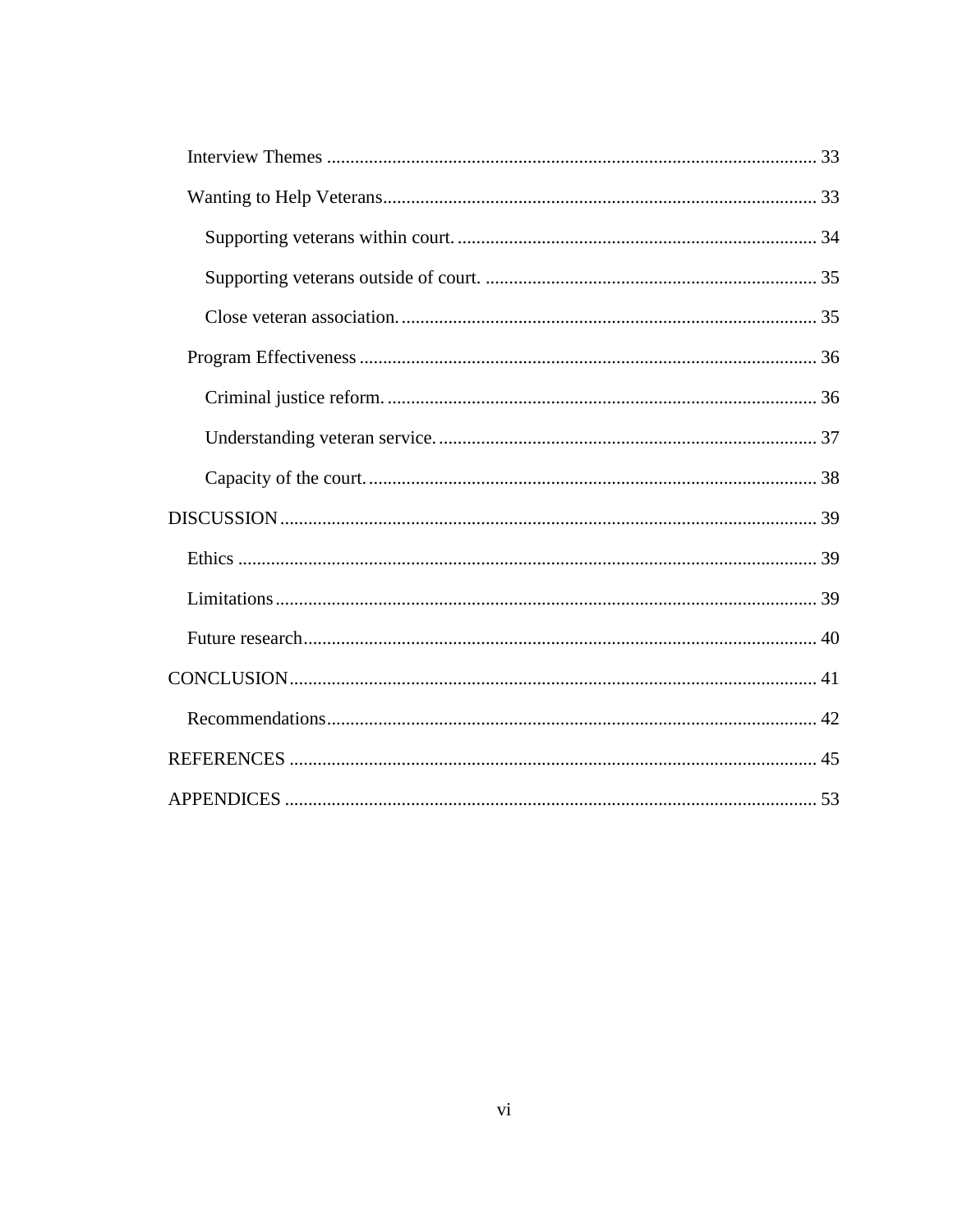# <span id="page-6-0"></span>LIST OF APPENDICES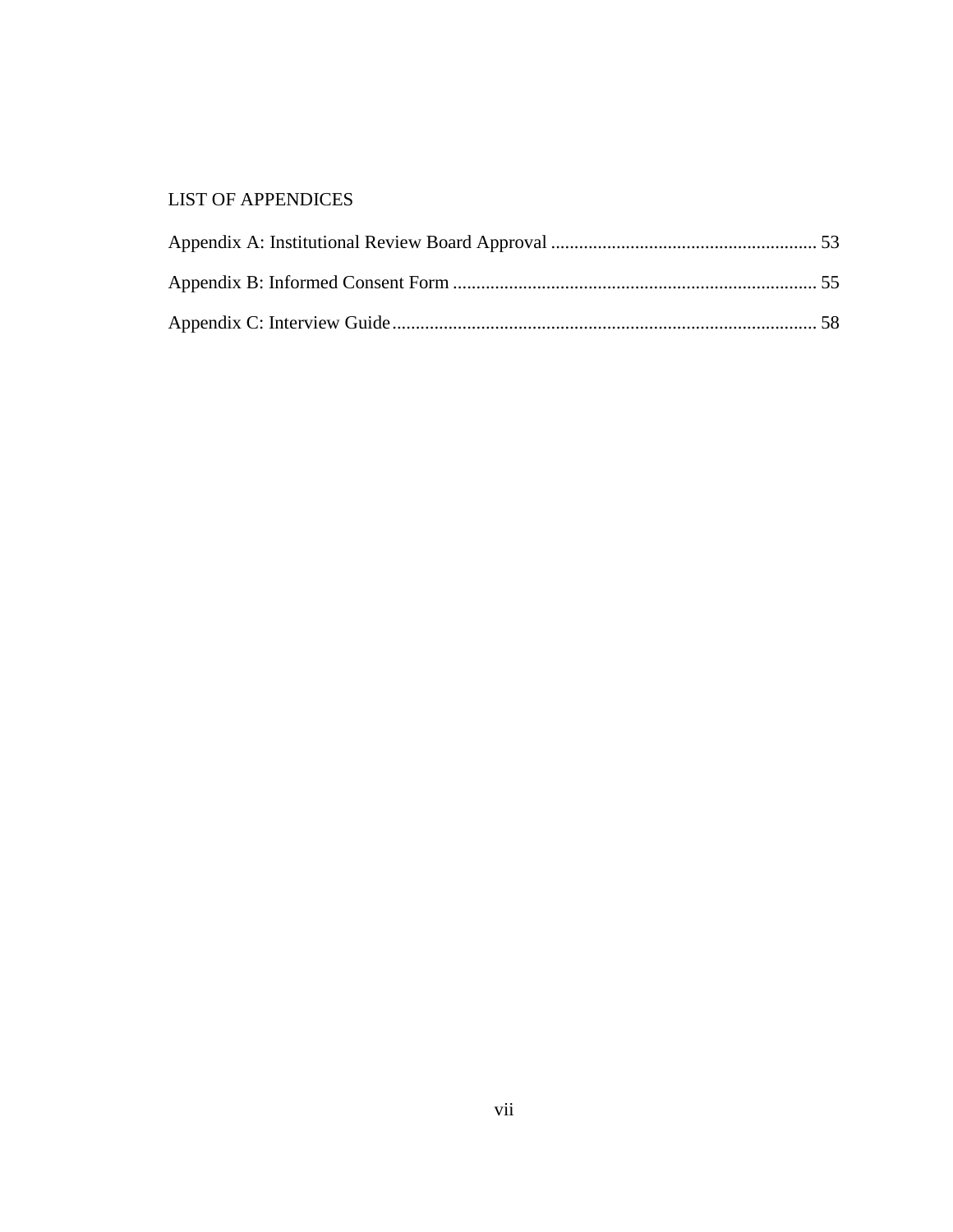# <span id="page-7-0"></span>**INTRODUCTION**

The military has always had a prominent place in my life. I spent eight years in the Montana Army National Guard; during that time, I participated in training exercises in multiple states and even other countries. I also worked with many military members from other nations. Going to basic training when I was 19 was a pivotal point in the development of the person I am now. More recently I have become focused on research that could help people who have also been in the military. That drive may have been there this entire time and I simply did not notice.

The goal of this thesis is to evaluate this veterans treatment court. It begins with a review of the existing literature on veteran treatment courts; defining what a veteran is; the challenges veterans can face; historic veterans' care; status courts and veteran treatment courts; and veteran treatment court studies.

This is followed by a section that covers the methodological approach used in this research. This involves identifying that it was a multimethod study that used existing focus group data and semi-structured interviews. Then how the data was analyzed and what themes were found within it. I conclude with a discussion about the results of this study and suggestions for the improvement of the program.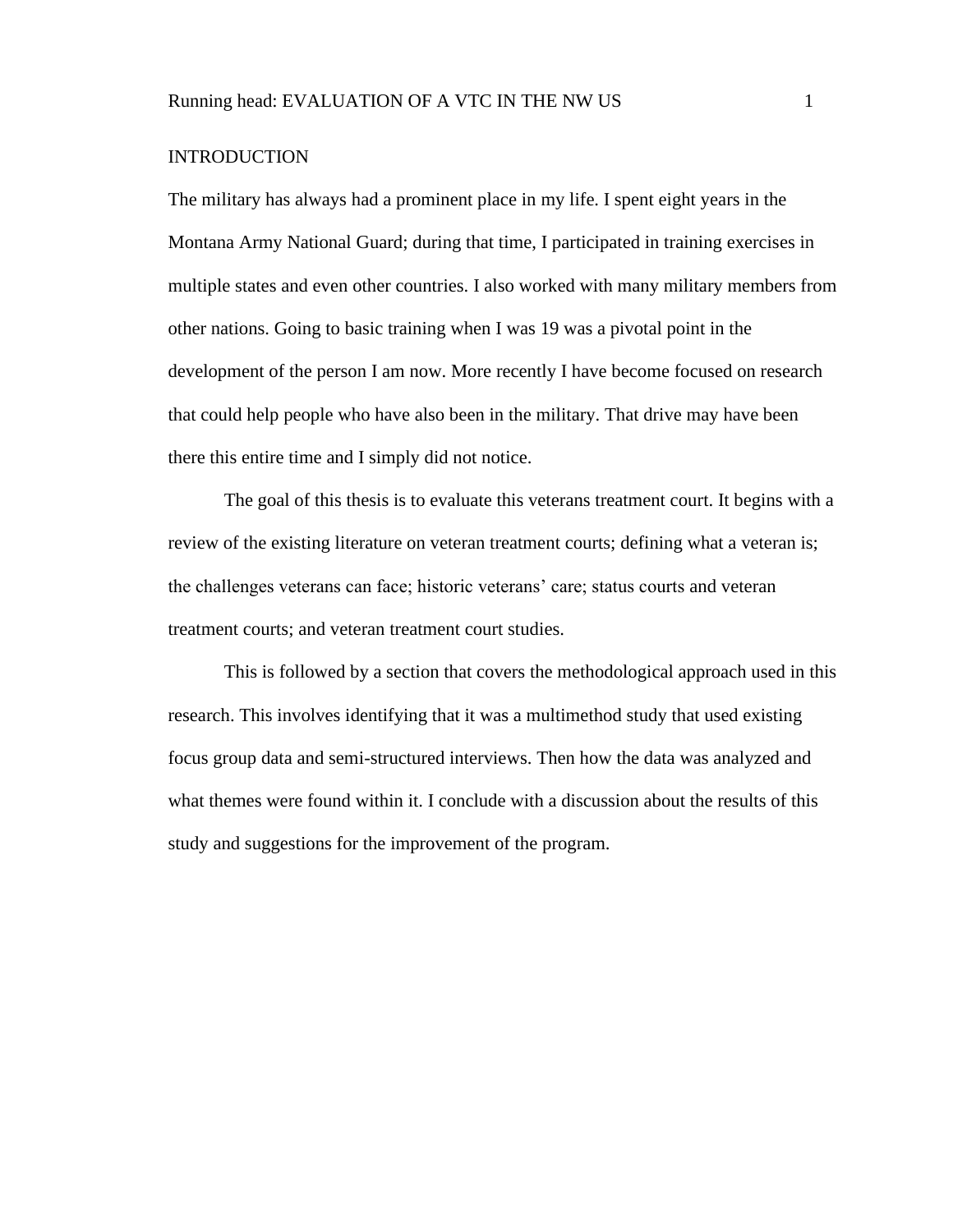#### <span id="page-8-0"></span>REVIEW OF LITERATURE

The following literature review focuses on studies that explore the social support needs veterans face when they complete their military service, and the approaches taken by governmental and non-governmental organizations to provide services to this population. The first section describes the various definitions used by governmental institutions, the implications of these definitions for veterans who need support, specifically as it relates to Veteran Treatment Courts (VTC's). The second section outlines the scholarly research on the issues that veterans face once they exit their service in the military. This is followed by a discussion of the history of government programs for veterans with a focus on the use of status courts and veteran treatment courts. The closing section of the literature review summarized the existing program evaluation scholarship on mentor programs and the impact / effectiveness of veteran treatment courts.

#### <span id="page-8-1"></span>*Defining the Veteran Status*

The term "veteran" can vary in scope depending on the study, program, department, and service member experiences. The United States Department of Veteran Affairs definition found within U.S. Code 38 states, "The term "veteran" means a person who served in the active military, naval, air, or space service, and who was discharged or released therefrom under conditions other than dishonorable" (United States Government Publishing Office 2022). What is interesting about this definition is that it does not include members of the National Guard or reserves unless those individuals were federally activated for reasons other than training, served at least 20 years, or were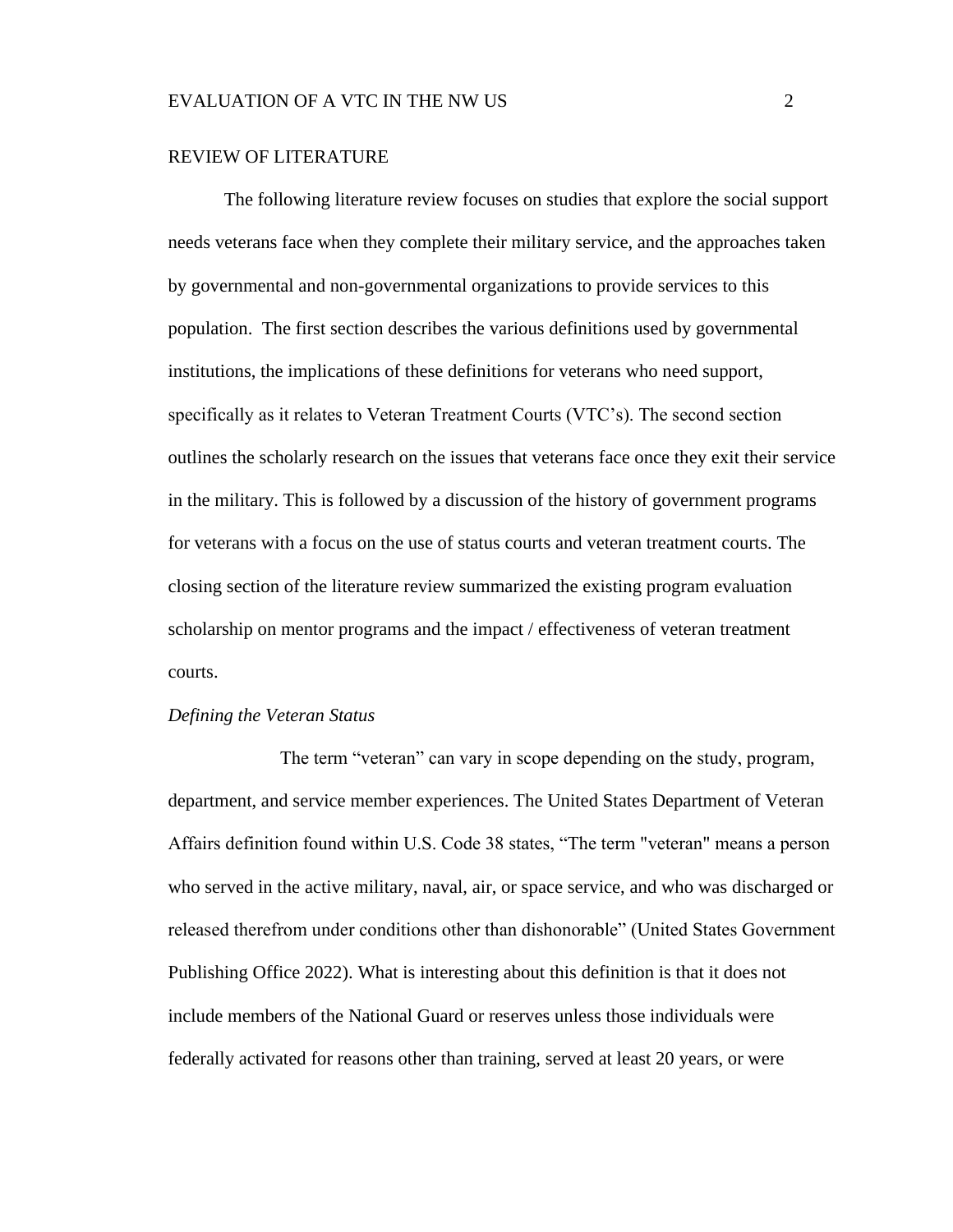disabled from an injury while in the line of duty. This "official" definition of what a 'veteran' is important, for a number of reasons that are germane to this thesis - Veteran status determines what benefits certain people can access. For example, most federal benefits such as The Free Application for Federal Student Aid (FAFSA) do not count a former National Guard or Reservist as a veteran. If they do not meet these criteria, they are sometimes still called veterans but do not have 'veteran' status. This is oftentimes confusing for former National Guard and reservists who are seeking veteran programs or services provided by the government and non-profit service organizations. This also complicates research and data collection efforts on veterans' services, with researchers tasked with determining the classification of veterans' eligibility for program services. One approach used to address this issue is the "benefits approach", which simply classifies individuals as "veterans", if they meet the criteria set by the service provider. For example, many "veteran" treatment courts, including the one in this study, accept reservists and National Guard members who do not meet the official federal government definition of "veteran". In this case, VTC's face economic challenges, as treatments prescribed might not be covered by Veteran Affairs (VA) benefit programs for those who do not fit the government classification. For this program evaluation, the VTC definition of veteran went beyond the federal government's narrow definition. This definition of veterans included: Anyone who had served in the United States Armed Forces and those who had a family member who had. In the case of the second group, they had to show how the United States military had affected their life in a way that they ended up in the criminal justice system.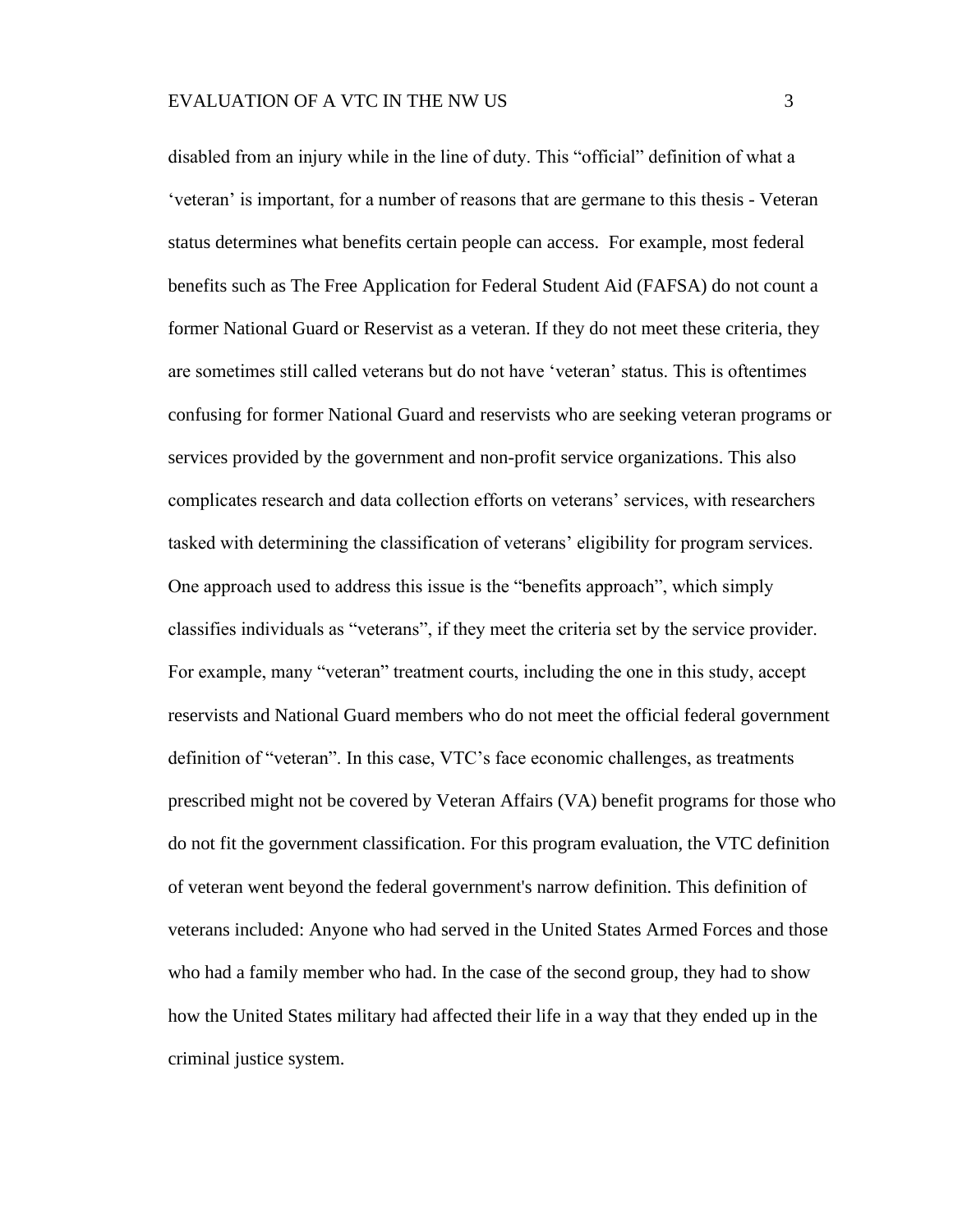## EVALUATION OF A VTC IN THE NW US 4

#### <span id="page-10-0"></span>*The Challenges Veterans Can Face*

United States military veterans have extremely specific experiences that are unique to them compared to the civilian population. This can include things like being in warzones, being away from family for extended periods of time, high risk training, and all of the stress that comes with those scenarios. Some of these situations are even designed to be stressful for service members as a part of their training. Between 2006 and 2021 32% of all active-duty service member deaths were from training accidents (Mann and Fischer 2021). They also have certain challenges that have emerged which may be related to these experiences. These include things such as suicide (Katz et al. 2012), heath issues both physical and mental (De Luca et al. 2016), and becoming offenders within the criminal justice system (Lucas 2017). Being aware of these issues is important for any program that works with veterans. If program leaders and employees do not understand what veterans have experienced, how can they make informed decisions? This can become especially important when it comes to recognizing the warning signs associated with suicide.

#### *Suicide.*

<span id="page-10-1"></span>Veteran suicide is a well-researched area of veteran issues. It is a troubling social problem that has been occurring within the United States at uniquely high rates. The Veterans Affairs National Veteran Suicide Prevention Report of 2019 indicated that 13.5% of the adult suicides in the United States were veterans even though they only make up 7.9% of the population (United States Department of Veterans Affairs 2020). One of the reasons that has been given for these high rates of suicide is the lack of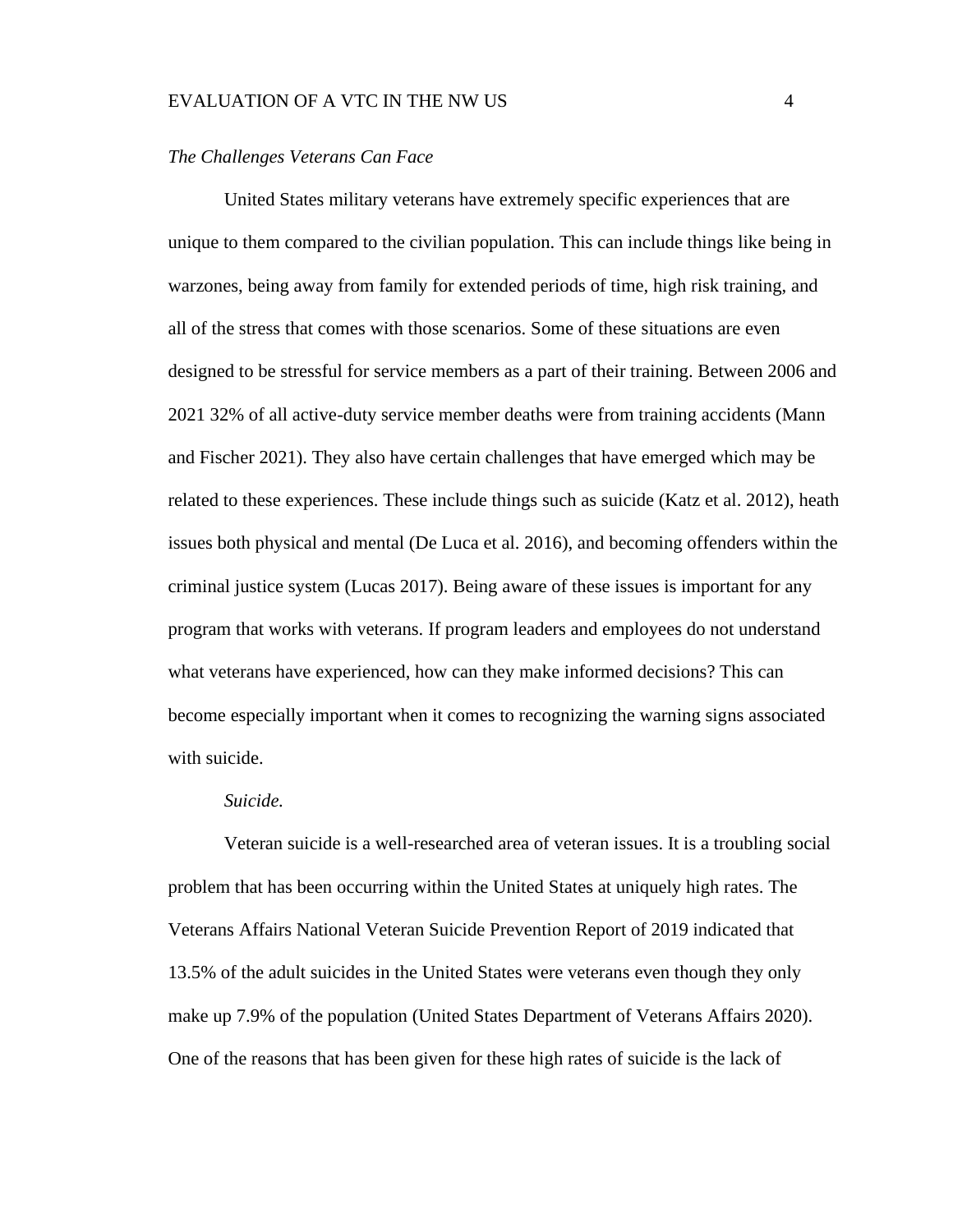veterans utilizing the services provided the VA. The Veterans Health Administration (VHA) is the part of the VA that is focused on healthcare. Certain aspects of this could be the physical accessibility to these services for veterans. Veterans living in urban areas are about 20% less likely to kill themselves than those living in rural areas (Mohatt et al. 2018). This may in part be related to how far away these services are from highly rural areas. The link between who is utilizing VHA care and suicide has been identified as a factor. Between 2000 and 2010 veterans made up around 25% of the United States suicides but only 5% were using VHA services (Hoffmire, Kemp, and Bossarte 2015). There are currently many different theories on why veteran suicide is so prevalent in the United States beyond what is discussed in this paragraph. Veteran suicide is an important problem that needs to be considered any program that works with veterans.

#### *Mental and physical health.*

<span id="page-11-0"></span> Many veterans have disabilities that are directly related to their time in military service. This seems to be increased in individuals who have left military service in more recent years such as those who have fought in the second gulf war. Twenty six percent of all veterans have a service-connected disability, but 40% veterans from the second gulf war have them (Bureau of Labor Statistics 2021). These service-connected disabilities could be both mental and physical as well. Physical injuries such as traumatic brain injuries, hearing loss, and lost limbs are a few examples of this. The largest mental health issue that is discussed in literature would be post-traumatic stress disorder. The commonality of mental health issues within veterans is so great that seeking help transcends civilian racial conceptions of mental health and sees much higher rates in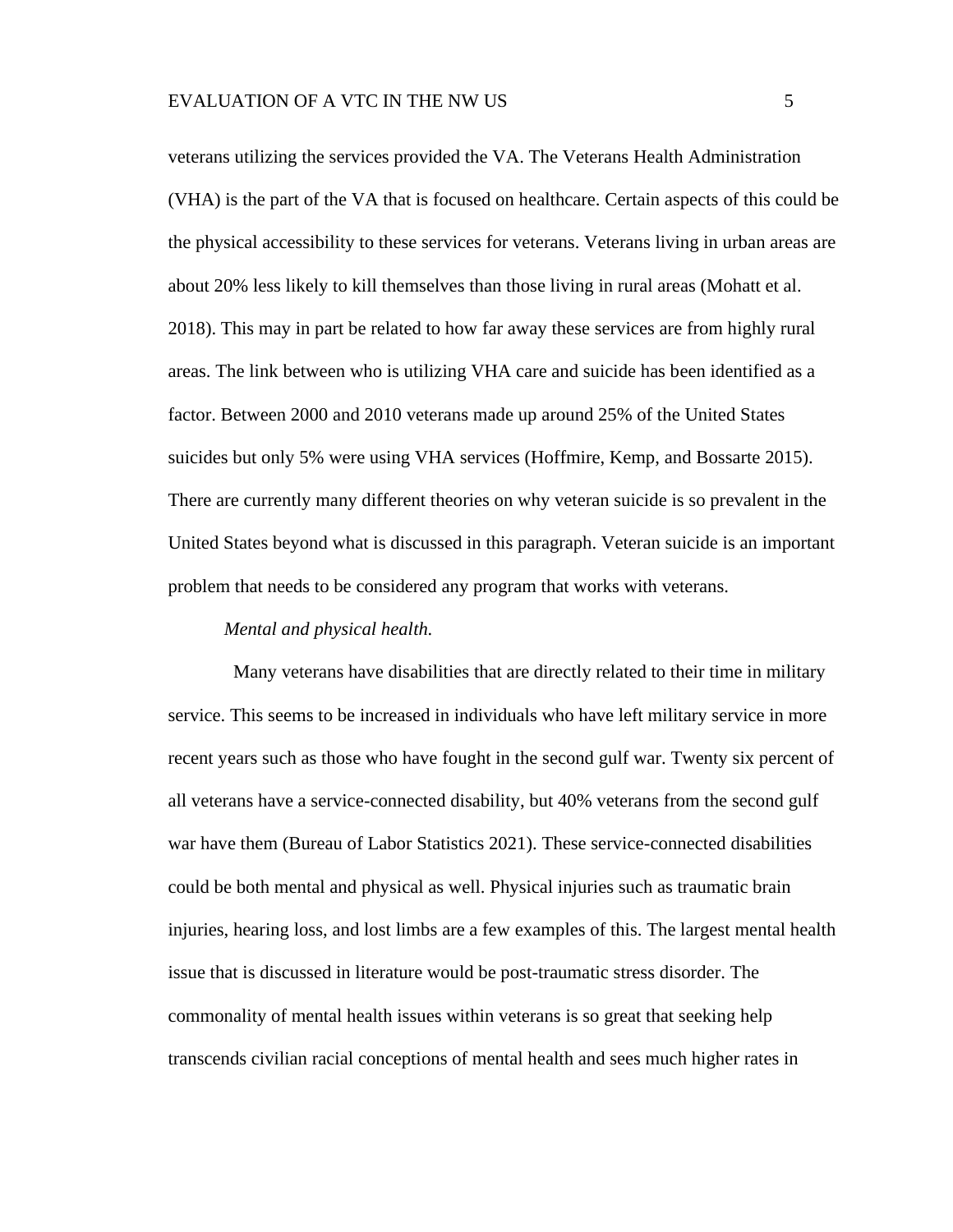some minority groups compared to their civilian counterparts (De Luca et al. 2016). This could be due to increased access to mental health professionals.

*Veterans and the criminal justice system.*

<span id="page-12-0"></span>Some veterans end up in the criminal justice system after leaving the United States Armed Forces. According to a 2021 report, almost eight percent of state prisoners and nearly six percent of federal prisoners were veterans (United States Sentencing Commission 2021). While veterans were less likely to be incarcerated than non-veterans, of the veterans who had been incarcerated 64% of them were serving sentences for violent offenses when compared to 48% of non-veterans. Out of all incarcerated veterans 75% had also not been deployed to a combat zone. That is to say that combat experiences are not the key factor in why these individuals ended up incarcerated. Slightly less than half of all incarcerated veterans reported being diagnosed with a mental health disorder (Bronson, Carson, and Margaret E. Noonan 2015). Suicide, health issues, and criminal justice are not the only negative factors impacting veterans, but they have a long history in the United States. This can be seen by all of the various veteran programs the United States has implemented throughout its lifespan.

#### <span id="page-12-1"></span>*Historic Overview of Veterans Care in the United States*

Government programs for veterans started during the very beginnings of the United States in 1776 and expanded with every major conflict afterwards including: pensions for disabled soldiers after the Revolutionary War, veterans' homes that also gave medical care in the aftermath of the Civil War, post-World War I and the creation of the Department of Veterans Affairs, and the creation of the GI Bill following World War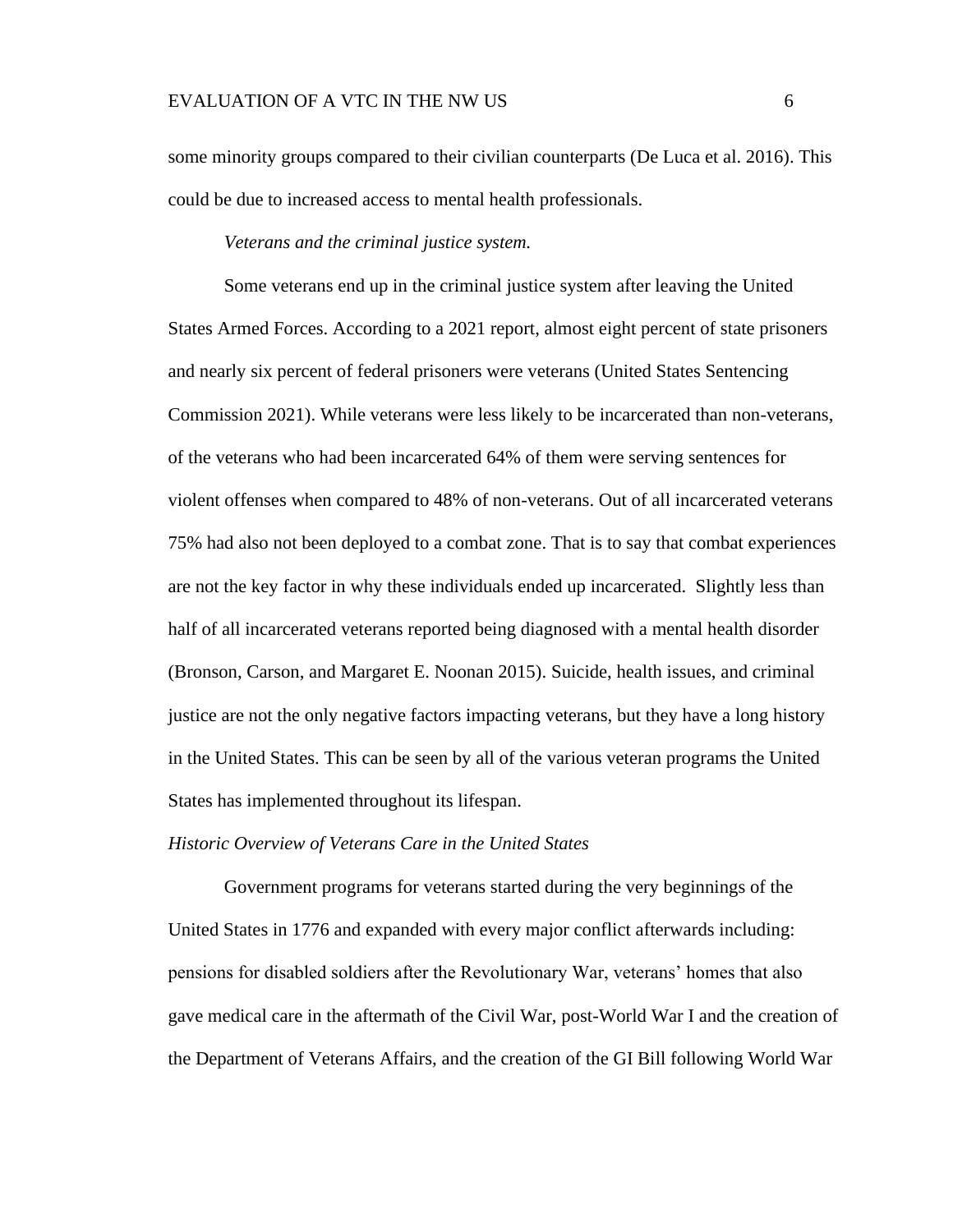II (United States Department of Veterans Affairs 2022; Burtin 2020). The following examples are some of the actions the United States government has taken to help veterans.

*The revolutionary war.*

<span id="page-13-0"></span>The newly formed United States of America was intent on gaining enough recruits to fight the British during the Revolutionary War. An article in the quarterly magazine published by the National Archives and Records Administration named Prologue discussed one of these. It was a law that was passed by congress called the First Pension Act and it was enacted on August 26th, 1776 (Nudd 2015; United States Department of Veterans Affairs 2022). This provided pensions to soldiers who had been disabled during the war and this theme would move forward in history.

*The civil war.*

<span id="page-13-1"></span>After the Civil War there was a large number of injured veterans. This was in part due the fact that technology had surpassed war tactics. Mass formations of soldiers were a poor match for new technology such as rifled firearms, miniguns, and lever-action rifles. Due to the changing tactics and technology, legislation was put through congress and signed by President Lincoln in March 1865. This new legislation resulted in the creation of the National Home for Disabled Volunteer Soldiers. Black soldiers who had been injured in the war were admitted into these facilities as well. These homes were used to take care of injured veterans and provide them with a place to live (National Park Service 2022; United States Department of Veterans Affairs 2022).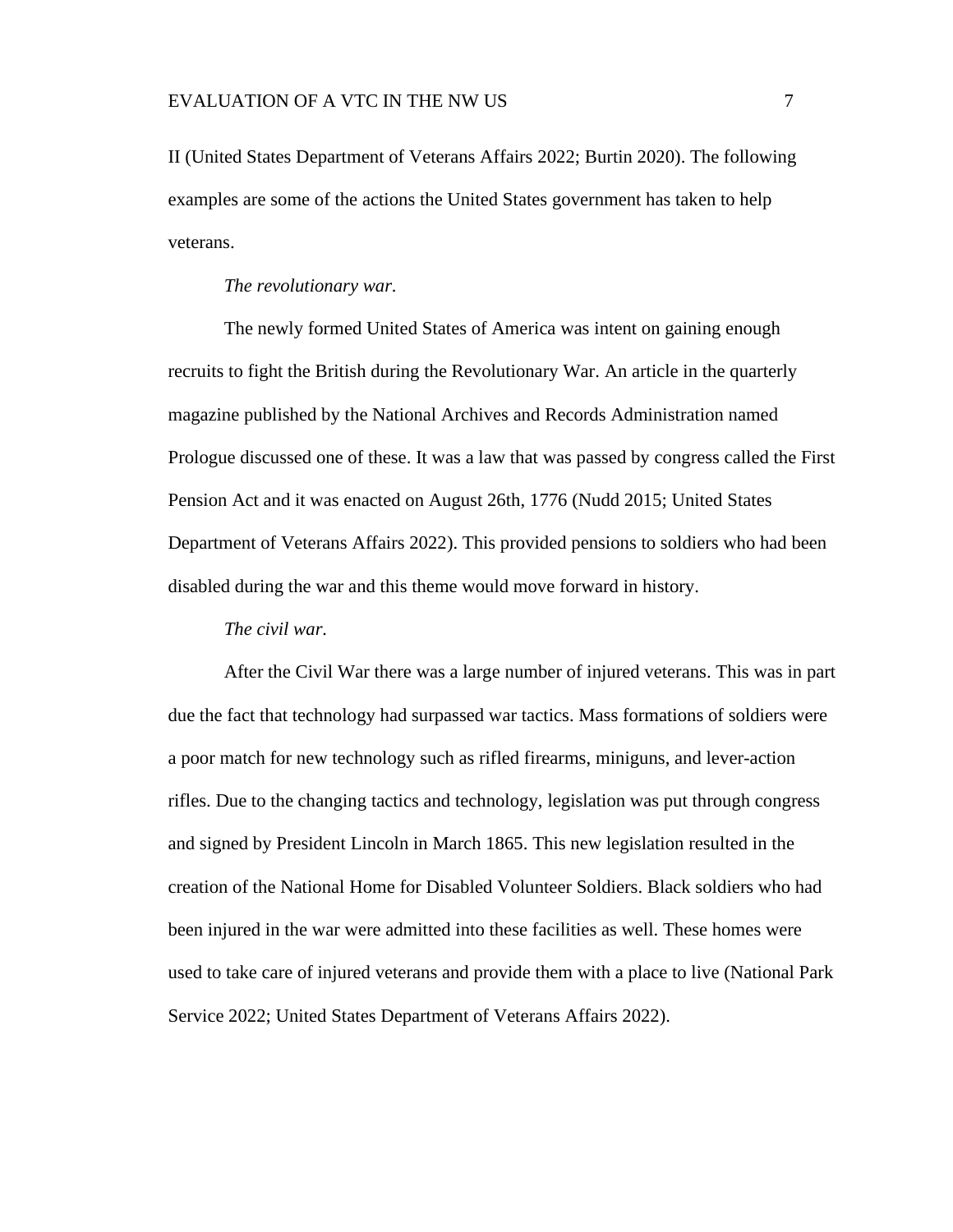#### *World war I.*

<span id="page-14-0"></span>The first World War was the first fully mechanized conflict that the United States became involved in. One of the major causes of concern were veterans who had been injured due to mustard gas exposure. These veterans required specialized care when they arrived home. On August 9th, 1921, the Veterans Bureau was created to oversee all of the veterans' programs that were in operation at that time. Later in 1928 these benefits even transferred to handle disabilities that were not service related. Finally, in 1928, women were allowed to use the National Veteran Homes (National Archives 2022; United States Department of Veterans Affairs 2022).

# *World war II.*

<span id="page-14-1"></span>Following the second World War there was a substantial increase in the number of veterans in the United States population. Leaders worried that the 16 million Americans who got home would be unemployed, and this could cause economic disaster for the United States right after a world war. The answer to this issue was a program that became known as the GI Bill. This was signed into law by President Franklin Roosevelt on June 22nd, 1944. Within the first seven years of its existence around eight million veterans utilized the GI Bill. This program included more than just funding for education opportunities. The program also included home loans, and unemployment benefits. This has been a very transformative piece of legislation for the United States (United States Department of Defense 2019; United States Department of Veterans Affairs 2022).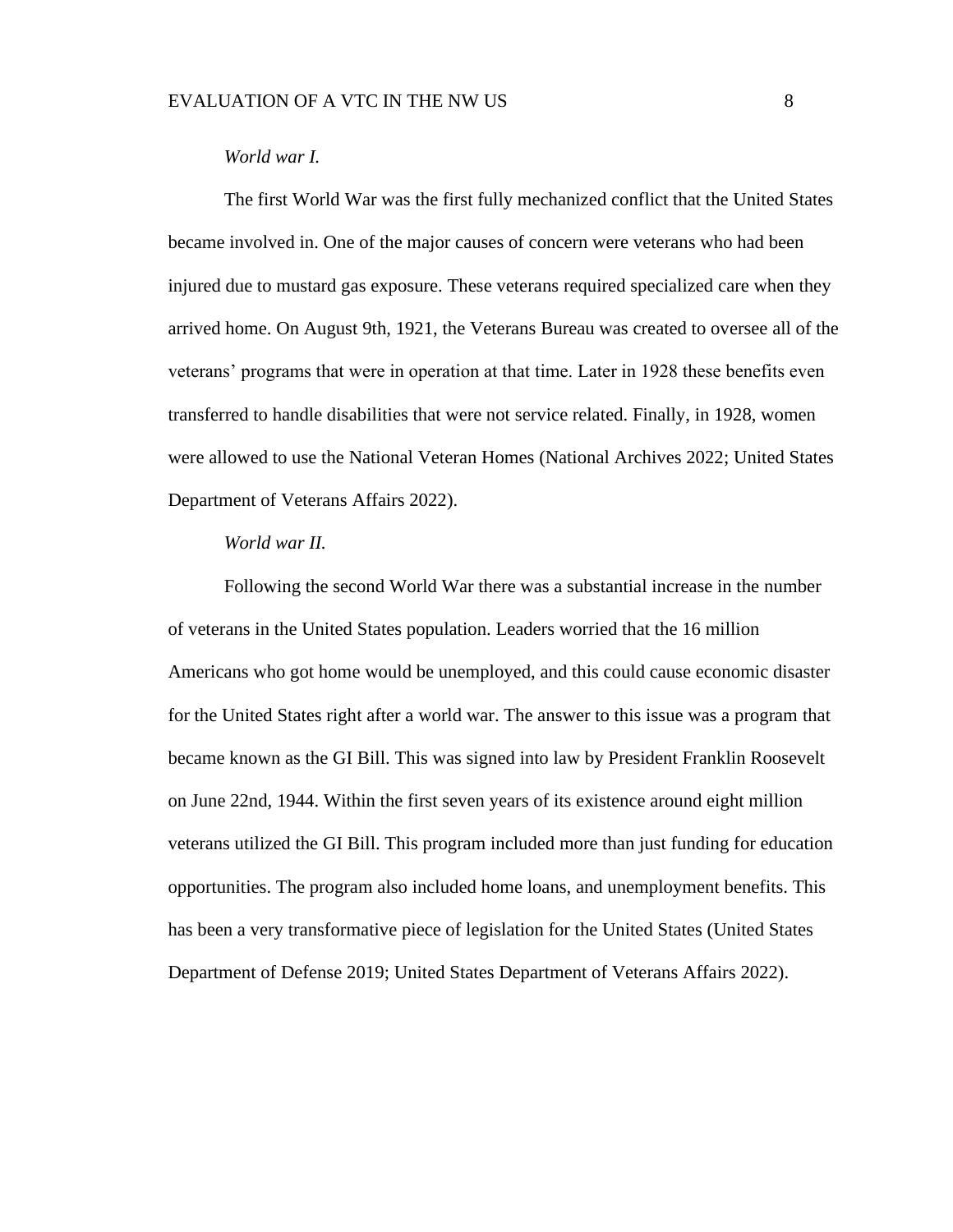#### EVALUATION OF A VTC IN THE NW US 9

#### *Veteran treatment courts and the veteran justice outreach program.*

<span id="page-15-0"></span>As discussed, earlier homelessness among veterans has been an issue throughout the history of the United States. In response to rising cases of homelessness in justiceinvolved veterans the veteran justice outreach program was created by the Department of Veteran Affairs in 2009 (McGuire and Clark 2009). This came at a time when courts specialized for veterans were coming about in the United States. This may have been related to the rising popularity of VTC's in the United States. Regardless, the veteran justice outreach program has become embedded in many VTC's at this point.

# <span id="page-15-1"></span>*Status Courts and Veteran Treatment Courts*

A VTC is one type of status court that specializes in treating veterans who have committed substance abuse related crimes. A status court is a specialized court system focused on specific populations within the criminal justice system. The first of these status courts was a drug court that began in 1989 and soon after many other courts were created from this model (Collins 2017). These status courts offer a different approach than the traditional court system and have shown themselves to be an excellent alternative. Drug courts have been shown to be highly effective at reducing recidivism when compared to traditional court systems. One of these drug court systems managed to maintain a 16-17% recidivism rate when compared to the 70% country wide recidivism rate for untreated offenders (Torgensen et al. 2004). When the model adherence for drug courts was compared between adult and juvenile treatment courts it found that adult courts adhered more strictly to the model (Mei et al. 2019). However, drug courts were also shown to help reduce recidivism in juvenile offenders from 50% to 43.5% (Mitchell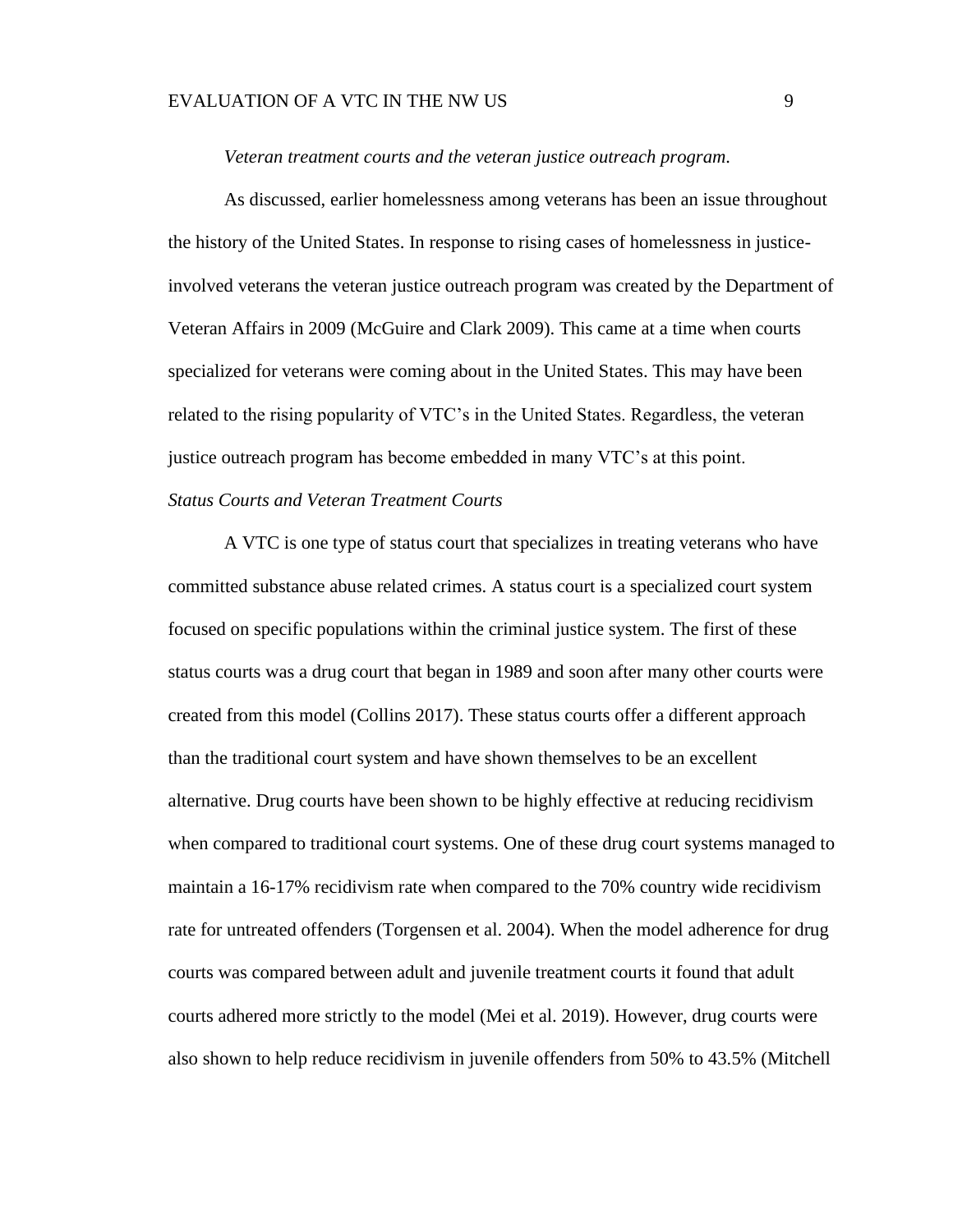et al. 2012). Due to the overall success of these courts the model was adopted for veteran offenders within the criminal justice system. VTC's became a part of these new status courts after the second gulf war. This could be due to the sudden influx of military veterans coming back from war zones in the 2000s. The first of these types of court began in 2008 in Buffalo, New York (Lucas 2017). In an attempt to maintain thoroughness, it should be known that other works have also referenced that a drug court in Anchorage, Alaska admitted veterans into their drug courts as part of a special program in 2004 (Easterly 2017; Hawkins 2010; Smith 2010; Garza 2014). Whether Anchorage or Buffalo is the first of these courts is inconsequential; they both started something that would become much larger. These types of courts take a different approach and are a transition from more punitive criminal justice models to a restorative model that focuses more on fixing the harm an offender caused. This is to say that this model of criminal justice includes things like victim-offender mediation, peacemaker circles, and community reparative boards (Office of Juvenile Justice and Delinquency Prevention 2012). These courts have been compared to the Restorative Justice model and while being less punitive than traditional courts were found to fall short of that ideal (Baldwin and Rukus 2015). Integrated care is a concept that could also fit within the Restorative Justice model, and it can be found in treatment courts and VTC's. They employ an integrated care approach that is needed and well suited to handling issues including: mental health, substance use, employment, and housing (Yerramsetti et al. 2017). Many VTC's such as the one that is the focus of this study have a program team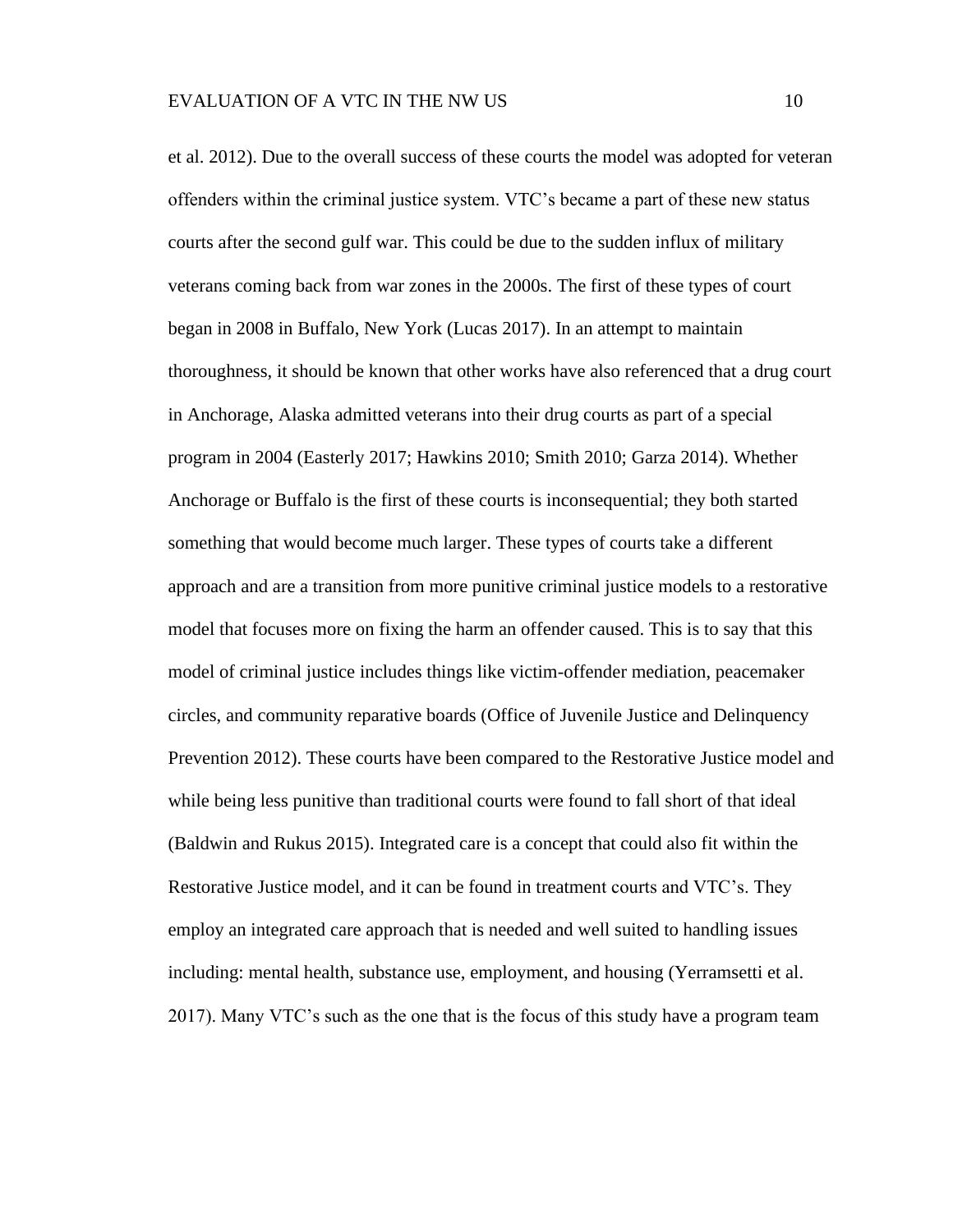that includes representatives from treatment, law enforcement, and the court all working together. This makes communication between the different entities of the program easier.

These types of court systems have grown since their inception in the early 2000s. The Department of Veterans Affairs (VA) saw a 30% increase of courts that work with Veteran Justice Outreach Specialists (VJO) from 461 of these courts in 2016 to 601 at the end of 2020 (Stewart 2021). Many if not most of these courts do work with the VA through VJO's to help ascertain the veteran's treatment needs, provide updates to the court on that veteran if they consent, and connect that veteran with other VA treatment (2021). The increase in popularity of these court systems may be due to more promilitary member attitudes that are seen in the United States now. For example, popular attitudes in the Vietnam and post-Vietnam era were very anti-military. A professor of history at Arizona State University wrote an opinion article for The New York Times about Vietnam veterans and stated, "and it didn't take much for many Americans especially war protesters, to decide that the soldiers were themselves brutal and inhuman– leading to an ugly backlash in returning servicemen" (Longley, 2017). This contrasts with results from a Pew Research Center study on veterans that found 64% of non-veterans think that veterans are looked up to by the general public (Igielnik 2019). It may also be tied to the changing landscape of criminal justice reform. That being said there could also be some issue with the military's shift to all volunteers instead of relying in part on recruitment drafts, potentially resulting in people in adverse situations joining the military to escape them and eventually returning. These may also be the reasons for many of the issues currently affecting veterans in the United States.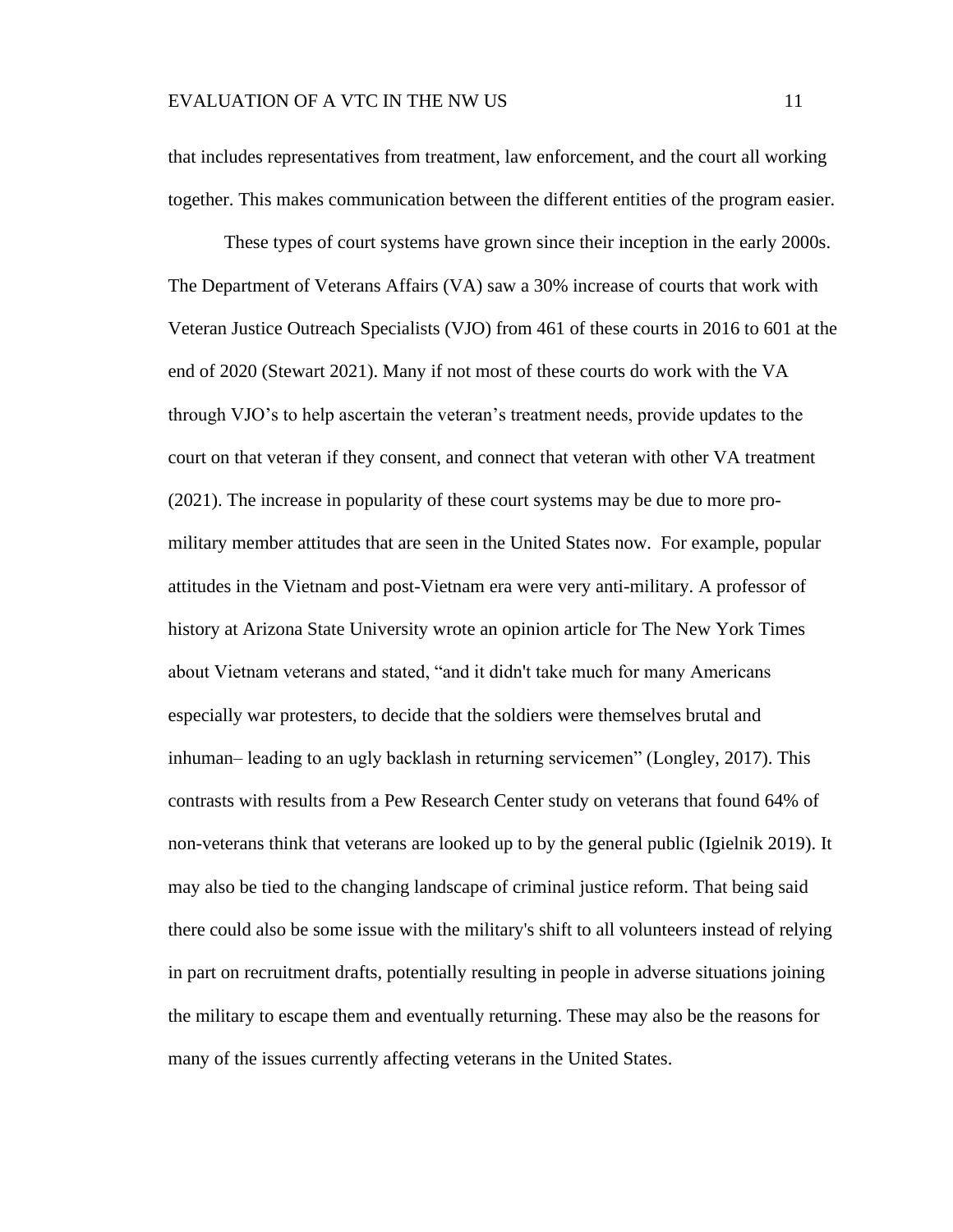#### EVALUATION OF A VTC IN THE NW US 12

#### <span id="page-18-0"></span>*Veteran Treatment Court Studies*

Many distinct aspects of VTC's have been analyzed by researchers since their introduction in the early 2000s. These include recidivism research designed to determine the effectiveness of these courts. There has also been a focus on military culture and how it affects the veteran's interaction with non-veterans. How mentorship programs work and if they have a positive influence on VTC's. The veteran identity and how it impacts the decisions veterans make their feelings of how others treat them. While the specific research interests can vary greatly from one another, VTC's are found at their center.

#### *Recidivism.*

<span id="page-18-1"></span>One of the ways used to determine the success of a program such as a VTC is recidivism. The United States Department of Justice definition "recidivism is measured by criminal acts that result in rearrest, reconviction or return to prison with or without a new sentence during a three-year period following the person's release" (National Institute of Justice 2022). These measurements are also used in assessing the effectiveness of veteran treatment courts such as one in Kentucky that showed a significant decrease in recidivism (Shannon et al. 2017). Rowen has called for future research that has for more analysis of individuals who did not go through the veteran court to see their success rate and compare it to those who did in order to assess how much of it is just from replacing the structure of the military with the structure of the court (2020). A study of this type specialized in trying to measure the rearrest difference in veterans who decided not to use a VTC compared to those who did was published a year before. Harley and Baldwin found that those who did go through the VTC had far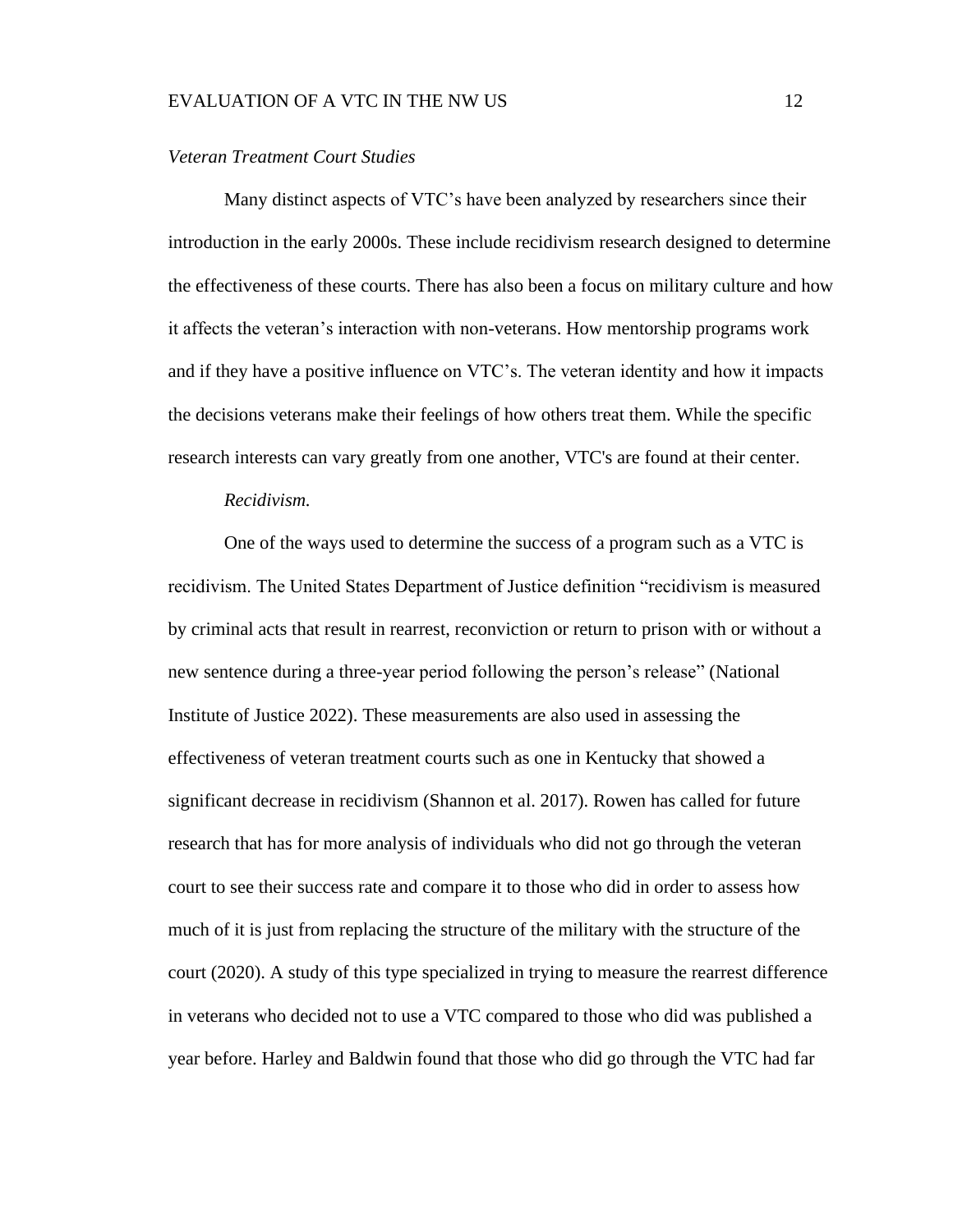fewer rearrests. The ones who opted out had a rearrest rate of 28% and the veterans who completed the court had a rearrest rate of 12.5% (Hartley and Baldwin 2019). Similar positive effects of VTC recidivism rates have been found. One court found a one-year recidivism rate of 14% compared to a national 46% rate (Tsai et al. 2018). One study that compared regular probationers to probationers who were also in a substance abuse treatment program. Members of the treatment programs had lower rates of recidivism than those who were not (Hollis, Jennings, and Hankhouse 2019). Some scholars have pointed towards the possibility of a link with remaining a part of the community instead of going to prison. This phenomenon could be linked to Emile Durkheim's theory of social integration. If someone has been taken out of a community for years and introduced to a new community with different social rules such as prison. There could be significant adjustment issues when they have to come back to their original non-prison community. Justice involved veterans in some studies have indicated this as well 21% of those interviewed in once study referenced how the court had helped them reintegrate into the community (McCall et al. 2019). This can also be seen in studies that analyze recidivism differences in parolees and probationers. A parolee is someone who has spent a certain amount of time in prison then is released and under supervision. A probationer is someone who has been sentenced to supervision without going to a prison. One such study found that in a substance abuse treatment program parolees were more likely to recidivate than probationers within the first year (Evans et al. 2012). How well someone integrates back into society can also be seen in who graduates from these drug courts. Race, ethnicity, and gender had no significant impact on drug treatment graduation but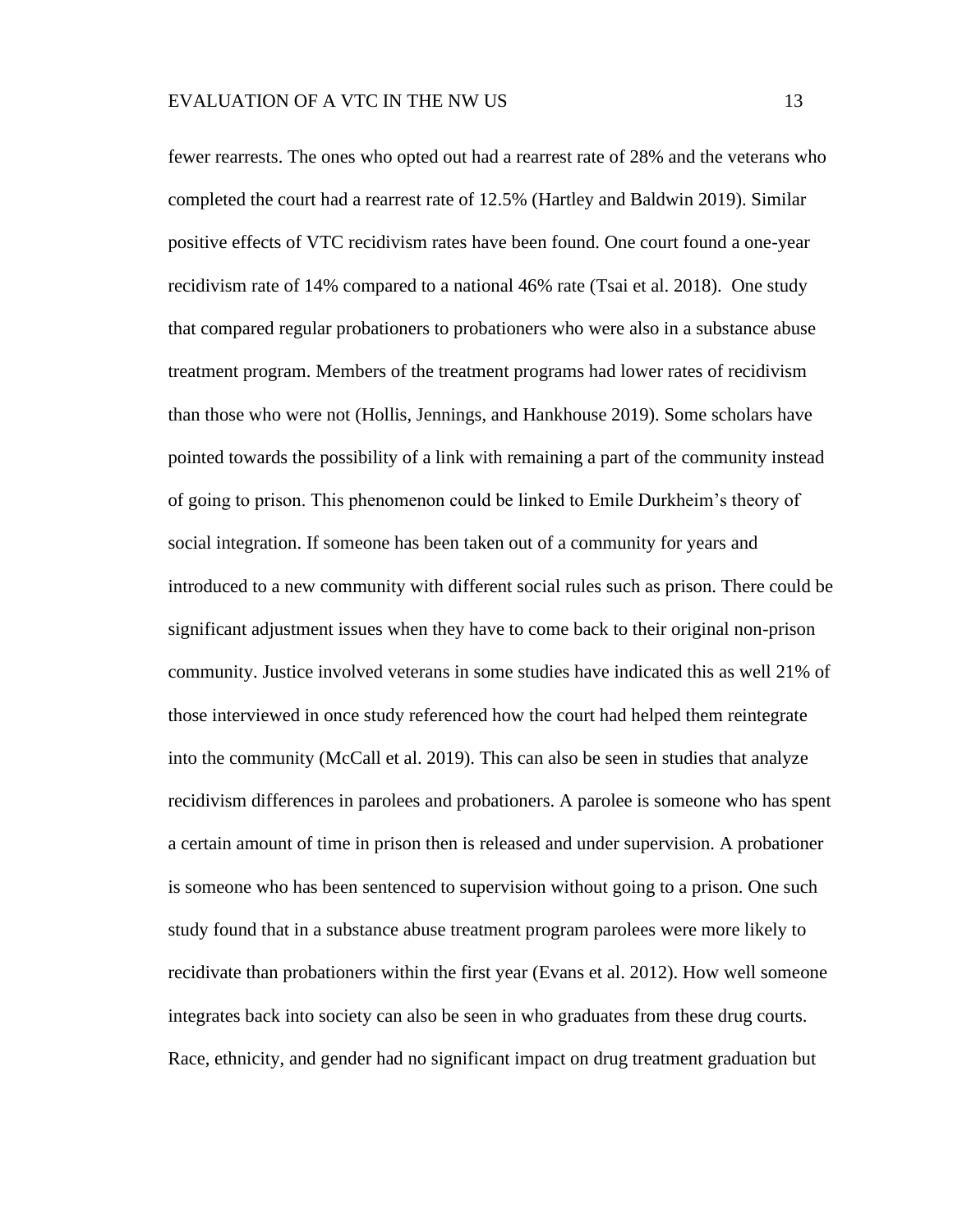those who graduated were better educated, older, employed, had higher income, and more likely to have stable housing (Mikolajewski et al. 2021). If a criminal justice program does not attempt to address these varied factors their effectiveness will be limited. These programs may not even have to be heavily structured to be effective at reducing recidivism. In 2021 a study of two VTC's found no significant differences in recidivism rates even though one court had all offenders go to court and the other only had offenders go to court when they were not doing well in the program (Atkin-Plunk, Armstrong, and Dalbir 2021).

# <span id="page-20-1"></span><span id="page-20-0"></span>*The Challenges of Military Culture and Importance of Mentor Programs*

## *The mistrust of civilians.*

Other studies involving VTC's have focused on what makes these types of courts different. One of the issues that has been discussed is various feelings of mistrust towards civilian employees of these courts by the veteran offenders. Ahlin and Douds (2016) found that trust was lacking veteran clients and non-veteran employees. Vaughan, Holleran, and Brooks (2019) examined how the military manifests itself within these courts. A finding of this study was that having veterans employed within the court may be beneficial for participants. Their study also noted that some military values may be having negative effects such as pride and this could create an issue where veterans do not want to ask for help. This can also be seen in the hyper-masculinity of military culture and how it can prevent people from seeking help for substance use disorders as well (Teeters et al. 2017).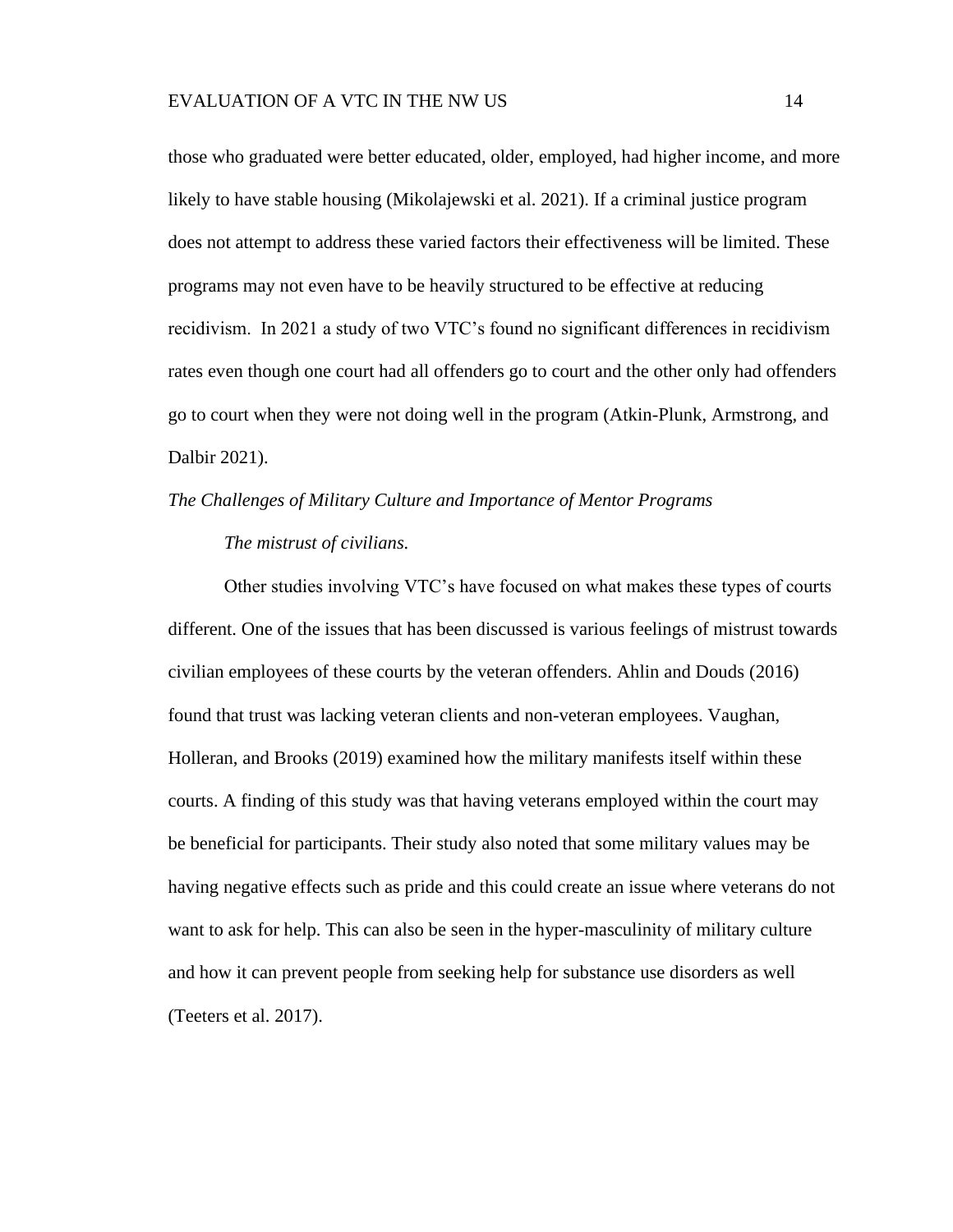#### EVALUATION OF A VTC IN THE NW US 15

## *The importance of mentorship programs.*

<span id="page-21-0"></span>The need for mentorship programs within these courts has been focused on by several scholars. The mentors in the programs have prior service in the United States military in every study that included that in the demographic information. These mentors are prior service military and seem to have an important impact on the success of veteran offenders (Jalain and Grossi 2020). This may be helping relieve possible feelings of mistrust towards civilian team members. The veterans gain a mentor that they can talk to who understands their military service. Frederick (2014) brings focus to how unique and important the mentor programs are in these courts. The common bond between mentor and mentee is not that of having the same problem but having the same common cause behind it (2014). This common cause being their time in service with their respective military branches. The importance of peer mentors was also indicated by offenders in 2013. When participants were asked about how important the mentorship program was 87% of them said it contributed to at least some of their program success (Slattery et al. 2019). The support provided by their mentors was also indicated to Herzog et al. When analyzing participant perceptions of VTC's they found that 61% of the offenders listed social support such as the mentor program as one of the main benefits of being in the VTC (2019). The mentor programs have shown to be a highly effective aspect of VTC's. Unfortunately, mentor retention and recruitment has been problematic for many of these VTC's. During the first national analysis of VTC's Baldwin noted that 51% of these courts reported challenges with maintaining their mentor programs and the most common issue stated was retention and recruitment (2012).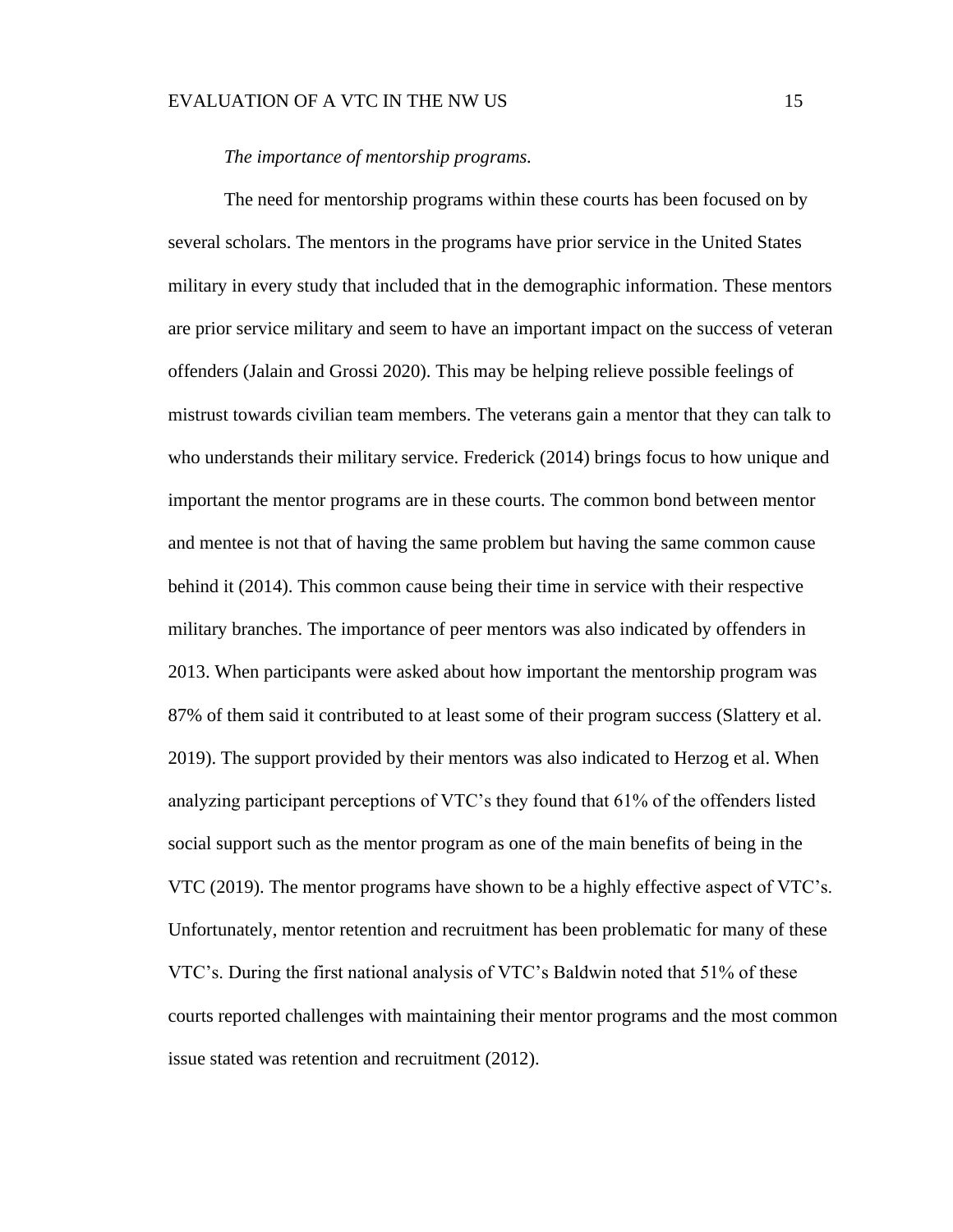#### EVALUATION OF A VTC IN THE NW US 16

## *The veteran identity.*

<span id="page-22-0"></span>This commonality can be seen in another study that analyzed how the veteran identity plays a role in these courts. Ahlin and Douds (2020) found that many veteran offenders felt shame for being involved in the criminal justice system as a reflection on their branch of service. They also felt that law enforcement officers were harder on them than those who had not been in the military because they were not living up to a certain standard. This is most likely linked into military culture where sayings such as "I will not fail those with whom I serve. Will not bring shame upon myself or the Special Forces" are not uncommon (United States Army Special Operations Command 2022). This could be impacting how being a member of the military who ends up in the criminal justice system is perceived. The perceptions of what a VTC is could also be influential on if offenders want to be entered into this type of court.

#### <span id="page-22-2"></span><span id="page-22-1"></span>*Stereotypes of VTC's – Perceptions of Veterans Treatment Courts*

#### *Perceptions of VTC's.*

The perception of VTC's is important to note and varies based on the position of those asked. Gallagher and Ashford (2021) focused on analyzing the differences in civilian and veterans on how legitimate VTC's were and their feelings on the criminal justice system. The veterans within the court felt that the court was legitimate. One other factor became apparent when the veteran surveys were compared to civilian surveys. Being Black had no effect on feelings towards the criminal justice system and being Hispanic actually showed more positive feelings towards the criminal justice system (Gallagher and Ashford 2021). When focusing on only the perceptions of civilians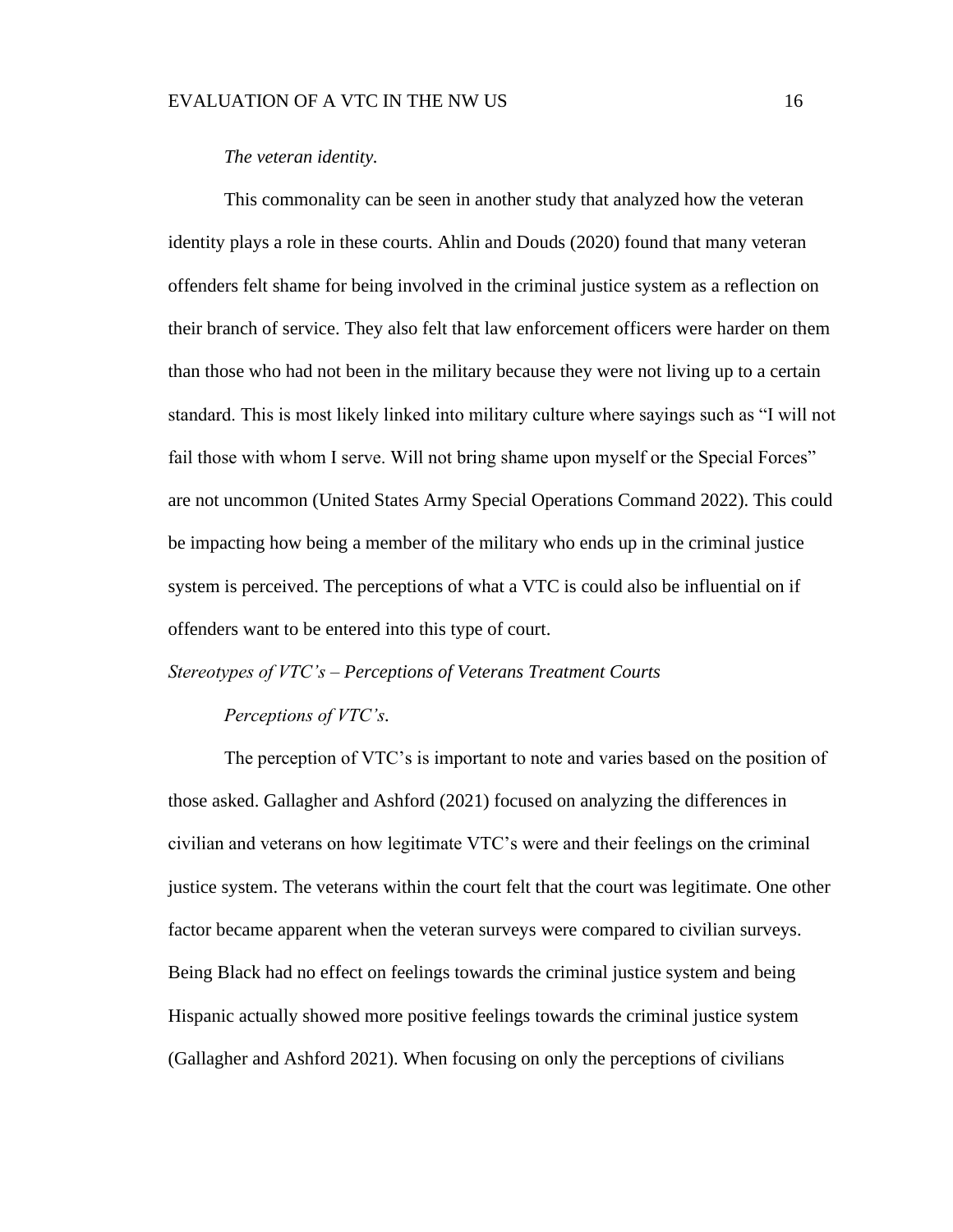Kieckhaefer and Luna (2020) gathered information about general feelings towards VTC's. Four-hundred and seventy-seven criminology college students were surveyed on the subject. Literature was found that these participants had more positive feelings towards veterans being admitted to these courts if the veterans were said to have PTSD. When they were told that the veteran just had a "war injury" they were much less supportive. This might be a general reaction based on the media attention PTSD within the veteran community has gotten. These perceptions may be playing on the idea that these veterans need help because of their military service and are easier to sympathize with.

#### *Perception management.*

<span id="page-23-0"></span>Public perception is important in any program that relies on government funding. In the case of VTC's this may be a deciding factor in who they allow to become a client of the court. Douds et al. (2017). noted that the qualifications to be eligible for these courts vary, many courts do not accept veterans with an "other than honorable discharge" from the military. There also appears to be a substantial amount of these courts who will not accept veteran sex offenders. Which may in turn be an attempt to control how VTC's are perceived, carefully maintaining the image of the court by not accepting those who have committed crimes with stronger stigmas such as sex offenses.

#### <span id="page-23-1"></span>*Conclusion*

This evaluation attempts to assess the effectiveness of a VTC in the Northwestern United States through secondary data analysis and semi-structured interviews. Evaluations are a crucial step in maintaining program effectiveness. The secondary data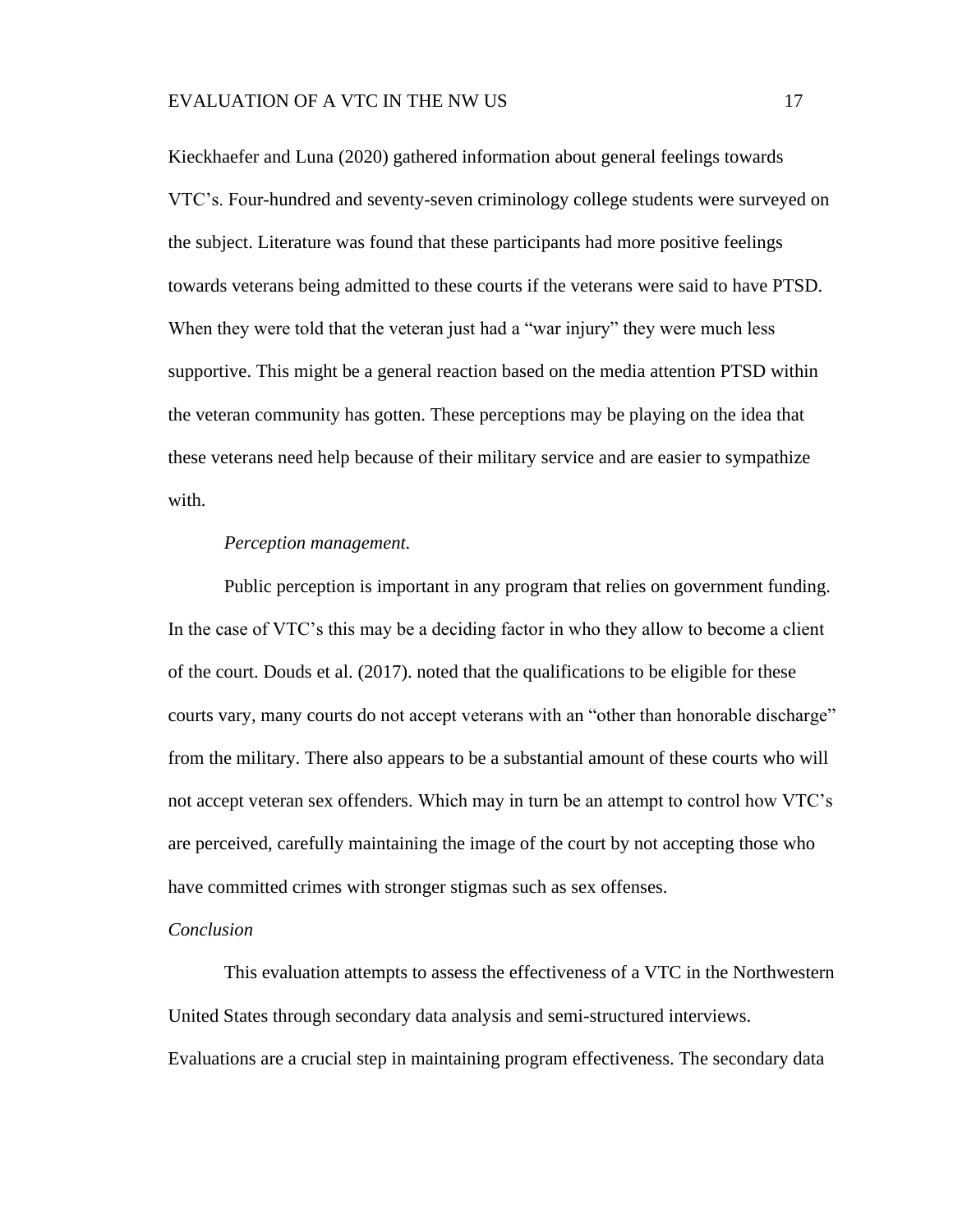that informs this evaluation was from focus groups conducted on justice-involved veterans at this VTC in the summer of 2021. It also includes semi-structured interviews with employees at this VTC in the fall of 2021. Field research that was gathered while working at this VTC as a Veteran Treatment Coordinator during the fall of 2021 was also included. Overall, the primary objective of this evaluation is to provide information to this VTC and others similar to it. This could be used to help keep policy makers and employees informed so they are able to create the most effective situation to benefit the justice-involved veterans within their courts.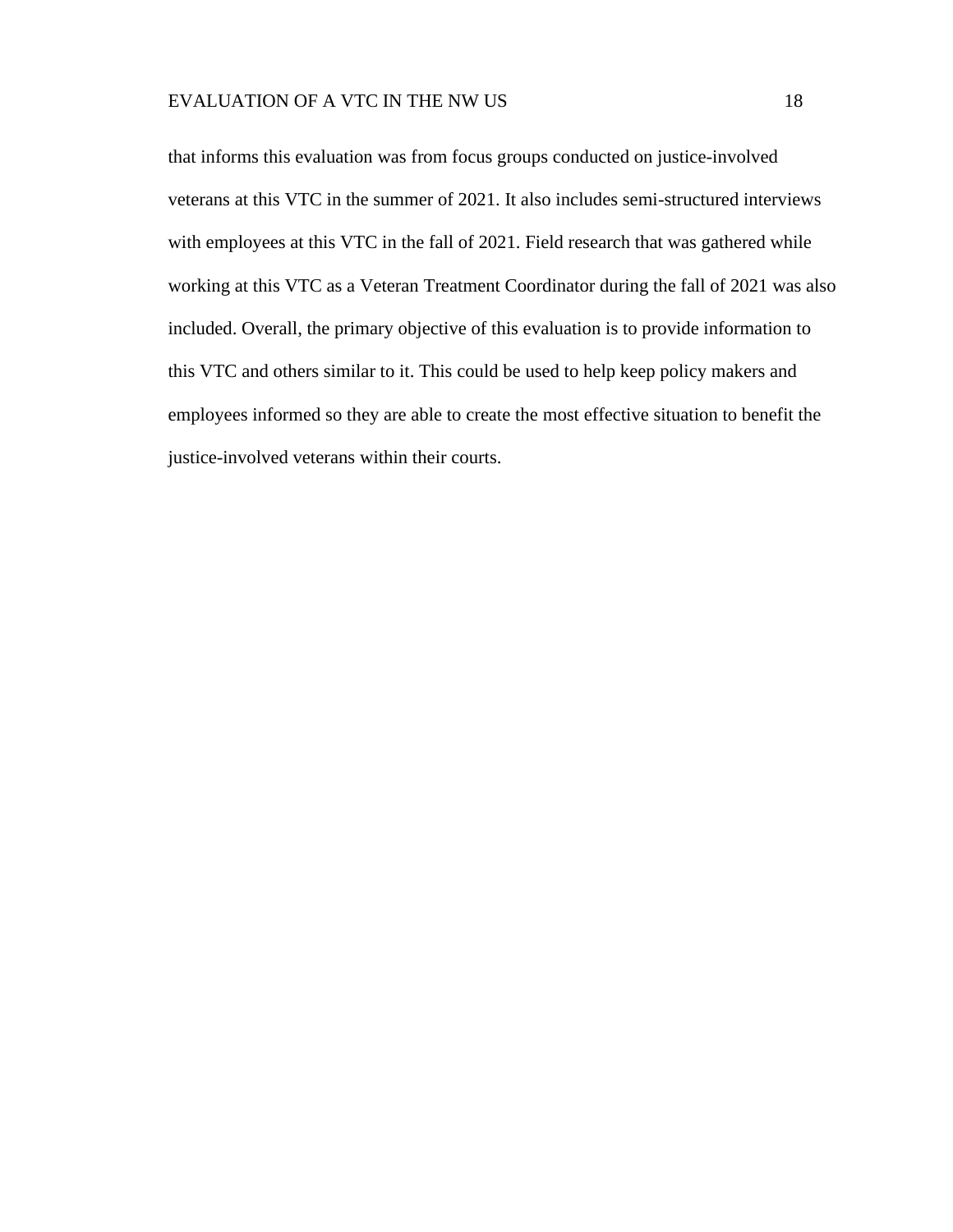#### <span id="page-25-0"></span>**METHODS**

This thesis project used mixed methods to evaluate a VTC in the northwestern United States. From my eight years of experience in the Montana Army National Guard, I knew that I wanted to work with military veterans. I have had experience seeing the different struggles veterans face in my personal life. Multiple people I have served with ended up involved in the criminal justice system. Many of these, if not most, were due to the development of substance use problems. Driving while under the influence of alcohol convictions were not uncommon within the group of people I served with. The drinking culture within the military is the strongest one I have ever seen. I never saw anything that compares to it even though I have worked as a bartender and been to quite a few college parties. For example, it is common knowledge among military members that getting hooked up to an IV for fluids is the best way to cure a hangover. Unfortunately, a half a dozen soldiers I had served with have committed suicide. It has gotten to the point that my initial reaction to finding out about another service members death is to ask if it was a suicide. I have also heard this from multiple service members when I inform them about the death of someone we served with. These incidents have influenced my interest in the social problems that especially present in military communities. When I was getting my bachelor's, I double majored in Criminal Justice and Sociology. A result of this was an understanding and interest in where criminal justice and sociology intersect. The addition of veteran's issues happened in my first semester of college when I gave a presentation on veteran suicide. Many of my undergraduate projects and papers were about veteran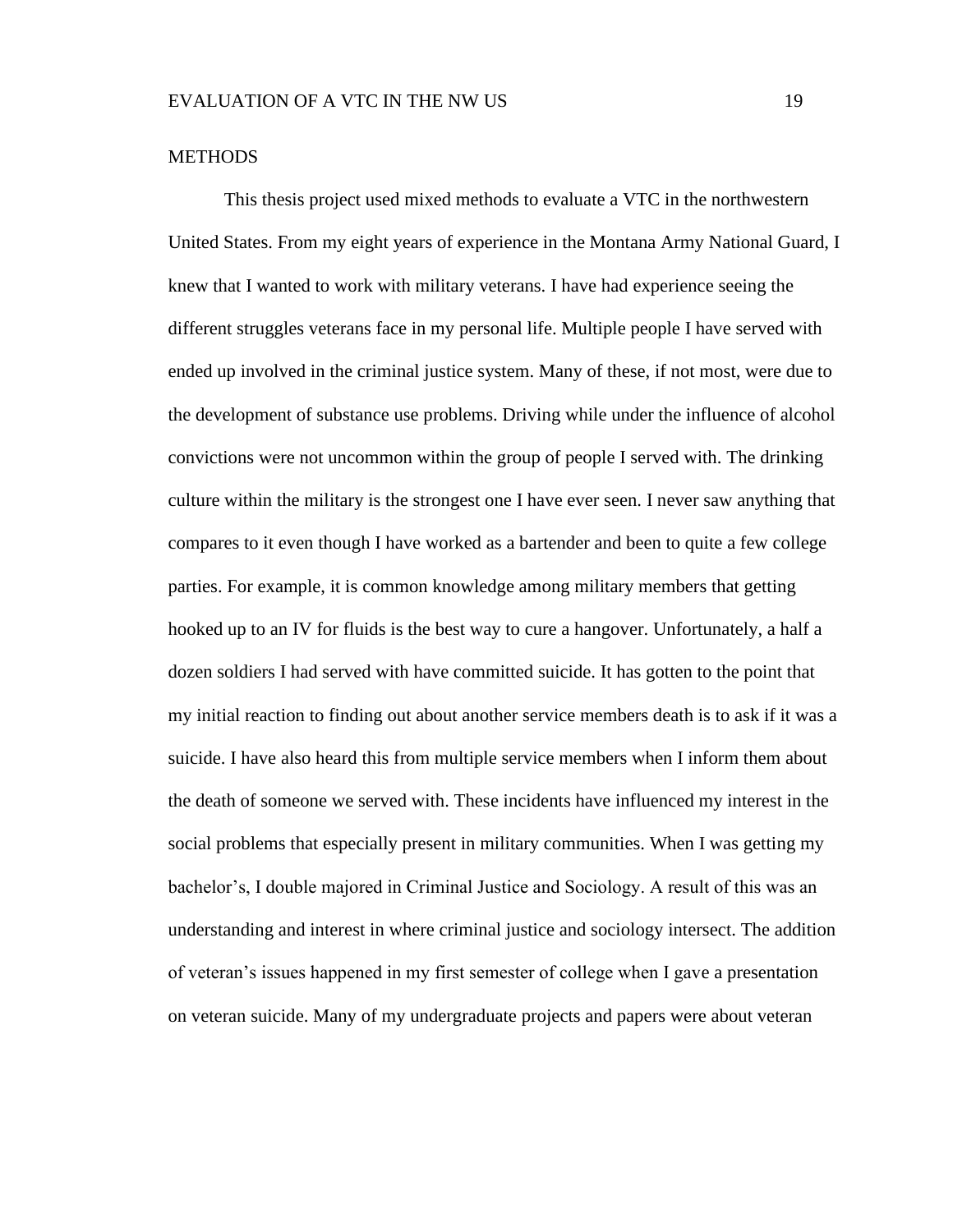issues. This focus carried forward into graduate school and eventually the topic of my thesis.

As part of the requirements for Cal Poly Humboldt's Master's in Public Sociology, practicing track 240 hours of community placement is needed. I reached out to several veteran's organizations to arrange a placement, but nothing was quite the right fit. Much of this was due to the lack of internship opportunities from COVID-19 policies. I contacted the VTC in a nearby city in the spring of 2021 and worked with them over the summer to arrange placement. This court system was chosen in part due to its proximity to where I lived at the time and only required me to move over 120 miles away. I had already known about the court system from an internship I did during my undergrad with a Department of Corrections Probation and Parole office. Within my first week of employment with the court I worked with the judge to ascertain what work I could do that would be beneficial to the program and would fit within my degree requirements. We decided that some form of program evaluation would best serve the needs of the court and my program requirements.

## <span id="page-26-0"></span>*Project Selection*

My short-term contract with the court posed limitations for this program evaluation. The project had to meet the requirements for the degree but also fit within the 90-day window of my contract. This resulted in me working on the analysis and summarization of previously gathered client focus group data. The program leaders had set up these focus groups in the summer of 2021. The purpose of these focus groups was to assess the opinions of offenders when it came to the VTC program. The program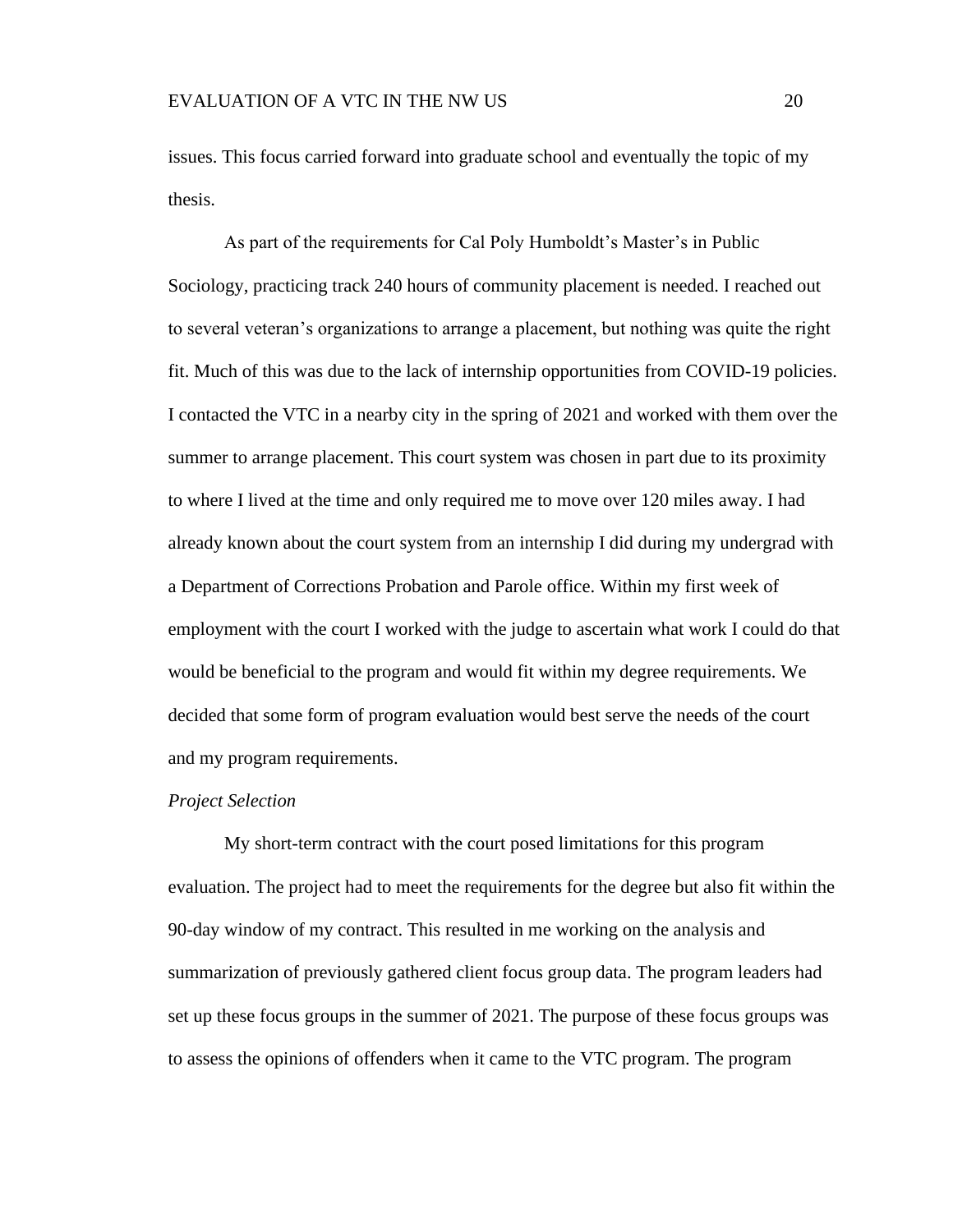leaders wanted to access different areas of the program for overall program improvement. Prior to my work, the data from these focus groups had only been gathered and not analyzed.

After consultation with my advisor, and drawing from previous literature on program evaluations, I decided that I would use existing data as part of my study. Secondary data analysis can save money and time while increasing the depth of a study. Findings can also be interpreted in a new way that was not apparent or intended by the original author (Conerly, Holmes, and Tamang 2021). To supplement the already existing data on client perception and satisfaction, and get a more informed understanding of VTCs, I conducted semi-structured interviews with a small sample of employees who worked at that VTC. Interviews can help researchers by providing the freedom to ask additional questions for clarity, interesting subtopics, and possible additional questions (Conerly, Holmes, and Tamang 2021). Previous research and questions from the focus group helped influence the questions in my interviews. The individuals who were asked to be a part of the interview process were chosen to create a well-rounded group and special attention was paid to recruitment of individuals working in key positions. For example, previous research and the focus group data had questions involving mentor programs (Frederick 2014; Jalain and Grossi 2020; Herzog et al. 2019; Slattery et al. 2013). Because of the small number of employees at this VTC and the small amount of VTC's in the region identifying information has been removed from this research.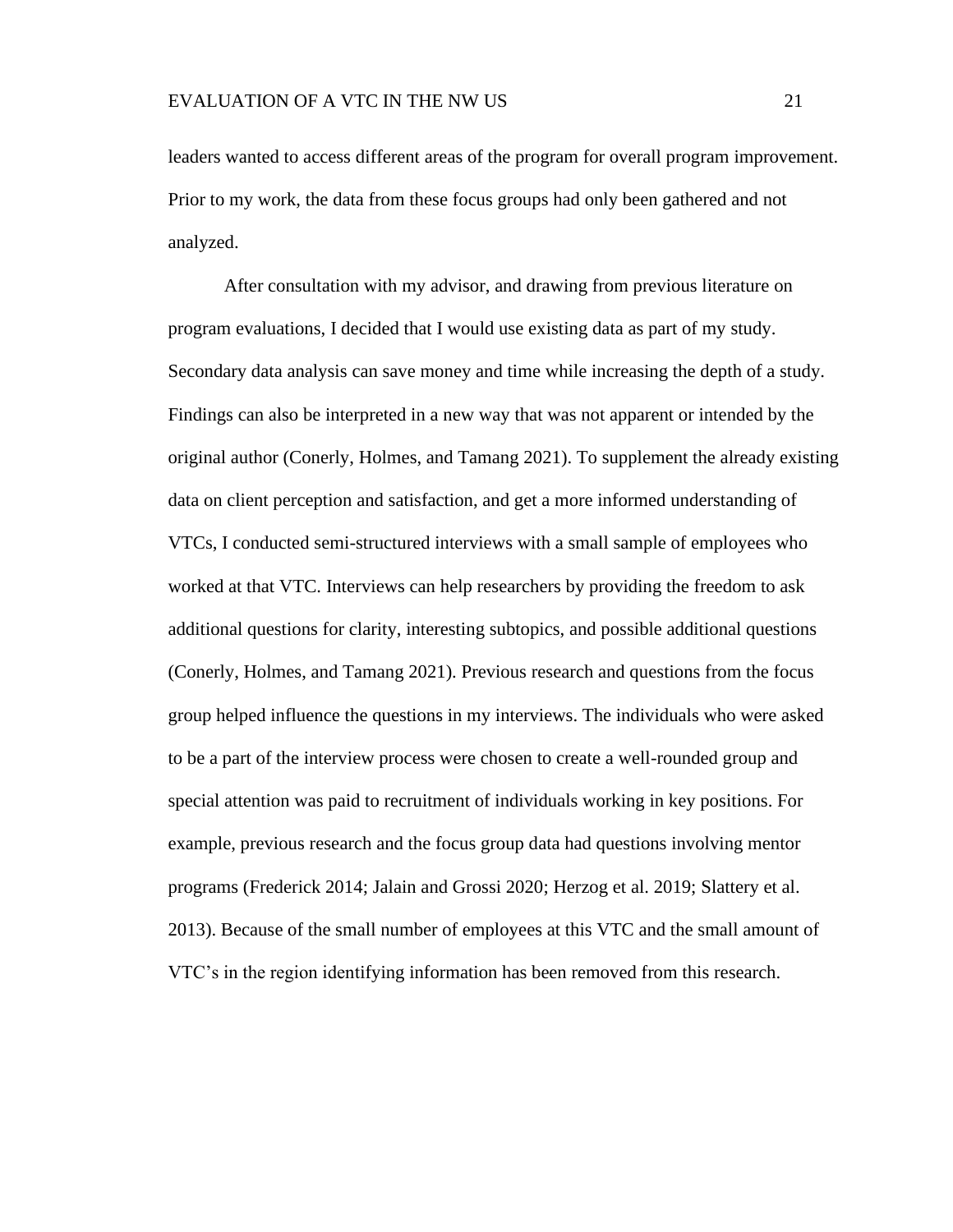#### <span id="page-28-0"></span>*Program Evaluation*

Evaluations are an important piece within the process of improving performance and provide evidence-based data that helps improve programs (Chyung 2015). There are several; methods used within program evaluations that include surveys, analysis of administrative data, key informant interviews, observation, and focus groups (Shackman 2008). This Evaluation applies two of these methods which are key informant interviews and focus groups. Program evaluations of VTC's have been conducted to measure the program effectiveness within these courts (Douds et al. 2017; Hartley and Baldwin 2019; Hollis, Jennings, and Hankhouse 2019; Jalain and Grossi 2020; Mitchell et al. 2012; Shannon et al. 2017; Slattery et al. 2013).

## <span id="page-28-1"></span>*The Focus Group Archival Data*

In the summer of 2021, program leaders of this VTC began the process of evaluating the program. They wanted the opinions of the justice-involved veterans in the program to help with this program evaluation. The program leaders recognized the importance of evaluating the program and had seen what other courts had done. This VTC has been operating since 2012 and has established itself as the front running VTC in the state. Because of this the program leaders are intent on making sure the program is implemented at peak efficiency. The current staff did not have experience in creating these evaluations and the additional work could have interfered with their normal workload. A third-party company was paid to develop the questions for focus groups. These focus groups were conducted in the summer of 2021 by individuals interning at the VTC. There was a total of 32 questions asked to each group. There were three client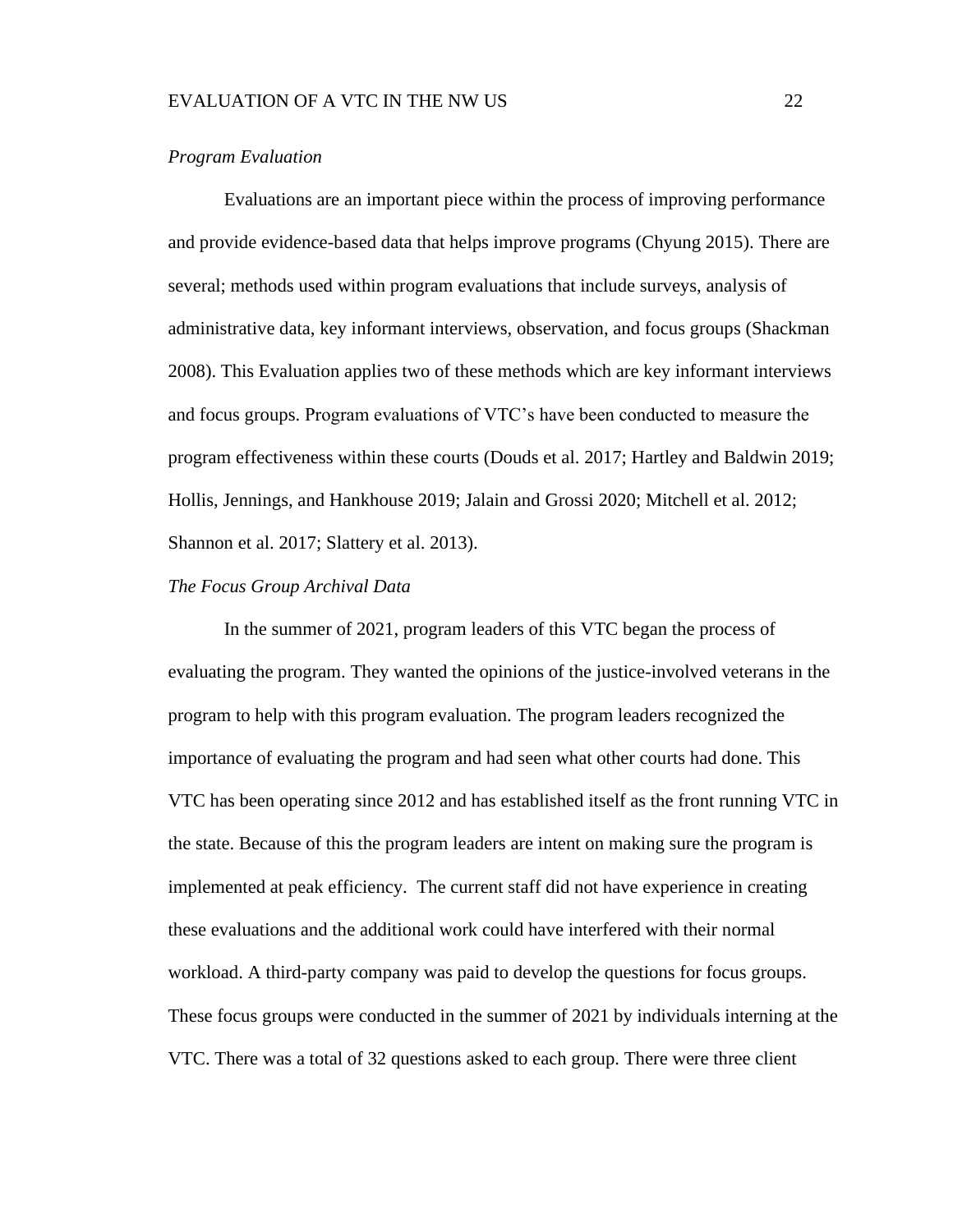focus groups in total; these included one group of seven women, a group of seven men, and an additional group of twelve men. The personnel facilitating these focus groups took notes and later inputted them into the survey monkey program. The focus group data had not been previously analyzed and was provided to me through online access to an online program called Survey Monkey. This work was limited without detailed notes gathered from focus groups. Much of this inputted data was limited to one or two sentences at most. The total amount of time each of these focus groups lasted is not specified in the data. This can make certain aspects of analysis more difficult. Ideally the data would have had more information about the groups reasons for what they said.

#### <span id="page-29-0"></span>*Interview Data*

The interviews took place between September 2021 and December 2021. The study procedures were evaluated and approved by the 'Institutional Review Board (IRB) (appendix A). This VTC has a small number of team members and thus no demographic information or identifying information was included to protect the confidentiality of the participants.

Team members of this VTC were contacted by phone or in-person and were informed about the study and asked if they were interested in participating. If the individual agreed, they were emailed a copy of the informed consent form and asked to read it and indicate if they agree to it or not by replying to the email (appendix B.). If they agreed, interviews were scheduled in time periods that worked well for them. They were interviewed over a video messaging application or over the phone. These interviews were conducted synchronously to help mirror more traditional interviews (James &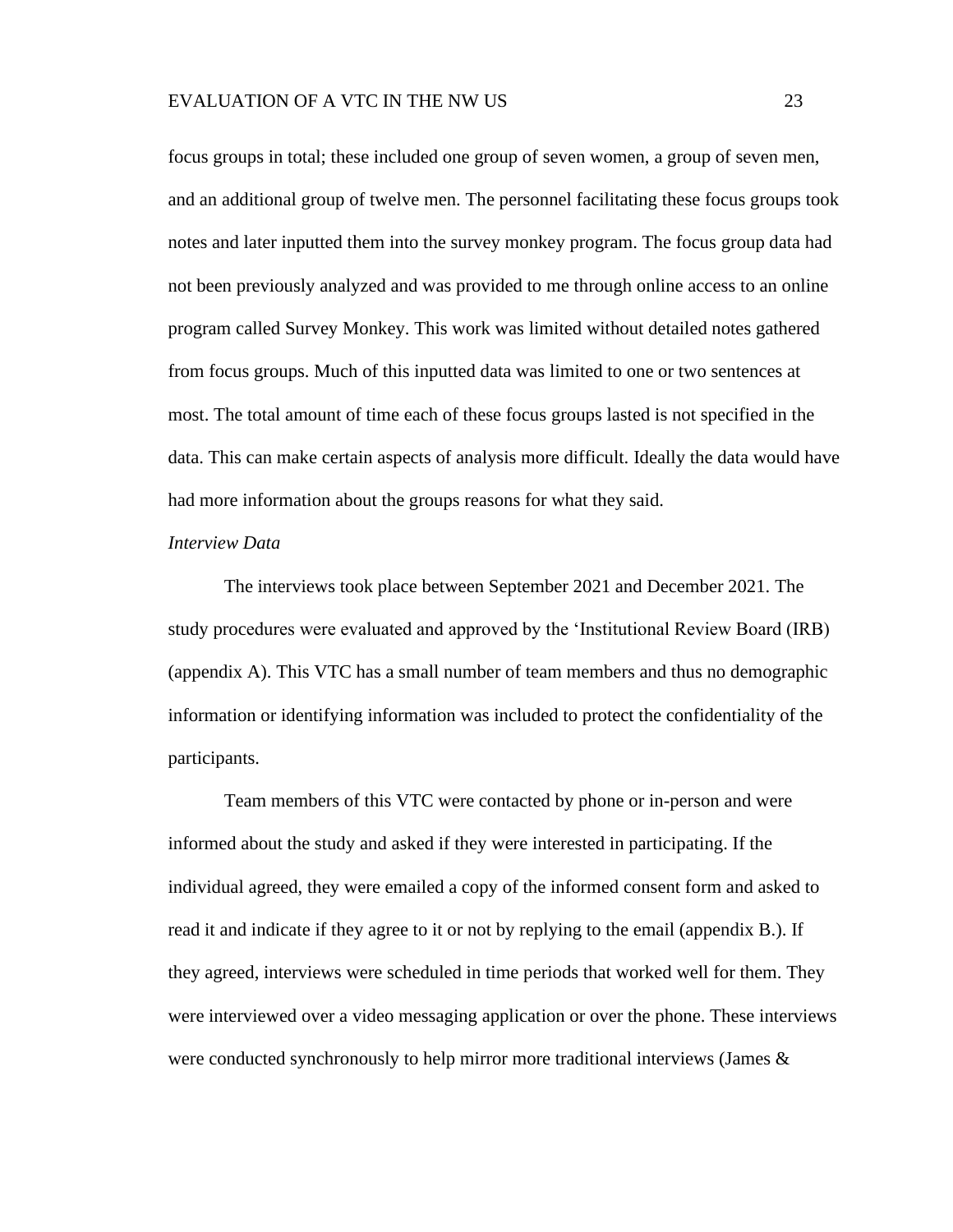Busher, 2012). The interviews were semi-structured in nature to keep a general theme within this research (appendix C). The questions were focused on understanding the effectiveness of the overall program and various aspects within it. Semi-structured interviews have been used previously to learn information from VTC employees (Ahlin and Douds 2016; Herzog et al. 2019). This also allowed the interviewer to have the flexibility to have participants expand on their answers. The final two questions involved asking participants what questions they thought should be asked. I asked participants if they thought I was missing anything important in the interviews and if they had anything else they wanted to talk about that I had not asked. This was done to enrich future interviews by adding those questions to the other questions. It was also done to try and help nullify the power dynamic of interviews. I wanted to try and ensure individuals that I was not there to evaluate them as employees for their supervisors. Demonstrations of the power dynamics of interviews are heavily embedded within their produced data (Briggs, 2002). These interviews were audio recorded and transcribed with Otter.AI. Postinterview these transcriptions were edited to ensure accuracy and within 30 days of the interview the audio files were transcribed and deleted.

The majority of participants within these interviews seemed happy to participate in this study. Only one interviewee seemed nervous about saying anything negative involving the program. At one point during the interview, I stopped and reminded the person that they did not have to answer anything that they did not wish to, and they could stop the interview at any time. This person chose to continue the interview after further confirmation indicating that what they said would not be linked to them. The other people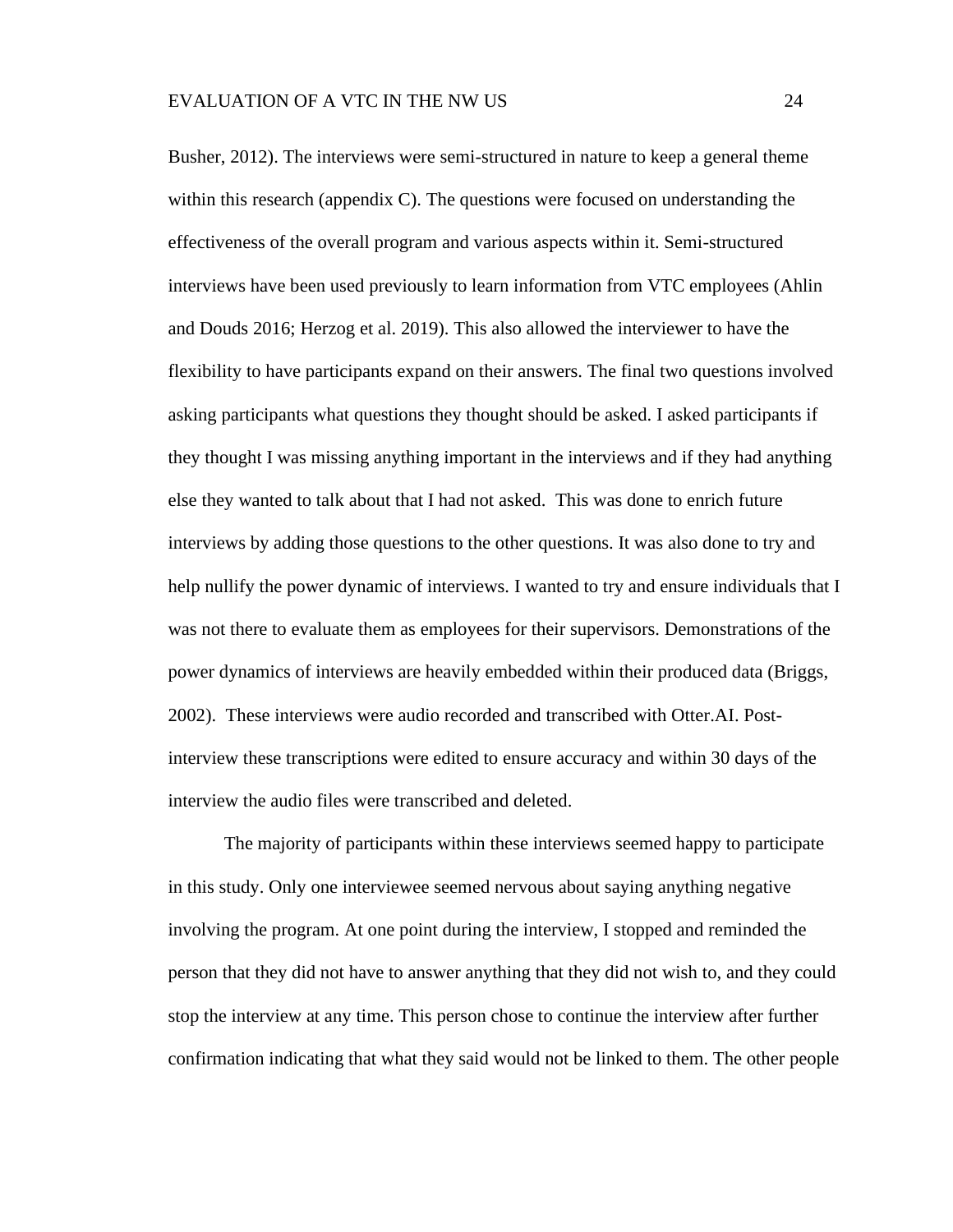interviewed seemed excited to talk about the program and their experiences working there. After the interviews many of them kept discussing the topic after the recording stopped. These discussions involved workshopping solutions, my opinions on different aspects of the program, and what the current literature on the topic indicated.

## <span id="page-31-0"></span>*Focus Group Methods*

The first set of questions were used to gain some demographic information about the participants beyond how they were grouped together originally. The original groupings separated the participants by gender. This information could be useful in measuring the feelings of people who had been in the program longer or were in a higher phase than those who were not. This was followed by questions about the positive and negative aspects of the court. The next section of questions involved how they felt they were treated by different staff members and if they felt the staff understood their military service. These types of questions have been used in previous studies to attempt to understand how it impacts levels of trust between staff and clients (Ahlin and Douds, 2016). The subsequent section was focused on the treatment aspect of the program. These questions were not limited to substance abuse treatment but also included mental health treatment. This court, like many VTC's, uses a mentorship program and included a question about it. The importance of peer mentor and client relationships has previously been researched (Jalain and Grossi 2020). The last section of these focus group questions included questions about what the respondents would change about the program if they could, what was the most challenging part of the program, and how COVID-19 impacted the program. Upon having access to all of the data I analyzed it and began to separate out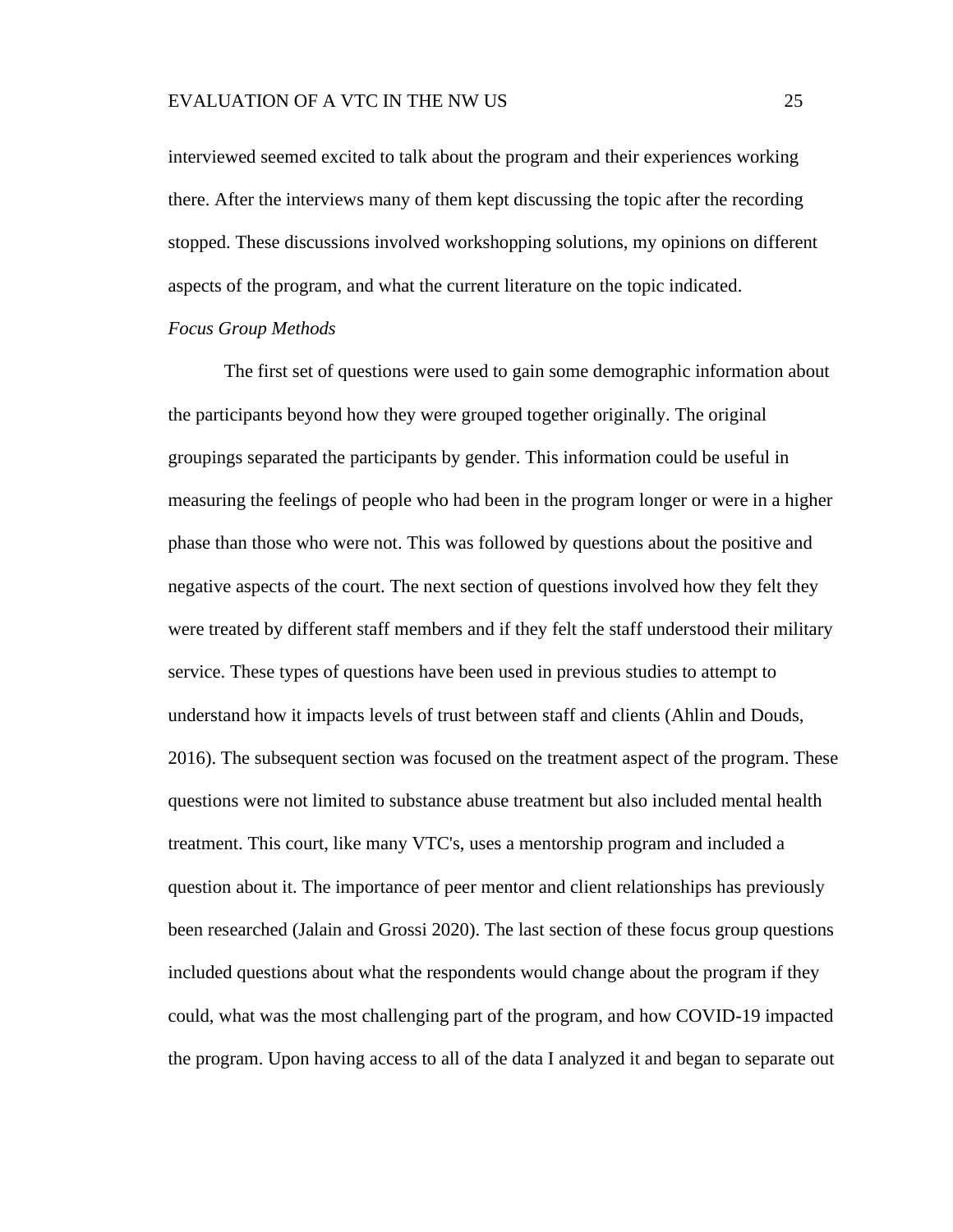the various themes found within. I was somewhat limited in the format I did this as the judge in charge of the court indicated the format they wished to get the information. This included separation of topics into sections such as what was working and what was not working in the program.

#### <span id="page-32-0"></span>*Interview Guide Overview*

My main goal with these interviews was to find common themes that became apparent within these interviews. My questions were based heavily on the information I learned from previous literature and the focus group data. I wanted to build off of what the focus data had shown and further improve my understanding by asking questions that it could not answer. Overall, this included the opinions of the staff members within the program. One aspect of these interviews is that almost every interview had more questions than the interview prior to it because I asked these respondents what questions they thought I should be asking. Additionally, many of these people had been working in this court for years and had much more experience than I did with several aspects of the program.

The first questions were focused on having the participant explain the program to me along with the program's mission and goals. This was followed by asking them questions about themselves such as how they became involved with the program and if they had family who were military members. The next section of questions was centered around how efficient they believed the program was. This included questions about what the program did well and what challenges it faced. The subsequent questions were centered around improving the program. These questions consisted of possible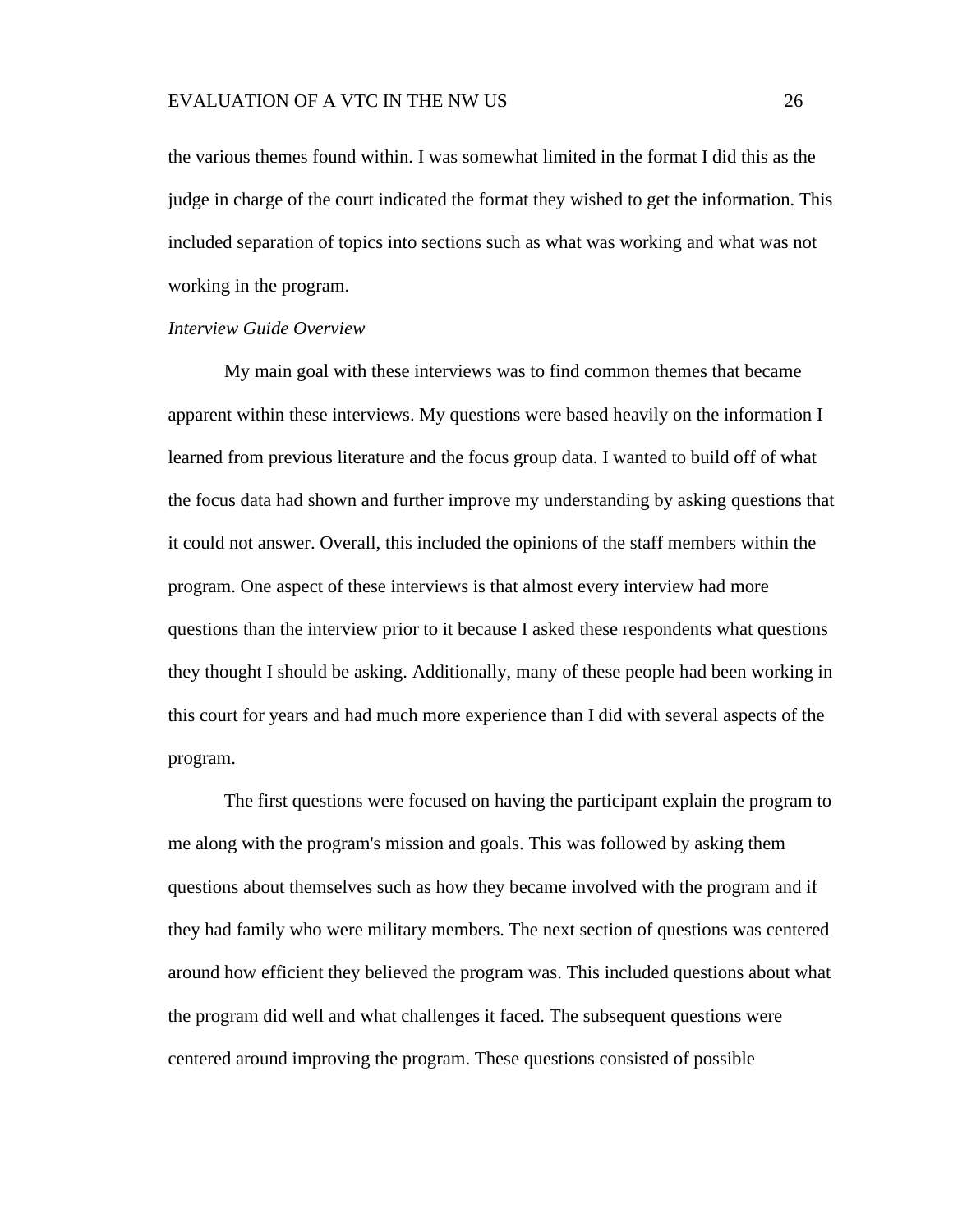improvements, what they thought were important skills to have in their position, what skills they had or wished to have, and what resources could help improve the program. Interview questions were also asked about factors outside of the direct control of the program. These included questions ranged from such as if they thought there was something the community could do to help veterans before they became involved in the criminal justice system and if there were enough volunteer opportunities for veterans in the program. The final set of questions were designed to help me improve my future interviews. These consisted of questions about if they had something to share that we did not already discuss or if they thought I was missing something in my interviews that could be important.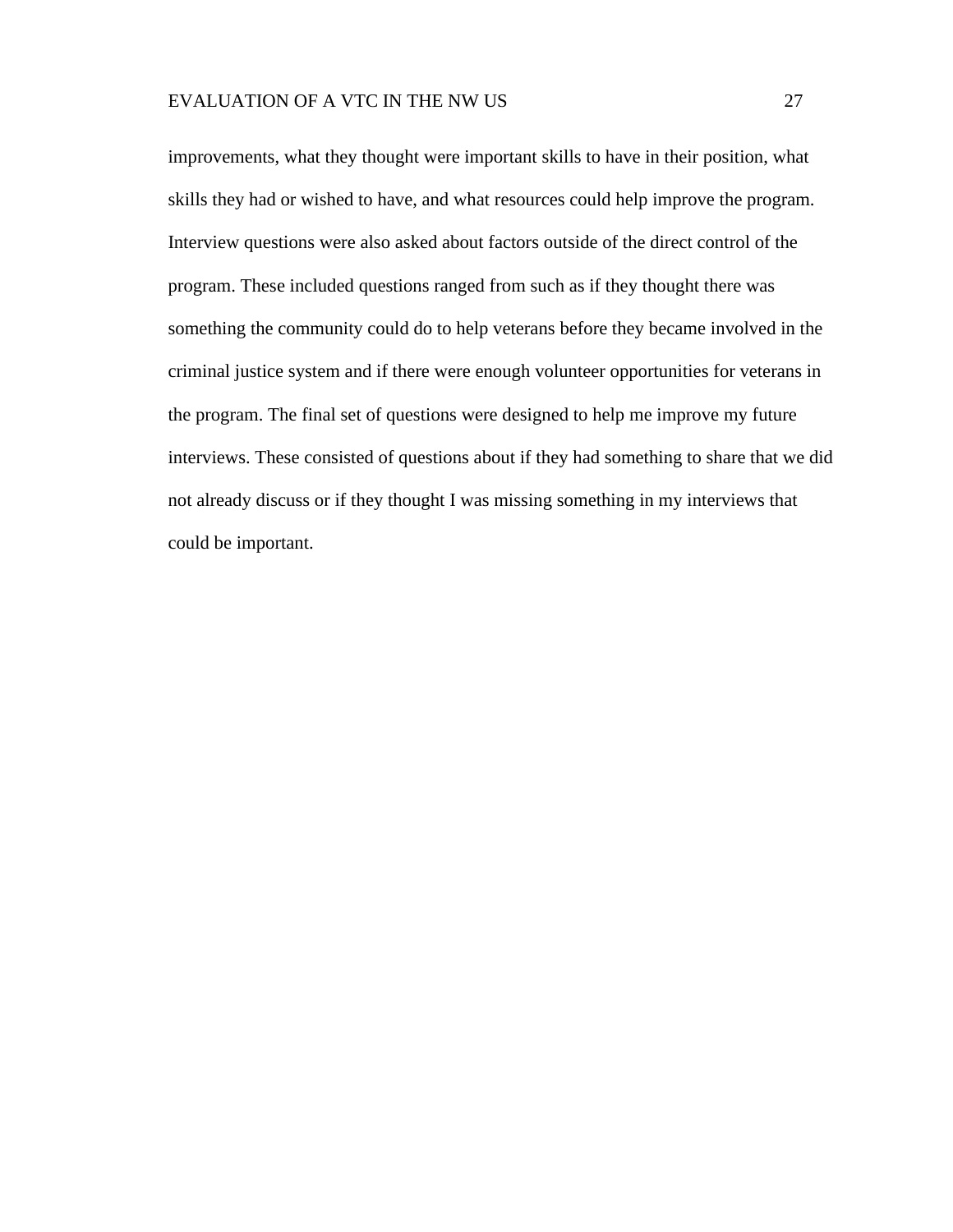#### <span id="page-34-0"></span>DATA ANALYSIS

This study analyzed data from two separate samples, the client focus groups and the interviews with employees. The focus group involved the opinions of justice-involved veterans within the program and the interviews to gauge program opinions of employees in the program. First, I will report the information from the focus groups interviews with clients of the VTC. These themes can help bring forward important aspects of this program from an employee perspective. Next, I will report the findings gathered from the semi-structured interviews and discuss common themes that emerged from interviews with staff.

#### <span id="page-34-1"></span>*Focus Groups*

The focus group participants were all clients of the VTC and included three groups. Group 1 (G1) contained seven males, group 2 (G2) twelve males, and group 3 (G3) contained seven female participants.

Several themes emerged from the focus group data. The way these themes were analyzed reflected what the VTC program leaders were interested in discovering from these focus groups. The data was separated into what they liked most, what they liked least, the most common positive themes found, the most common negative themes found, and the most common suggestions.

#### *What they viewed most positively about the program.*

<span id="page-34-2"></span>Some common concepts that came up when the participants were asked about what they liked most about the program were accountability, the fact they were not in jail, and that the judge understands the importance of family. The accountability of the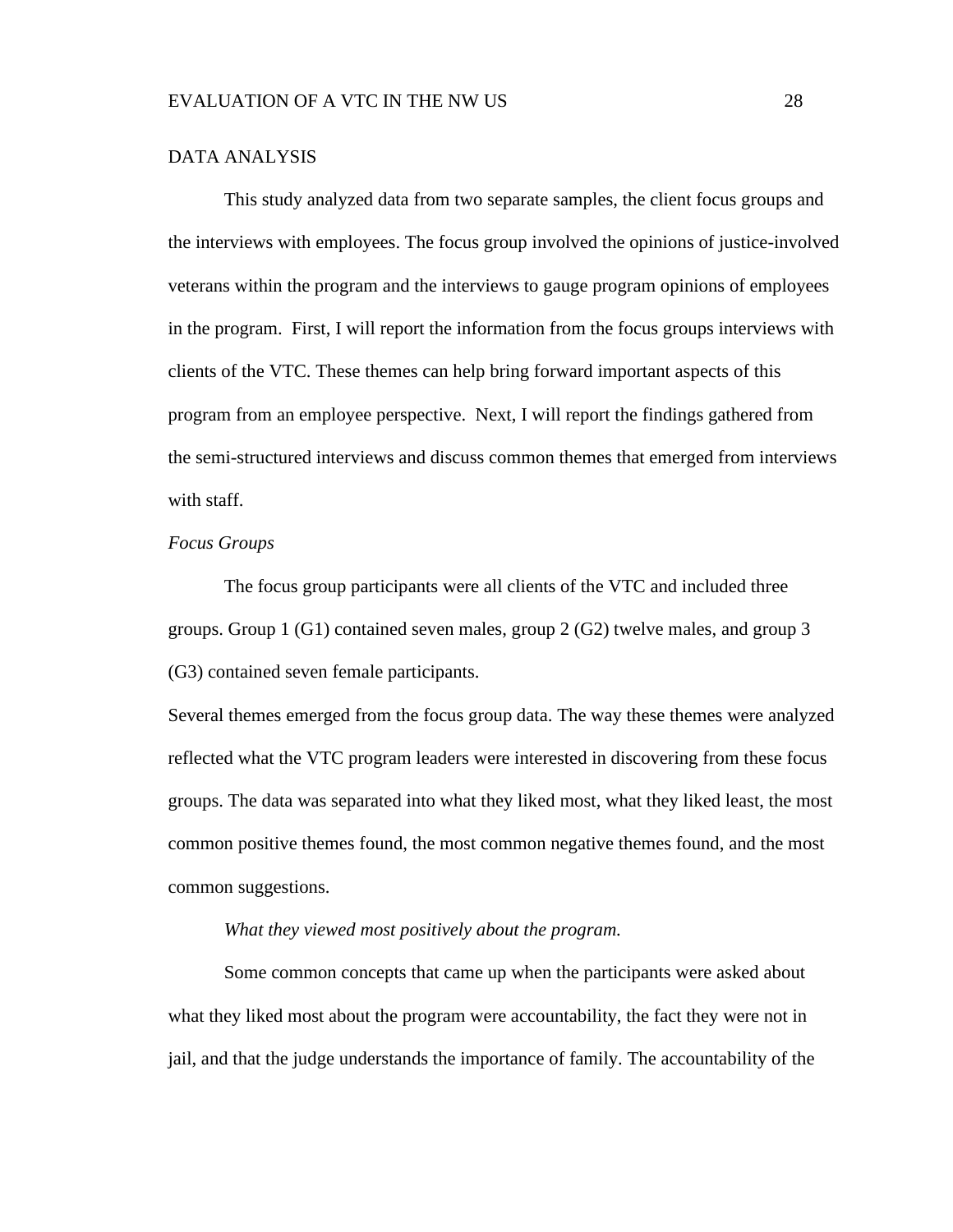program is reflective of how it is structured. The clients are all veterans and were used to the rigid structure of the military. This structure holds them accountable for their actions differently than a traditional court. Many of these clients would be in jail, prison, or an inpatient treatment program if they were not in this program. This program allows them to stay within their communities while working through the program. The judge allows family members to come to court and other program activities. Some of these activities include activities that are family friendly so that they can be included in their family member's treatment process. If they were incarcerated this would not be an option.

#### *The most common positive themes found.*

<span id="page-35-0"></span>The majority of participants felt that they were being treated fairly by the judge and law enforcement within the program. This is a key factor especially when it comes to how the clients feel about the judge. Within the program the judge is the figurehead, and they make the final decision in most cases. Thus, if clients do not trust that the judge is fair, they may not want to be in the program regardless of the benefits it provides. Clients also reported that the counselors and mentors were incredibly supportive and specifically brought up how much they appreciated having the mentors. It should be noted that all of the mentors within this program had served in the military during their life as it provides more common ground between them and clients. This VTC provides classes that are designed to teach new hobbies to the clients including activities such as yoga, art classes, horseback riding, and mixed-martial art style workout classes. The latter of these was called FIGHT and was very popular among the clients. This may be due to the activity being seen as a more masculine option that reflects the culture of the military.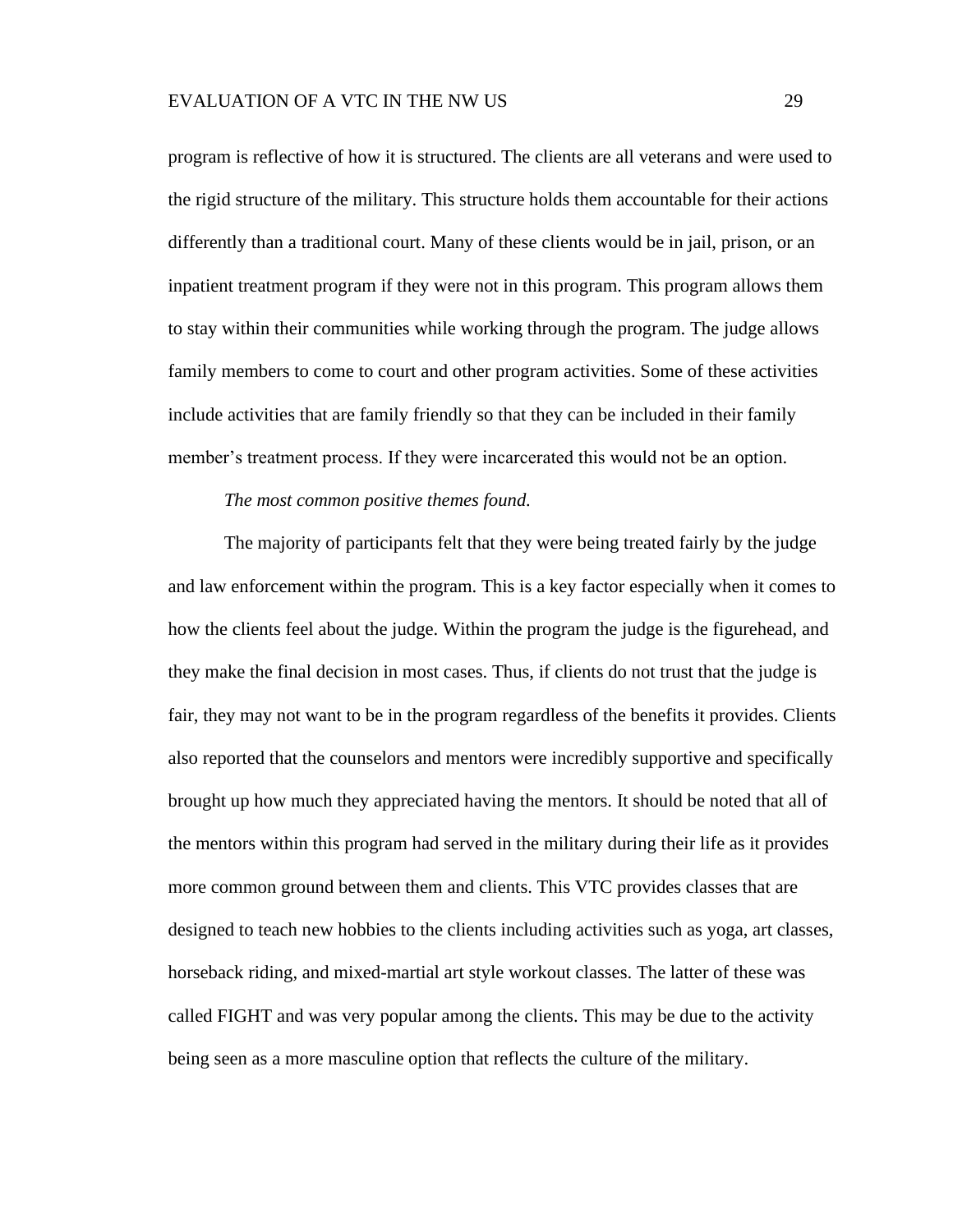Understanding which of these programs are popular can help make sure they are continued.

#### *What they viewed most negatively about the program.*

<span id="page-36-0"></span>During these focus groups the participants listed were asked where the program needed to be improved. These things included: the lack of communication, the clients feeling as if they are trying harder than the program employees, and various issues around drug testing. The lack of communication was not entirely focused on the lack of communication between the client and employees but also the lack of communication between employees in different departments of the program. The feelings that they are trying harder than the program employees might stem from this general lack of communication. These feelings were focused on how they believe that they are trying harder to make the program successful than the employees were. Lastly, issues around drug testing included long waits at the location where they are tested. It also included how the court treats a dilute (a result from a urinalysis that indicates someone was drinking copious quantities of water to flush their system) as a failed drug test.

#### *The most common negative themes found.*

<span id="page-36-1"></span>The client focus groups reported that there was an overall lack of communication within the program. This was especially apparent when it came to contacting the probation officer and veteran coordinator. In the case of the probation officer two of the groups indicated that they thought the officer had too large of a caseload. They felt as if they were not able to receive adequate communication because of this. The groups also indicated that the prosecutor was "cold" or "brutal". This may be an indication of that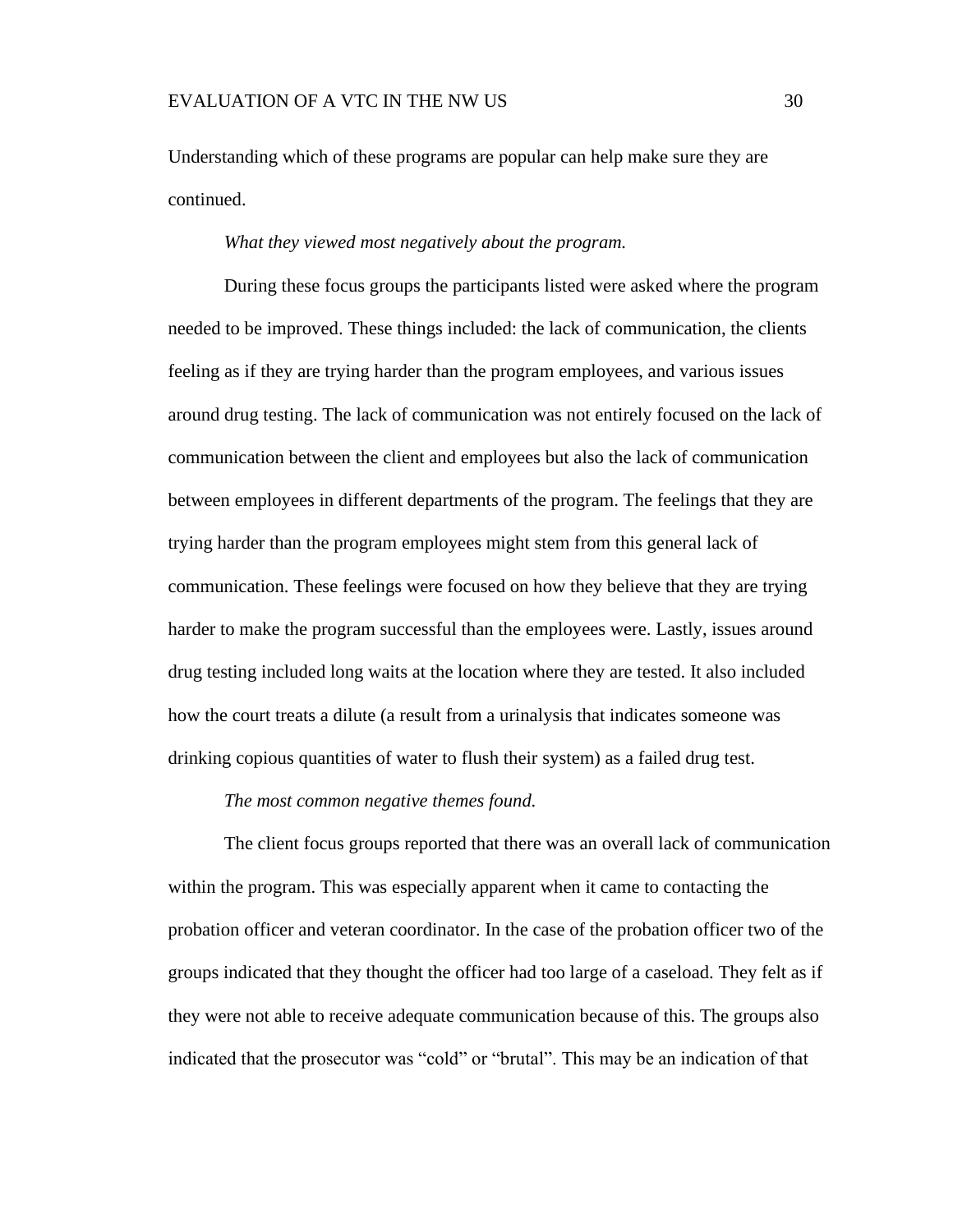individual's personality or the fact that they are there to represent the interests of the state. The answers given again confirmed what previous research had identified when it came to military culture. The clients reported that the mental health services seemed adequate, but the counselors may lack understanding of military service. This was not limited to the counselors, clients reported that the majority of staff did not understand the experiences of military service. Unlike the mentors who are all veterans the most of the staff were not. These feelings of being misunderstood are reflective of the existing literature on the topic of mentor programs and military culture within VTC's (Ahlin and Douds, 2016). When questions about treatment were asked of the groups, they stated that they wished the Aftercare/Relapse Prevention program was tailored better to individual experiences. None of the focus groups knew if their VA benefits were being coordinated with the VTC when it came to treatment expenses. Of the classes provided to the clients the one that was disliked the most was the YOGA class. Understanding this could help allocate time and resources to other classes. All of these classes were interrupted during COVID-19 and an unknown number of the participants had never experienced them.

#### *The most common recommendations.*

<span id="page-37-0"></span>Some common recommendations on what could improve the program were asked to the different client groups. These groups indicated that they did not have strong feelings about the different incentives that the court offers. These incentives included gift cards, clothing, and other small prizes. For example, a baseball cap with the court logo or a Starbucks gift card. If the incentives had bigger prizes or if they got you tickets for a large prize at the end of the month it would be more exciting. Since many of the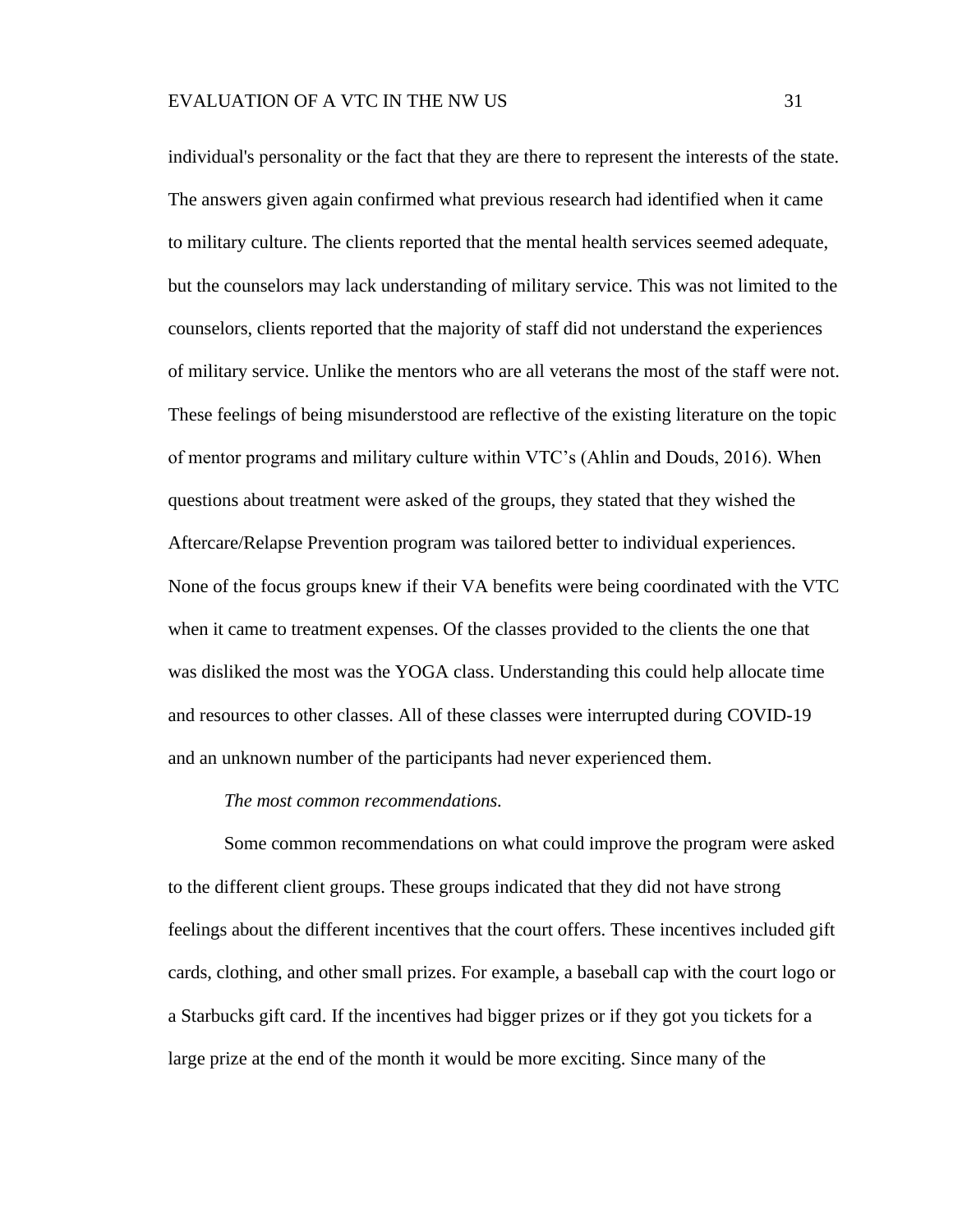incentives are purchased products, this feedback is important for resource management. All groups indicated that a gym membership would be a great incentive offered by the court. This type of activity could also be an effective activity to help occupy the clients in the same way that other classes focused on teaching hobbies do.

# *Gender bias within focus groups.*

<span id="page-38-0"></span>Gender did end up playing a role in how the respondents answered the questions. On nearly every occasion that only two out of the three groups agreed on something, it was the two male groups versus the female group. This became most apparent when groups were asked about individuals within certain positions of the court program who are female. An example of this would be how they felt about the prosecutor who worked within the VTC. In most cases where the employee was female, the male groups disliked them while the female groups did not. Whether this gender bias has to do with female employees in positions of authority or another significant factor is not known.

# <span id="page-38-1"></span>*Interviews*

In contrast to the pre-existing data, interviews were conducted with the employees of the VTC. This was done to create a more robust understanding of This VTC. The qualitative data from these meetings was coded using ATLAS.ti to help identify commonalities between interviews. One approach that has been previously used in evaluative analyses of VTC's is a six-step model (Shannon et al. 2017). This involves organizing and coding data, developing themes from the data, coding the data, reviewing coding to create themes for data analysis, picking out quotations to help describe the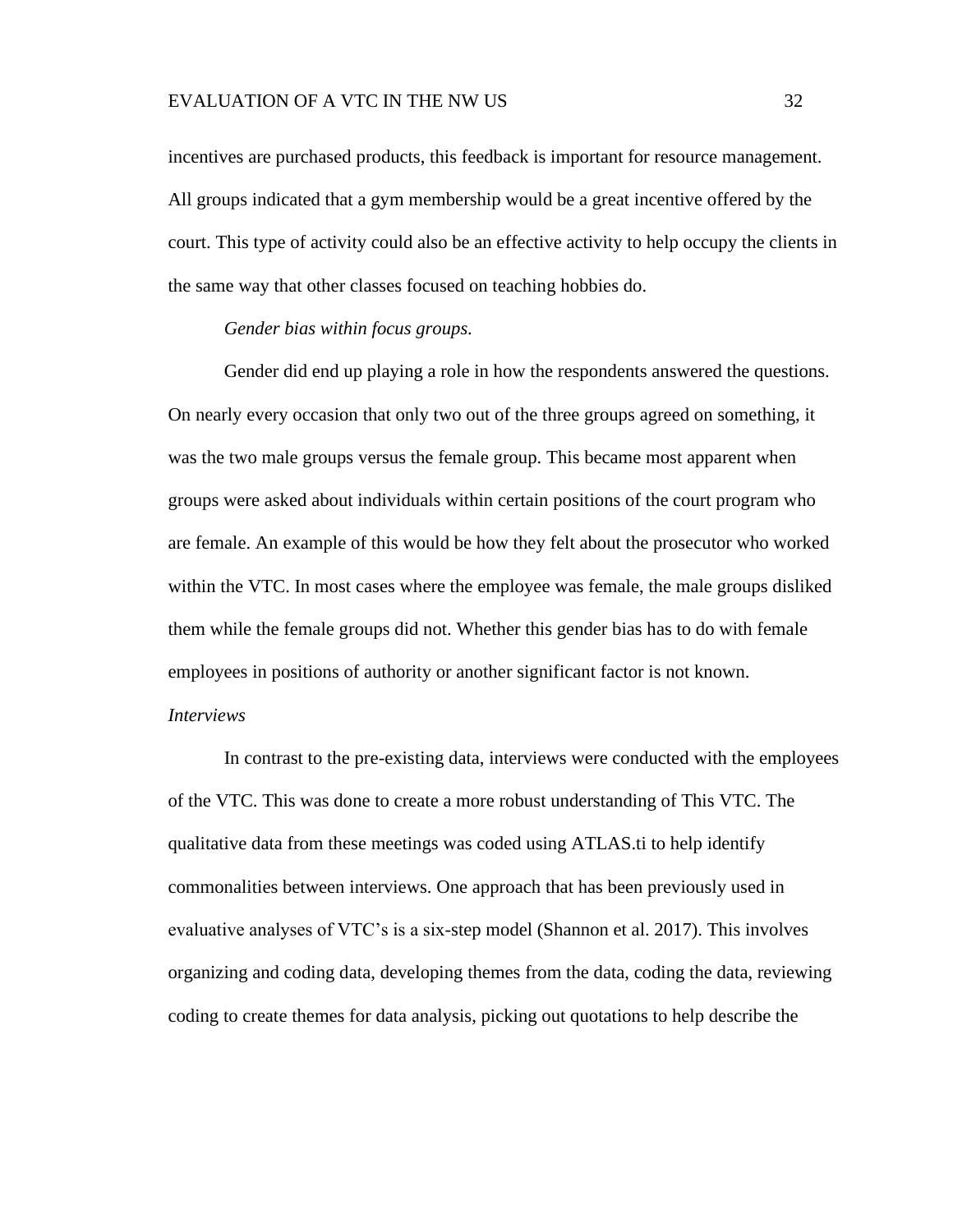themes, interpretation of what was found. The current evaluation follows this model to help create a solid foundation from which to build.

#### *Participants.*

<span id="page-39-0"></span>The interview study participants were a purposive sample of five employees who worked within this VTC program and were willing to be interviewed. The VTC in this case had between 10 to 15 employees working with the court specifically. This VTC also works with several other organizations who all have their own employees such as private treatment facilities. Among the participants in this sample 1 worked with treatment, 1 worked as court staff, 2 were mentors.

#### <span id="page-39-1"></span>*Interview Themes*

Two main themes came to the fore when conducting qualitative data analysis. The first of these was wanting to help veterans and the second was concern for program effectiveness. The first of these themes contains codes involving supporting veterans in and out of court and close veteran association. The codes within the second theme are criminal justice reform, understanding veteran service, and capacity of the court.

# <span id="page-39-2"></span>*Wanting to Help Veterans*

One of the two current main themes that have appeared is that employees indicate that they want to help veterans. That is to say that they consider what they accomplish is more important than what they gain financially. Many of the people who work within this program are unpaid volunteers. Under this theme, there are three main codes that reflect this including supporting veterans within the court, supporting veterans outside of the court, and close veteran association.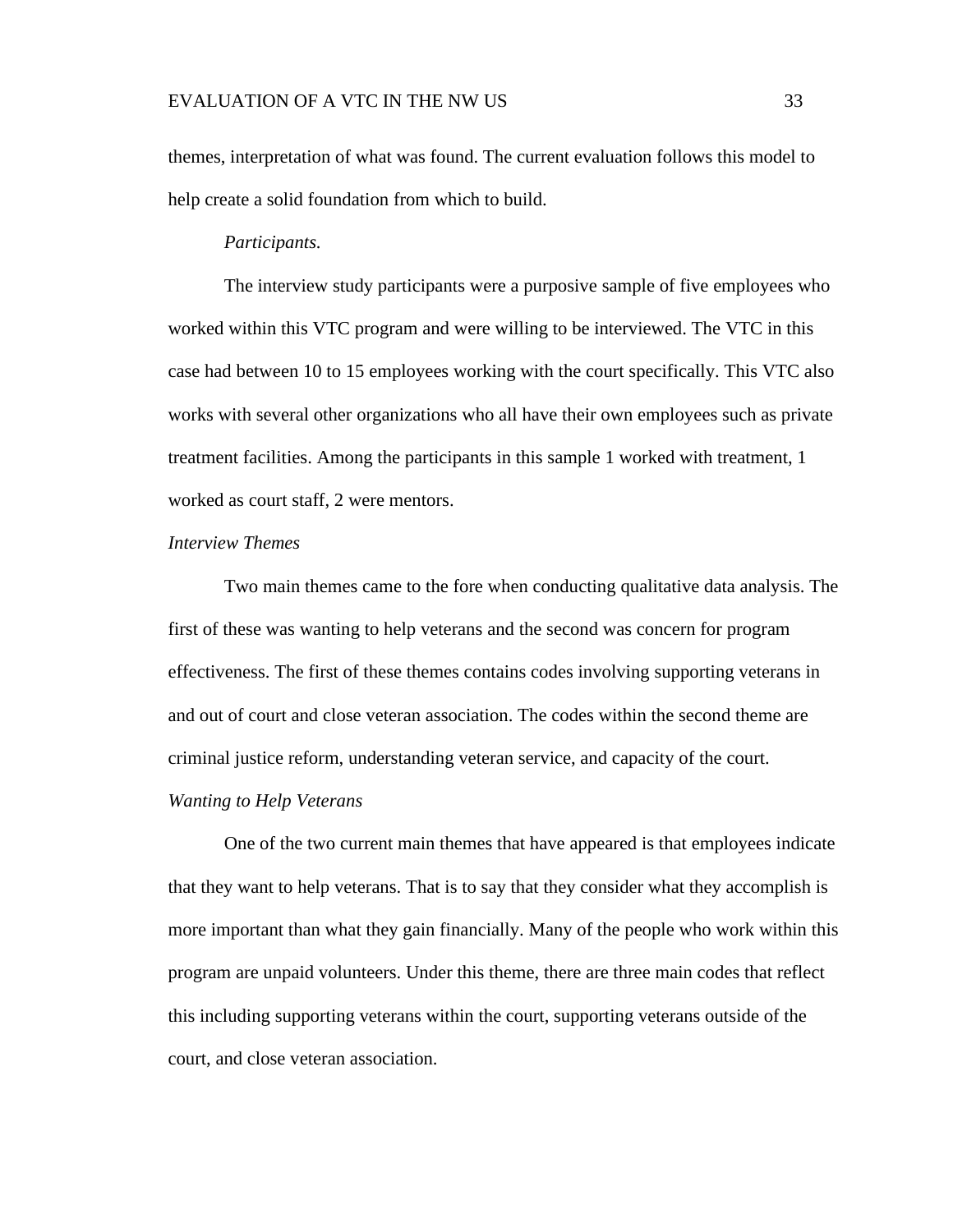## EVALUATION OF A VTC IN THE NW US 34

#### *Supporting veterans within court.*

<span id="page-40-0"></span>All of the employees indicated their concern with programs within the court and how to make them function better.

John, whose demographic information has been removed, stated the reason he was in the court was, "I will celebrate my 37th year of sobriety. That is one reason why I volunteered for the mentor program is because of my experience and in the substance abuse. I just felt like I would be able to help my fellow veterans with that and relate to them and gain their confidence and be able to help them". John expresses immense pride in being a mentor in the court for other veterans. All his mentees have been quite a bit younger than him, and he expresses fatherly concern about them. He takes his job of helping these veterans in the court very seriously.

Dan, a veteran with 35 years of military experience, explained how veterans are helped within the court, "They get themselves in trouble, in a large part by selfmedicating because of experiences and events that have transpired win the military. I think that once you have crossed that line and into trouble with the civilian authorities, the vets court injects some of that structure back into their lives. It's got some pretty regimented demands, and I think... I think the veterans are comfortable with that type of lifestyle. It kind of helps them ease the transition between the regimented routine of the military and then easing back into civilian life",

Kim, who works within the treatment sphere of the program discussed this topic as well, "yeah, there's so much opportunity there, but I just don't know how do we, how do we help clients see that this is a help, not a hindrance. It's not a handout, it's a hand up.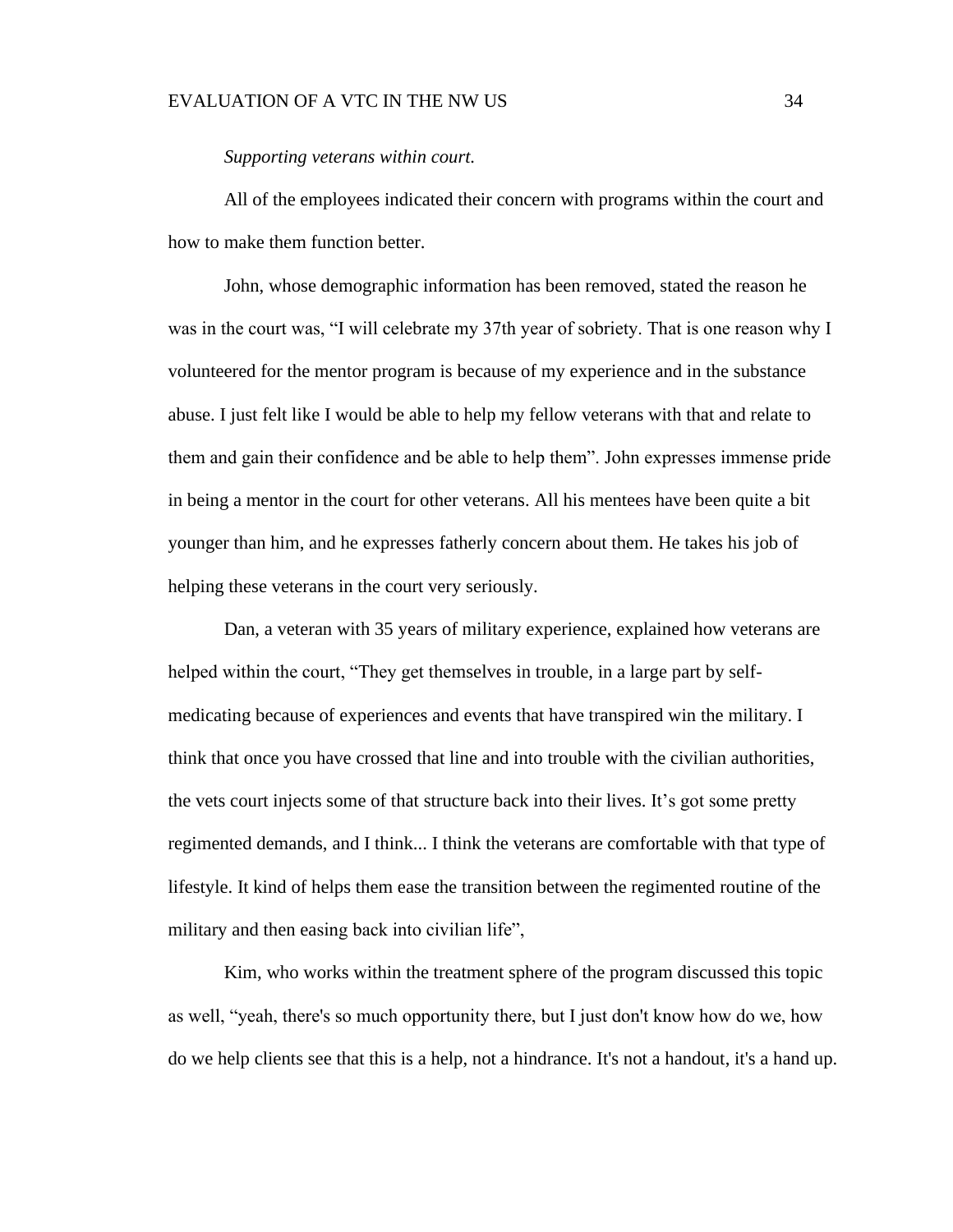That's always my big thing and then how do we help them? Help them to give back to the community in a way that's going to be good for them, right, to feel connected?"

*Supporting veterans outside of court.*

<span id="page-41-0"></span>Another theme that emerged within my interviews was the concern that employees had with programs in the community that could help potential clients. All of the employees expressed how the veterans need support outside of the current bounds of the program. This ranged from the general community to actions they themselves were taking.

Kim indicated her concern about this during the interview, "I think connection is the biggest thing it's.... the opposite of addiction is connection and do we form enough connection for them to be successful outside of this (the VTC program)". Kim discussed this type of thing more than once during the interview and after the interview asked if I could give her a list of veteran programs outside of the court.

John discussed how the connections he has made within the court have continued with clients outside of the court, "you know, I just talked to a gentleman that graduated in the last class this morning and he's got his sentence hearing coming up this week. And so, I'm going to go to the hearing with him and you know, we (he and the clients) stay in contact for a year, two, or three years, we become good friends." Throughout the interview John expressed how much he cares about veterans who are struggling.

*Close veteran association.*

<span id="page-41-1"></span>Many of the participants have close ties to veterans which include family members.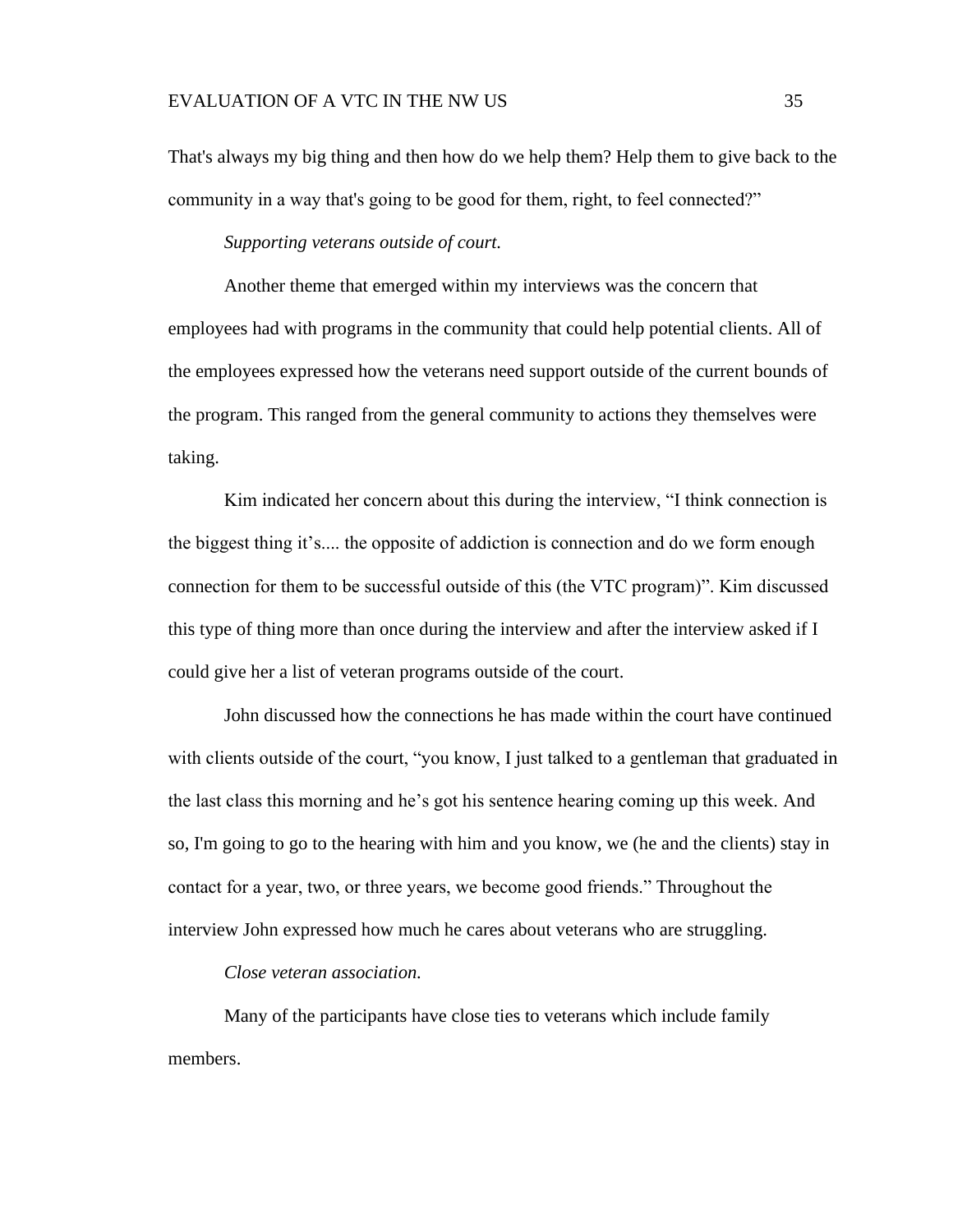#### EVALUATION OF A VTC IN THE NW US 36

Anne, who works with clients on using technology to connect with counselors and the court, indicated many of her family members are veterans, "my dad is a veteran of the Army. He served seven years, honorable discharge. My great aunt served about 21 years in the Army, and she met my great uncle in South Korea because he was in the Air Force for 22 years." Anne talked about her family members' service in a very respectful way, and it was a manner of pride for her.

Kim also has close ties to veterans in her personal life, "I also am married to a veteran. So that's important for me, that veterans have a second chance, veterans have the help that they need".

# <span id="page-42-0"></span>*Program Effectiveness*

The second main theme that shows up is their concern for program effectiveness. This includes three main codes: criminal justice reform, understanding veteran service, and the capacity of the court.

#### *Criminal justice reform.*

<span id="page-42-1"></span>All the employees indicated that veterans were exposed to particular things and that their crimes might not be entirely their fault. In a traditional criminal justice system, the blame is firmly placed upon the perpetrator of the crime and this deviation away from that could be seen as reform.

Kim, discussed a type of justice reform in training front line workers, "Maybe having more language for those who may be the frontline workers like the police officers. I see them forming that bond and that trust and saying we're here, we're hoping, we don't, we don't want you to suffer anymore. We don't want you to fall further. I don't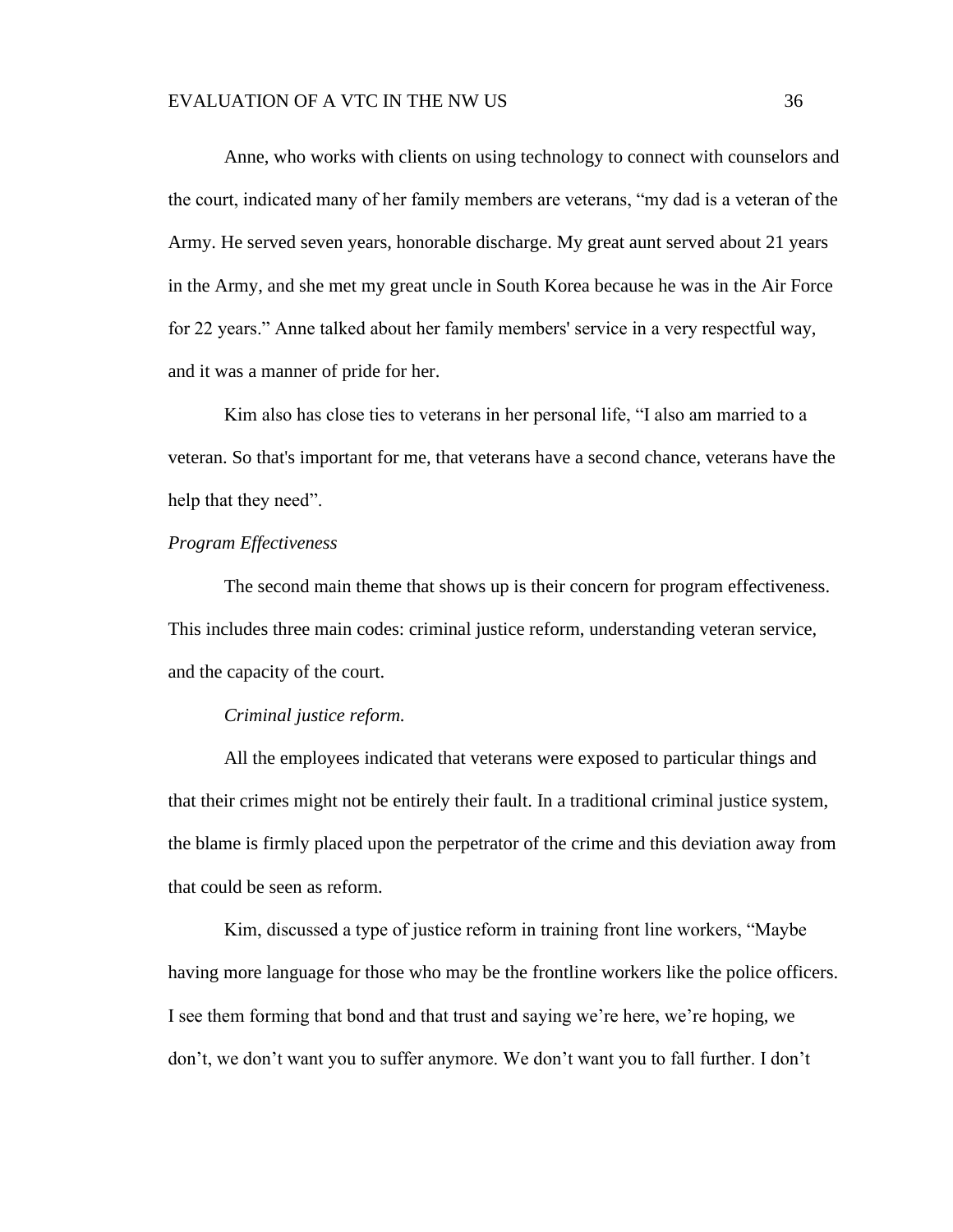know how to make it better. I think it's... I think a barrier for each person is different. So, it depends on the person. So, I would say I think our society needs a little different assessment of identifying those prior to them becoming a problem." Kim works with people struggling with addiction for a living and before that worked with incarcerated mental health patients. One of her biggest focuses is trying to get people to understand what these people go through.

Dan, indicated how veterans react to certain situations and why VTC's are important, "I would say that a lot of veterans get in trouble. Probably because they are veterans and their response to certain circumstances and situations is probably a little different than somehow that's not a veteran. Sometimes that has to do specifically with what they were trained to do in the military and the response that they had, that they would, would be perfectly acceptable in the military might not be so acceptable in the civilian world".

#### *Understanding veteran service.*

<span id="page-43-0"></span>All the employees indicated that the ability to understand what military service is like is important to this program.

Dan explained it this way when asked, "they don't know. They don't know what a civilian has to go through to become a soldier, a sailor, an airmen, a marine, and then when that goal is achieved, they don't know what those service members go through during their tenure of service. I think they... I think they've got hearts of pure gold, but they don't have the deep-down understanding. You know, they can read books and whatnot, but they haven't walked the walk." This was one of the clearest explanations of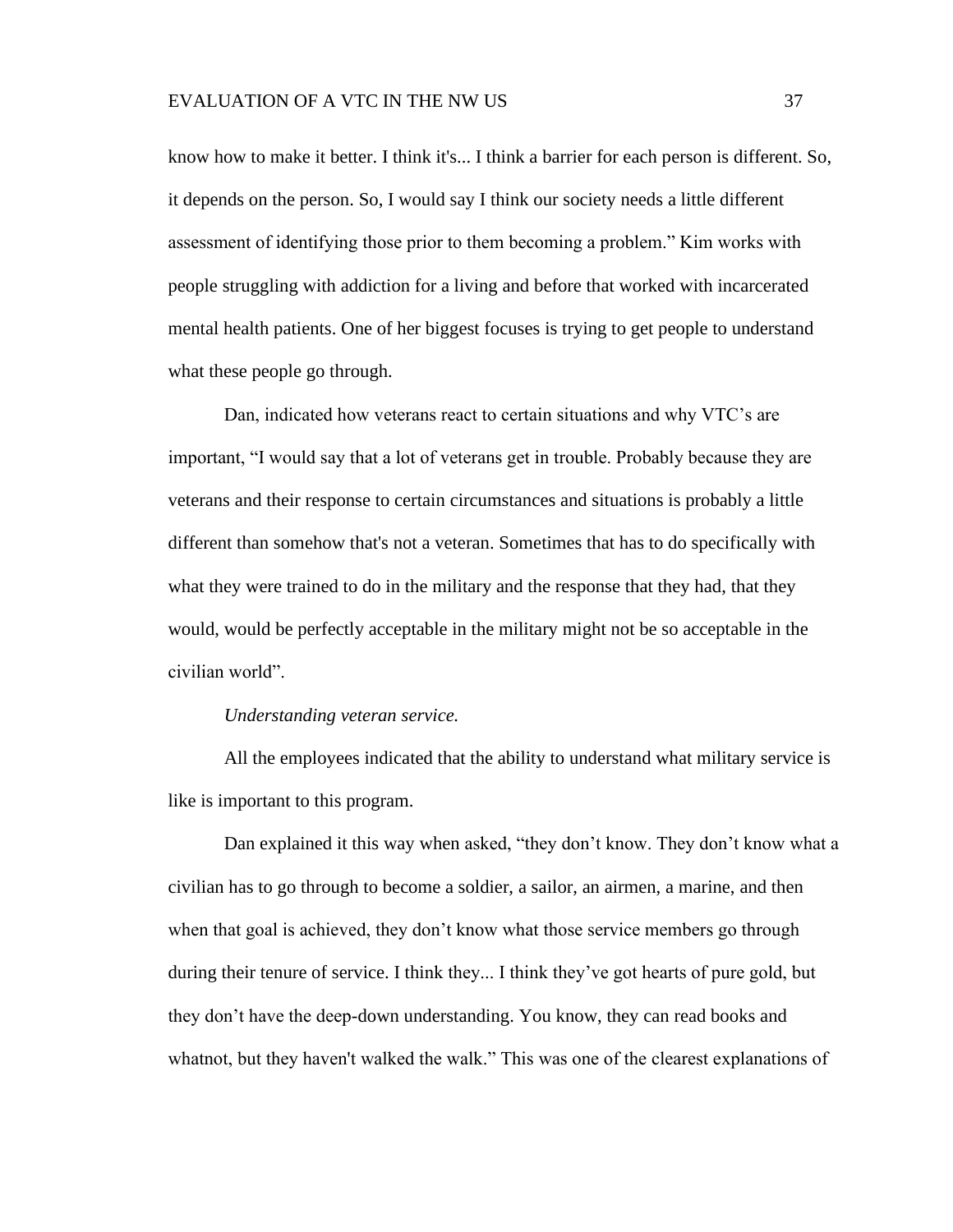the importance of understanding veteran service that any participant was able to express. The court does have literature it gives to its employees to try and explain some cultural differences in the military.

Anne also spoke about this during the interview with her, "there's like a mentor program for people who've been through this within (the court). So, they can relate on another level by being veterans because that's something mentally, that I will not understand because I've never been a veteran. I've never served this country and so I think that the focus on community in the treatment is what I love".

*Capacity of the court.*

<span id="page-44-0"></span>All the employees made indications that increasing the size of the VTC needs to be a major priority to help as many veterans as possible.

Anne, indicated this issue when being asked about the challenges the program currently faces, "I think the biggest issue too is like the high demand for people wanting to be in but not having enough capacity for it." This quote like many of the other statements from participants indicated worry about the program not being able to help as many veterans as they would like.

Kim also spoke on this during the interview, "we haven't had as many screenings or inductees as like the, you know, in comparison to even the (dui court) program. So, providing that opportunity for those who may not know that this is available for them".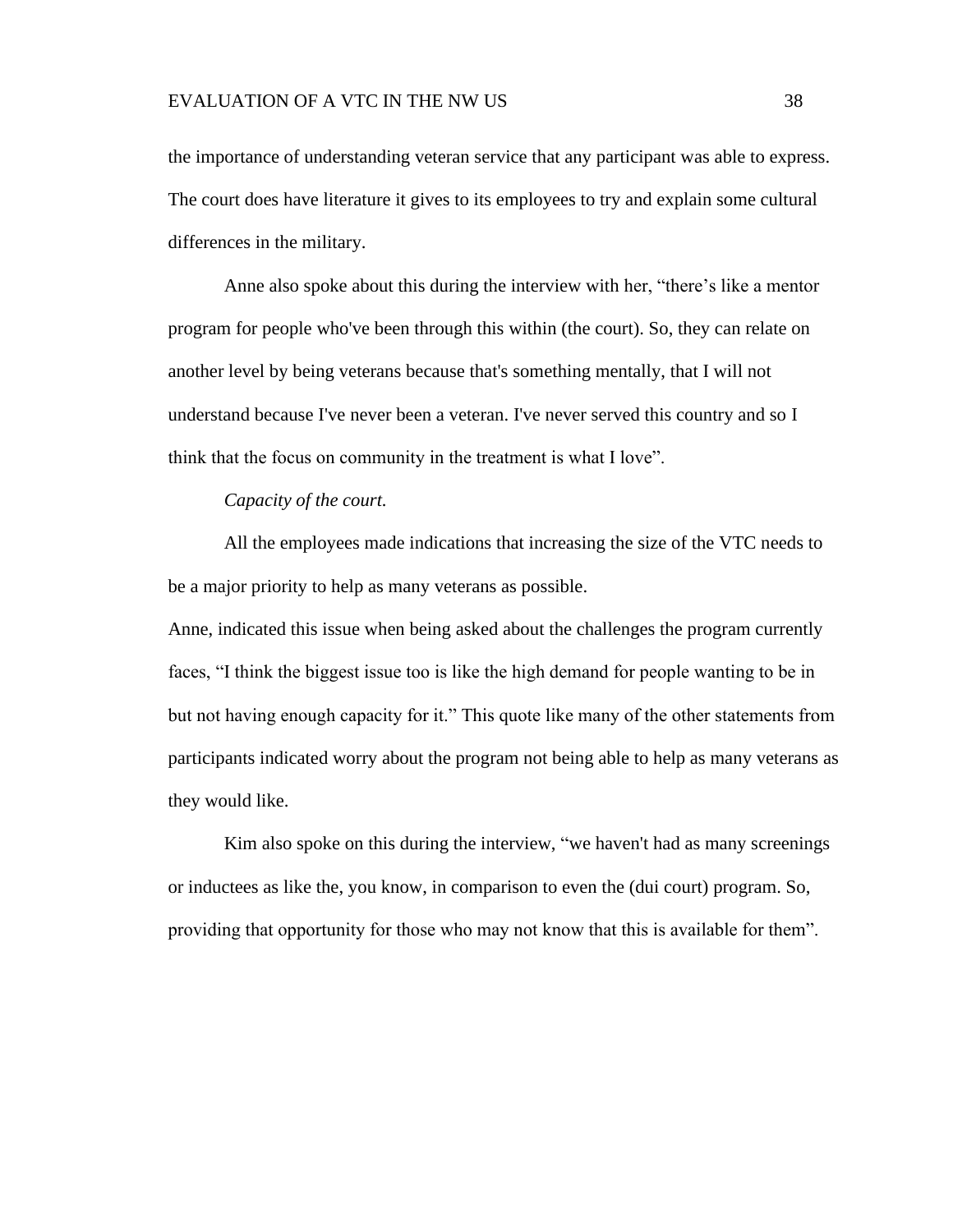#### <span id="page-45-0"></span>**DISCUSSION**

#### <span id="page-45-1"></span>*Ethics*

The VTC has an extremely limited number of team members, and it would be easy to identify people even with simple demographic information. This information was not included in the study to protect the participants from any possible identification. Ethical considerations for the confidentiality of participants were considered throughout the interviews even after these forms were signed (Heggen and Guillemin, 2012). Unchanged information was stored on a password protected google share drive with the intent to be deleted after one year. The informed consent forms were done over email. The researcher worked with these individuals and there is a possibility that this situation could have affected their answers. The region where this study was conducted does not have a large amount of VTC's and because of this identifying information about the VTC has been removed. Likewise, the VTC in this study does not have a large number of employees and their identifying information has been removed from this research as well. *Limitations*

<span id="page-45-2"></span>This study was conducted in one VTC in the northwestern United States and is limited due to that. Attempting to generalize the findings of this research to apply them to other VTC's should be done cautiously. The focus group information that was used was not gathered by this researcher and the exact methods for how it was conducted are not known. Direct quotes were not included in the data from the focus groups and thus could not be used in my analysis. The timeframe that I was able to conduct interviews in was limited to a few months and it is unclear what themes would have emerged if the study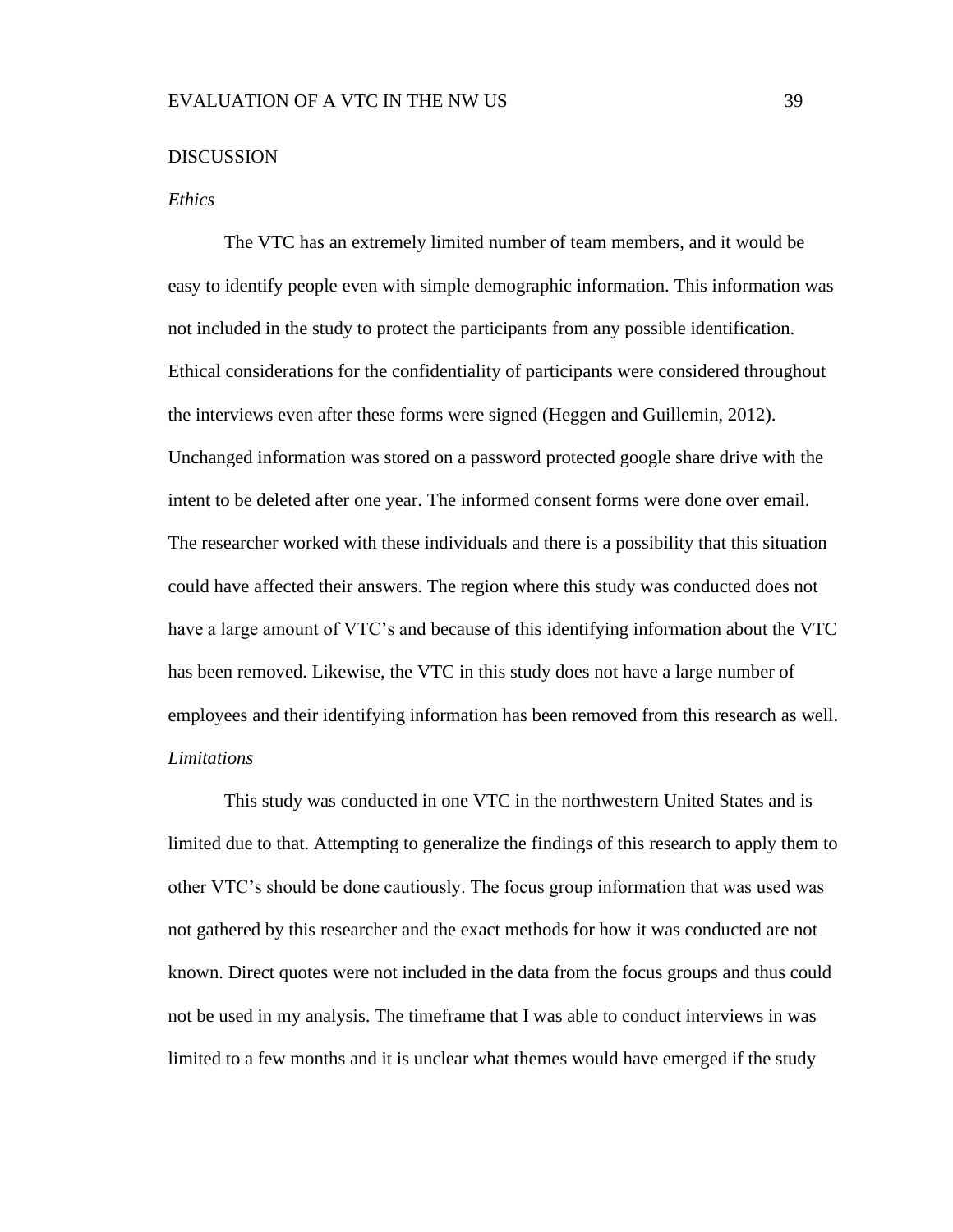had been longer. I was unable to observe all of the interactions between clients and employees. This includes scenarios such as group therapy and other activities. While doing this research I was also working between 30 to 40 hours a week at the VTC in question. It is possible I missed key components by being involved in the court system. The employees I interviewed know that I was doing evalutory work for the program leaders. This in turn may have caused them to be worried that I was evaluating their job positions. This could have influenced the answers they gave me. It should also be noted that I served in the military for eight years. This may have caused a certain amount of bias in this study.

## <span id="page-46-0"></span>*Future research*

In the futural the inclusion of long-term qualitative data could be used to better understand the general opinions of state VTC employees and clients. Participant observation could also be an effective means in evaluating VTC's such as this one. The themes found in this could be used as a basis for questioning in future research. Comparative research with this VTC and other VTC's that fit within similar demographic areas could be done to better gauge program proficiency.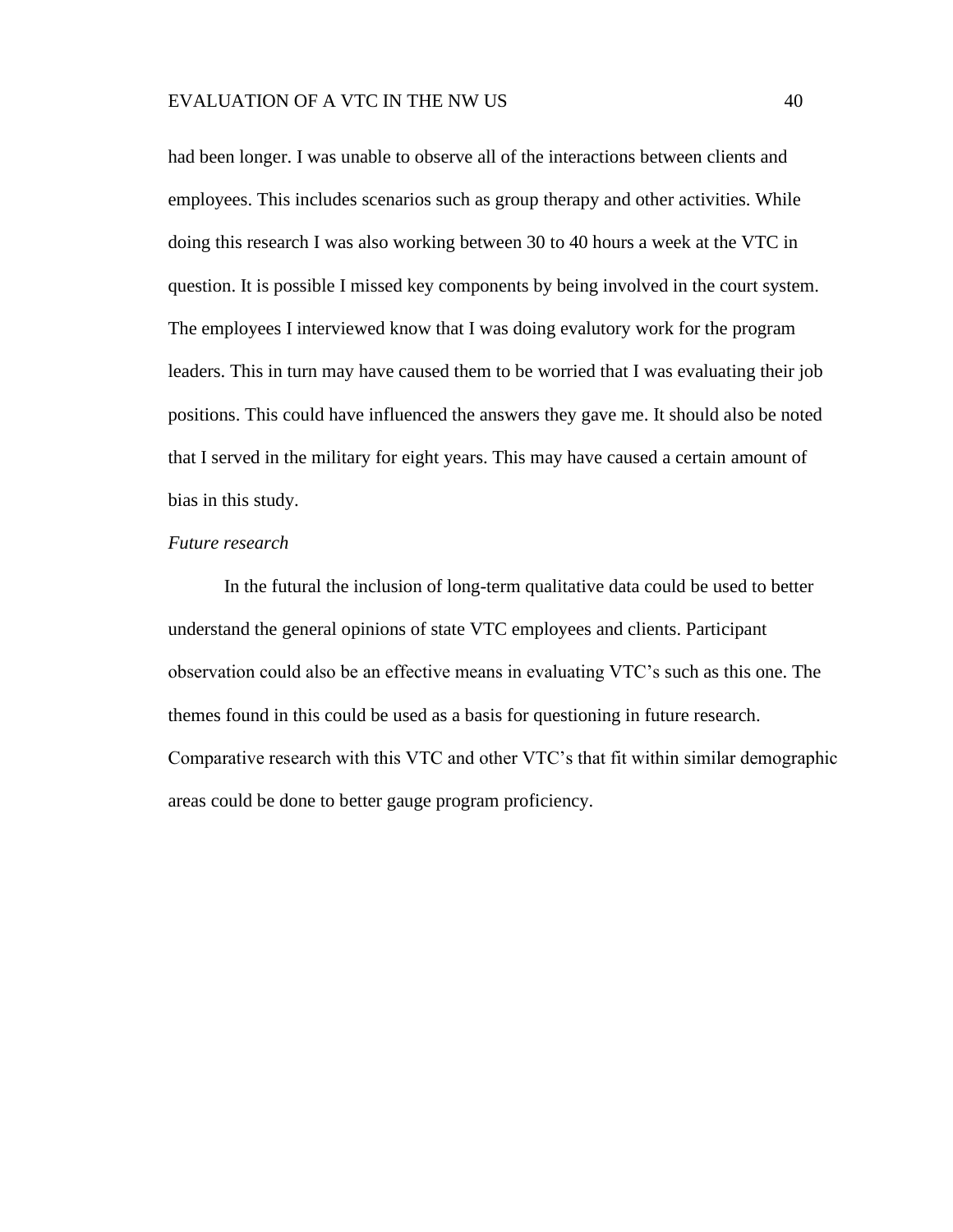## <span id="page-47-0"></span>**CONCLUSION**

The evaluation of this VTC mirrored concepts found within the existing literature quite well. Military culture and the ability for civilians to understand what military service is like and how it changes people is seen throughout the study. Feelings of distrust by veteran clients towards civilian employees reflects what has been previously found in (Ahlin and Douds 2016; Vaughan, Bell Holleran, and Brooks 2019). This was also reflected in some of the comments made by employees who work within this VTC. The biggest commonality between all of the employees who were interviewed was their drive to help veterans. All of them either had veteran family members or were veterans themselves. Based on the answers given in the focus group, I am not sure that the clients of the court necessarily believe that all of the employees have their best interest at heart.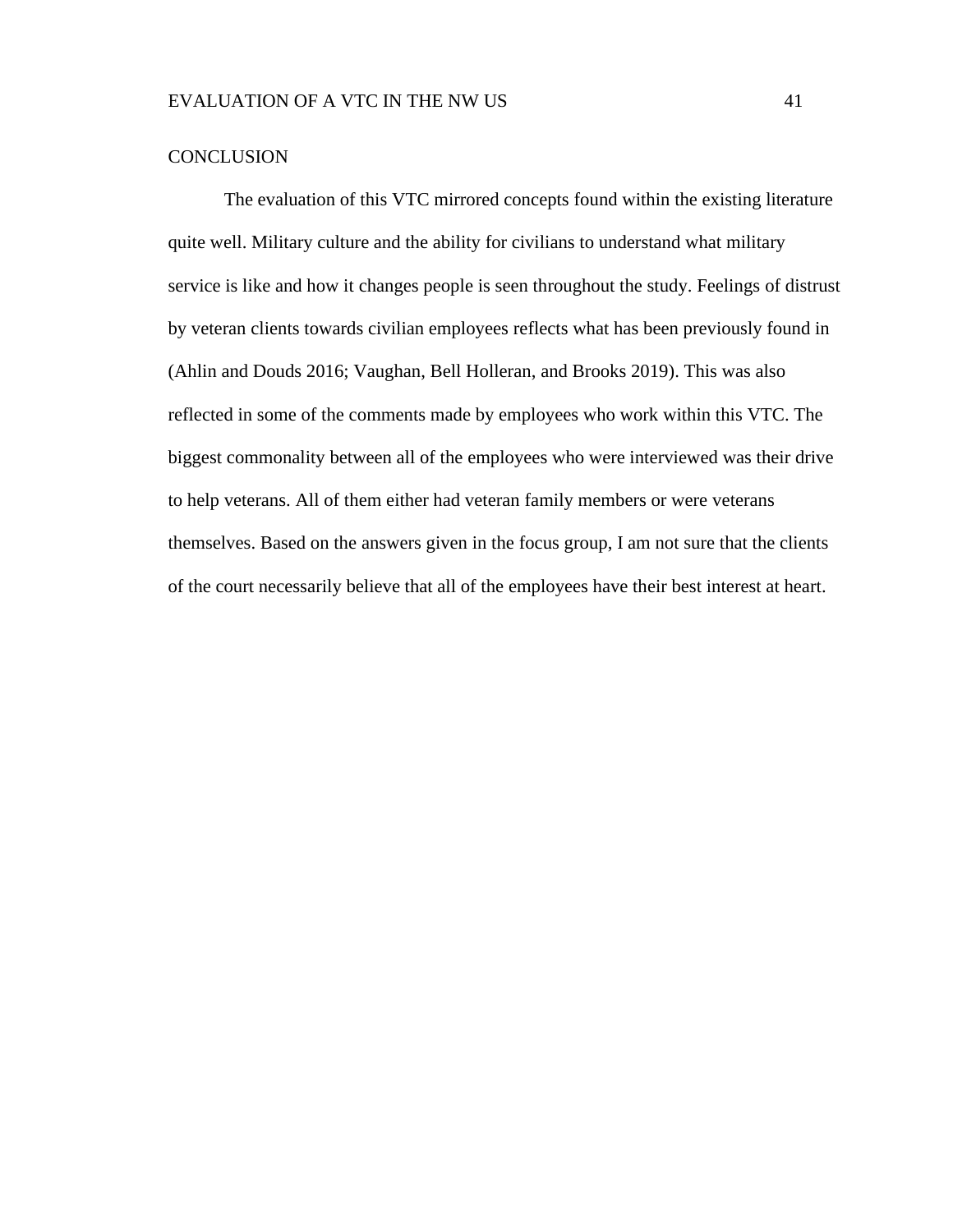#### <span id="page-48-0"></span>*Recommendations*

The suggestions for program improvement based on this evaluation include: increased veteran hiring, increased recruitment or mentors, an overhaul of communication practices, providing a gym membership as a benefit to clients, and improving the client's knowledge of where to get additional help if they need it.

If this VTC could manage to get more veterans into various positions amongst the team it may help improve a lot of the mistrust and feelings of misunderstanding. Vaughan, Holleran, and Brookes (2019) also suggested this would be beneficial to court clients in their study. realize this is an arduous task as many of the positions are not controlled by the court system in itself. For example, the judge has no control over who the Department of Corrections Probation and Parole office hires. They could however indicate that a veteran in the position that works with this VTC would be preferable.

Increasing recruitment and retention of mentors within the program is a crucial aspect to the success of this program. Jalain and Grossi (2020)indicated that these veteran peer mentors may be serious impacts on veteran offender success. This can be seen again in Slattery et al. (2013) where 87% of veteran offenders said that the mentors contributed to at least some of why they were successful in the program. Figuring out a way to increase the number of mentors should be high on the list of goals for the program. I would suggest trying to reach out to the Veterans of Foreign Wars or American Legion for potential recruits. These positions are a considerable time commitment, and a volunteer position means that success might be limited.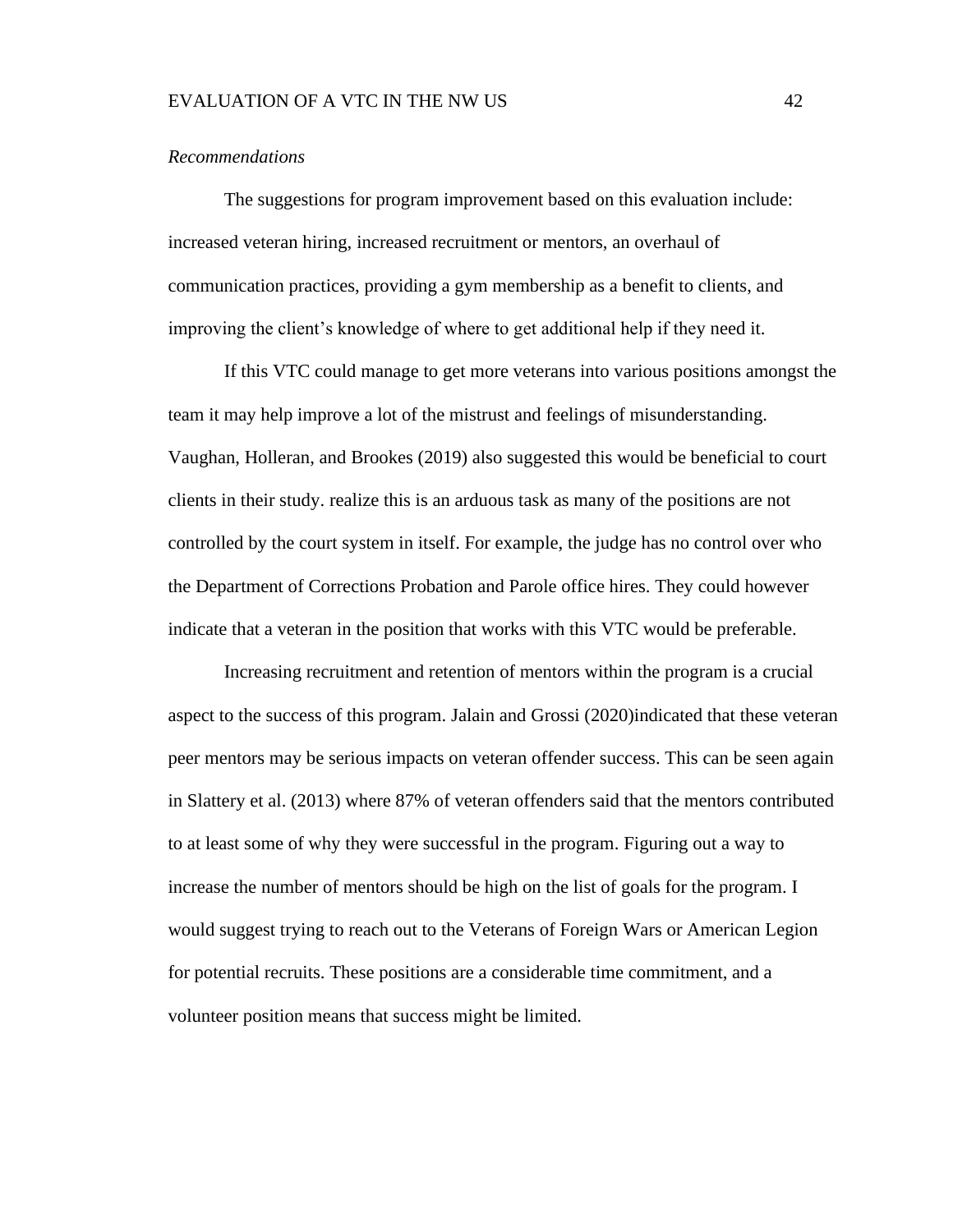#### EVALUATION OF A VTC IN THE NW US 43

All of the clients felt that lack of communication was a huge issue within the program. This was not just referring to their ability to communicate with different program members but the lack of communication between program members. Attempting to make improvements to the way communication works within the program will be beneficial.

Providing a gym membership to clients would be a positive improvement for them. One of the ideas behind getting them into hobbies is to create positive replacements for substance use. Working out might be an ideal hobby for this as it helps with physical health. While I was working at this VTC I had begun communication with a gym that only allowed former military service members to have gym memberships. The gym was more than happy to provide free memberships to the clients of the VTC. Unfortunately, my time with the VTC ended before I could finish this work. Most of the work I had yet to complete was passed on to the veteran coordinator.

The VTC does not provide benefits for every situation their clients face, and this would be frankly impossible. However, if the VTC was able to point clients in the right direction by providing them with contact information to non-profits and other organizations that help veterans it would be beneficial. This type of integrated care approach used by VTC's has been indicated by Yerramsetti et al. (2017) as well suited to handle issues the clients might face. This was already happening on a small scale while I was with this VTC. I had begun to create a list of every organization that could be helpful to the clients. My idea behind this was to make "cheat sheets" for people in the coordinator positions. For example, if someone was having financial trouble there would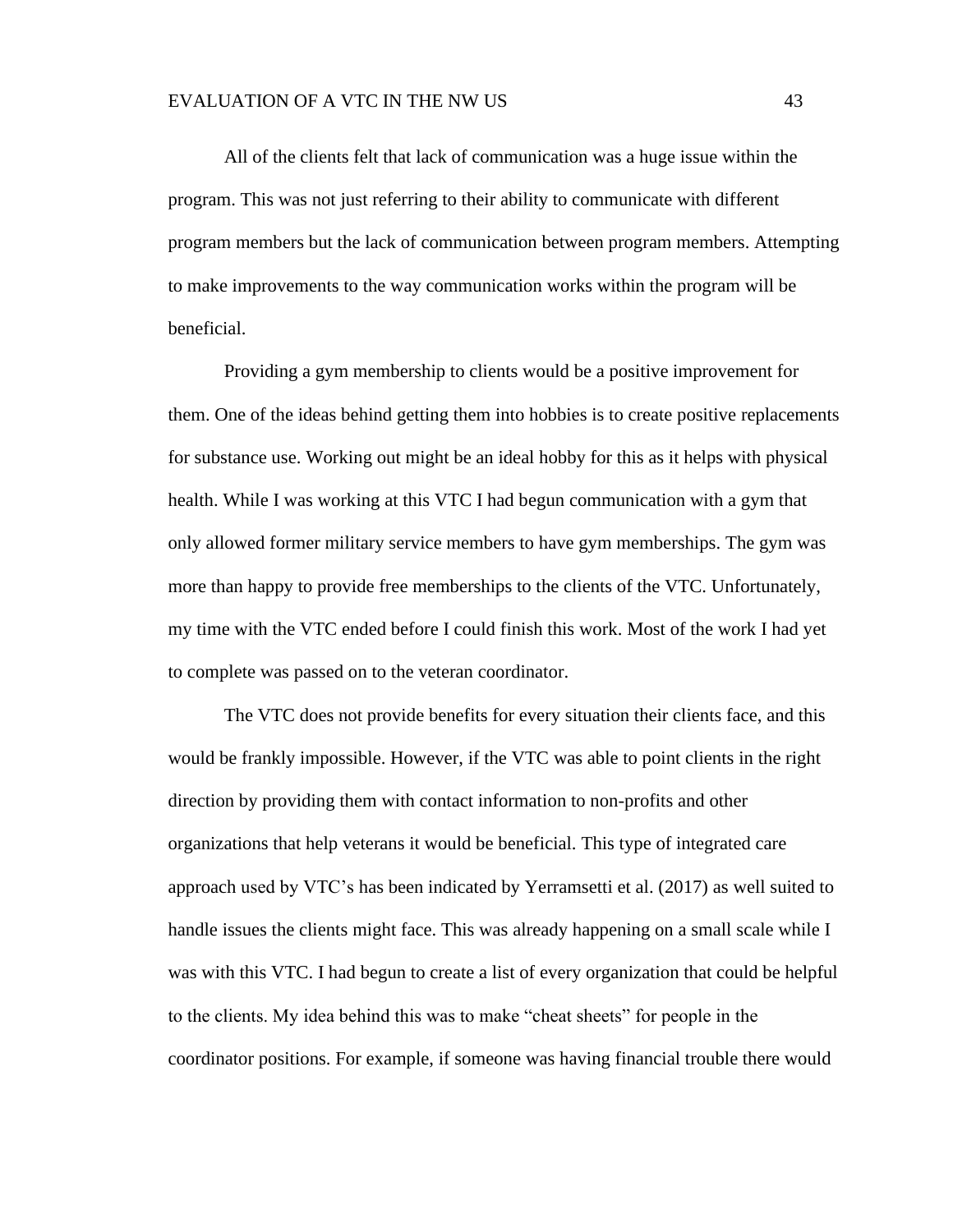be a list of possible organizations that could help them. Another alternative would be to direct the clients to an organization that helps veterans by networking with other organizations.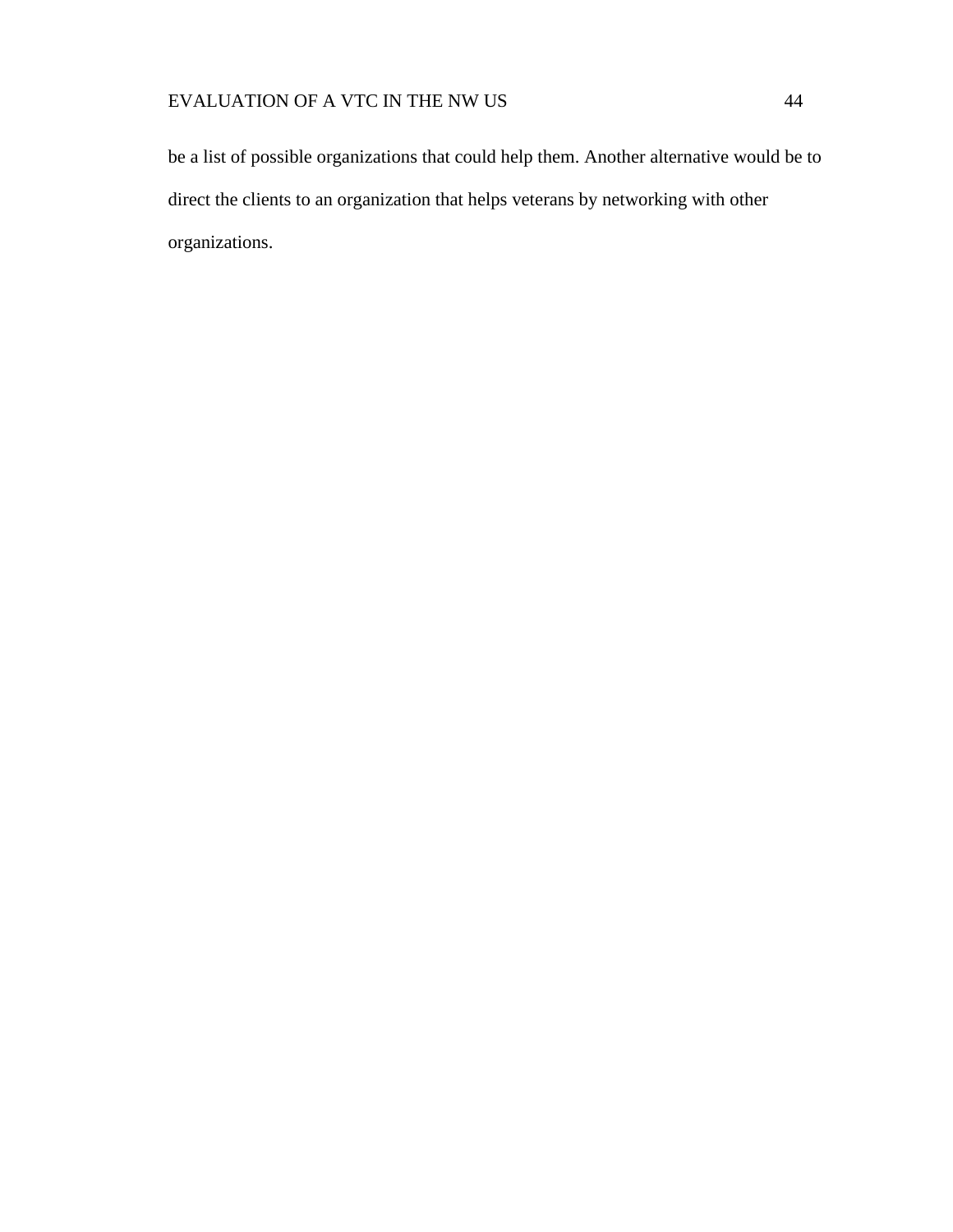#### <span id="page-51-0"></span>REFERENCES

Ahlin, Eileen M., and Anne S. Douds. 2016. "Military Socialization: A Motivating Factor for Seeking Treatment in a Veterans' Treatment Court." Criminology & Criminal Justice 41(1):83–96. doi: 10.1007/s12103-015-9332-4.

Ahlin, Eileen M., and Anne S. Douds. 2020. "If You Build It, Will Vets Come? An Identity Theory Approach to Expanding Veterans' Treatment Court Participation." Criminal Justice Review 45(3):319–36. doi: 10.1177/0734016820914075.

- Atkin-Plunk, Cassandra A., Gaylene S. Armstrong, and Nicky Dalbir. 2021. "Veteran Treatment Court Clients' Perceptions of Procedural Justice and Recidivism." Criminal Justice Policy Review 32(5):501–22. doi: 10.1177/0887403420920334.
- Baldwin, Julie Marie. 2012. "Executive Summary: National Survey of Veterans Treatment Courts." University of Arkansas at Little Rock. doi: https://dx.doi.org/10.2139/ssrn.2274138.
- Baldwin, Julie Marie, and Joseph Rukus. 2015. "Healing the Wounds: An Examination of Veterans Treatment Courts in the Context of Restorative Justice." Criminal Justice Policy Review 26(2):183–207. doi: 10.1177/0887403413520002.
- Briggs, Charles L. 2002. "Interviewing, Power/Knowledge, and Social Inequality". 911- 922.
- Bronson, Jennifer, E. Anne Carson, and Margaret E. Noonan. 2015. Veterans in Prison and Jail, 2011-2012. Bureau of Justice Statistics.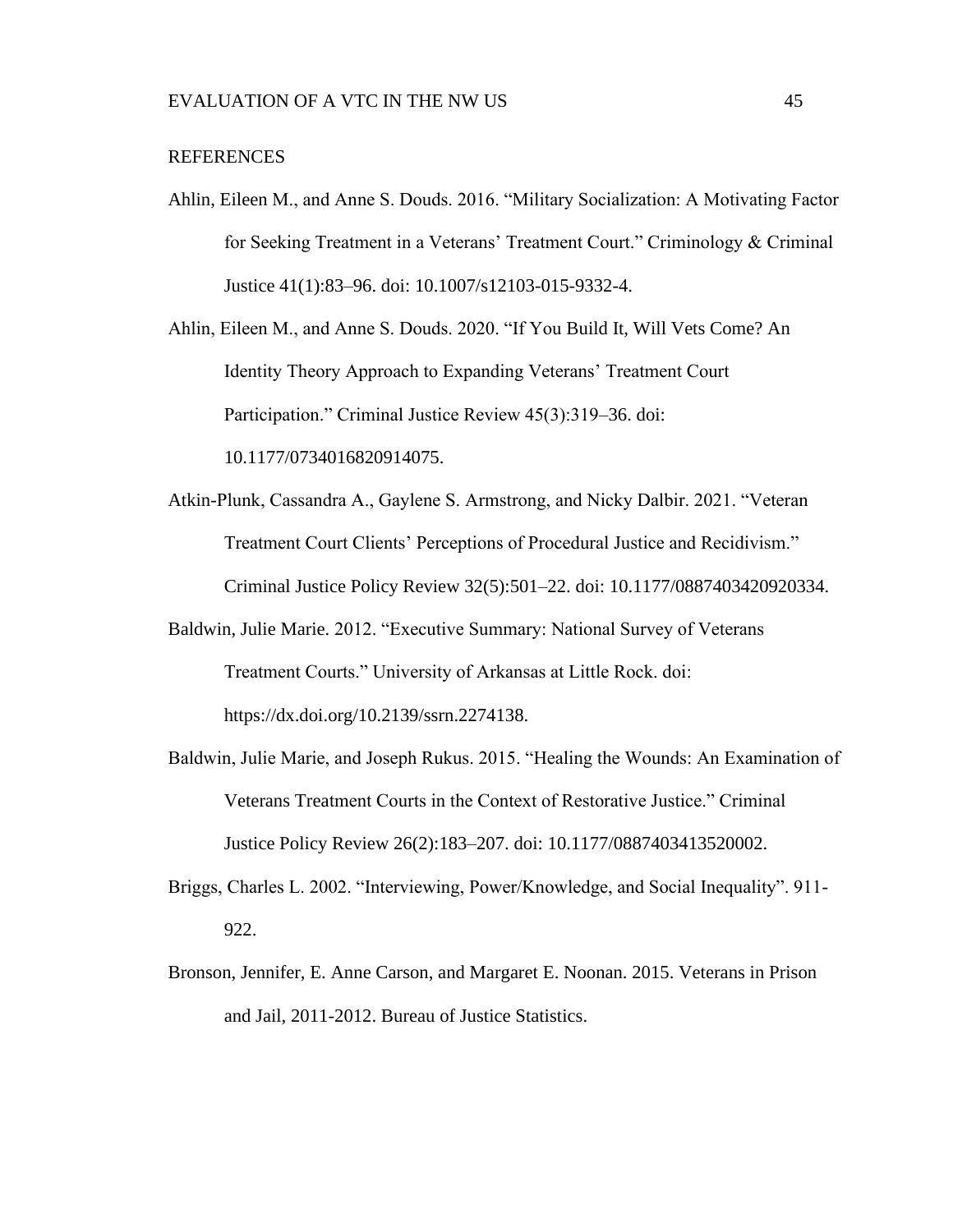- Bureau of Labor Statistics. 2021. Employment Situation of Veterans- 2020. News Release
- Burtin, Olivier. 2020. "The History of Veterans' Policy in the United States: A Comparative Overview." Historical Social Research / Historische Sozialforschung 45(2):239–60.
- Chyung, Seung Youn. 2015. "Foundational Concepts for Conducting Program Evaluations." Performance Improvement Quarterly 27(4):77–96. doi: https://doiorg.ezproxy.humboldt.edu/10.1002/piq.21181.
- Collins, Erin R. 2017. "Status Courts." The Georgetown Law Journal 105(6):1481–1528.
- Conerly, Tonja R., Kathleen Holmes, and Asha Lal Tamang. 2021. Introduction to Sociology. 3rd ed. OpenStax.
- De Luca, Susan M., John R. Blosnich, Elizabeth A. W. Hentschel, Erika King, and Sally Amen. 2016. "Mental Health Care Utilization: How Race, Ethnicity and Veteran Status Are Associated with Seeking Help." Community Mental Health Journal Volume 52(1):174–79. doi: https://doi.org/10.1007/s10597-015-9964-3.
- Douds, Anne S., Eileen M. Ahlin, Daniel Howard, and Sarah Stigerwalt. 2017. "Varieties of Veterans' Courts: A Statewide Assessment of Veterans' Treatment Court Components." Criminal Justice Policy Review 28(8):740–69. doi: 10.1177/0887403415620633.
- Easterly, Bianca. 2017. "The Ties That Bind Beyond the Battlefield: An Examination of the Diffusion Patterns of Veterans Treatment Courts." Social Science Quarterly 98(5):1622–41. doi: 10.1111/ssqu.12375.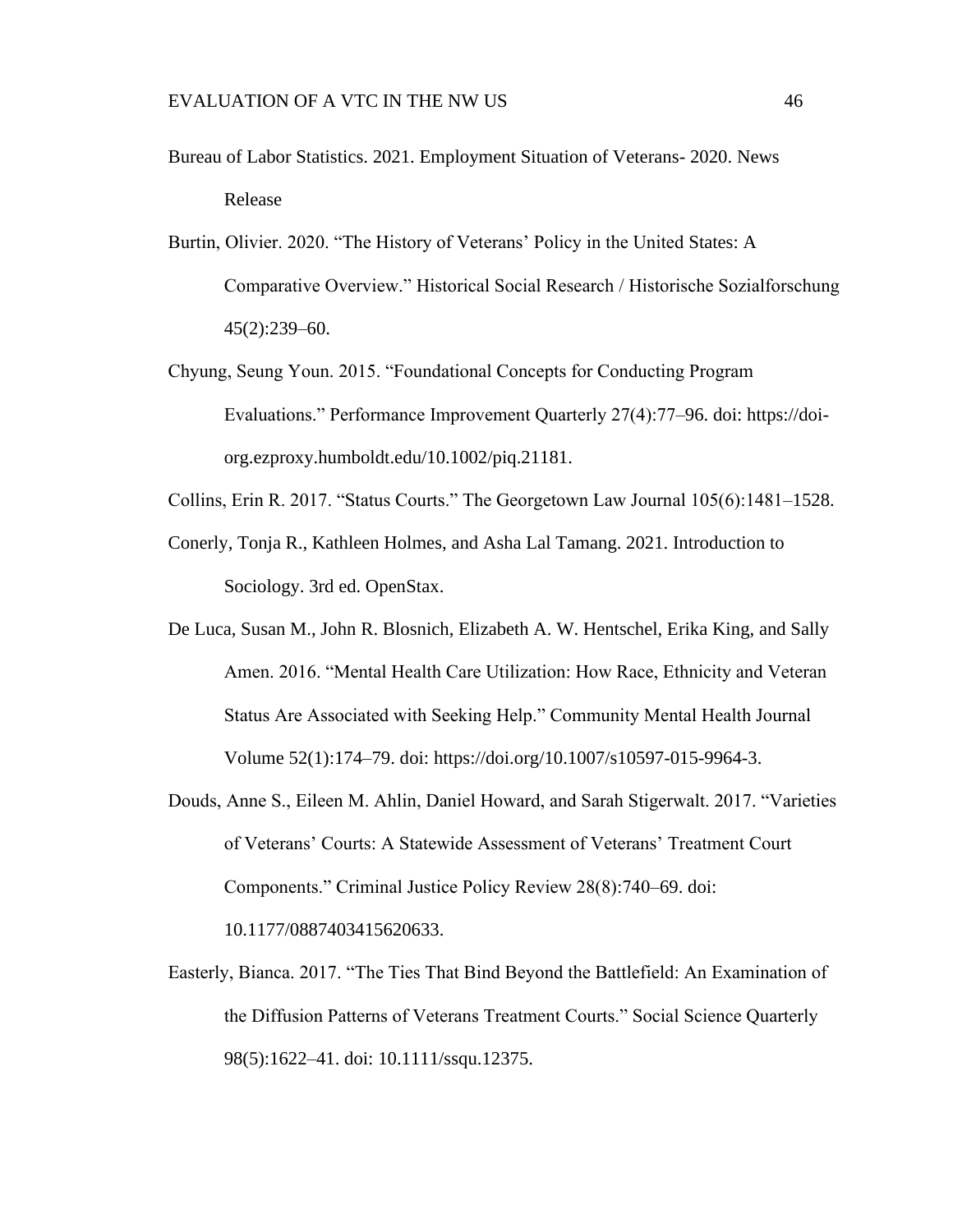- Evans, Elizabeth, Adi Jaffe, Darren Urada, and M. Douglas Anglin. 2012. "Differential Outcomes of Court-Supervised Substance Abuse Treatment Among California Parolees and Probationers." International Journal of Offender Therapy and Comparative Criminology 56(4):539–59. doi: 10.1177/0306624X11404827.
- Frederick, Alana. 2014. "Veterans Treatment Courts: Analysis and Recommendations." Law & Psychology Review 38.
- Gallagher, John M., and Jose B. Ashford. 2021. "Perceptions of Legal Legitimacy in Veterans Treatment Courts: A Test of a Modified Version of Procedural Justice Theory." Law and Human Behavior 45(2):152–64. doi: 10.1037/lhb0000441.
- Garza, Rosendo. 2014. "'The Soldier Bears the Deepest Wounds and Scars of War': Mobilizing Connecticut to Implement a Veterans Treatment Court." Connecticut Law Review 46(5):1937.
- Hartley, Richard D., and Julie Marie Baldwin. 2019. "Waging War on Recidivism Among Justice-Involved Veterans: An Impact Evaluation of a Large Urban Veterans Treatment Court." Criminal Justice Policy Review 30(1):52–78. doi: 10.1177/0887403416650490.
- Hawkins, Michael Daly. 2010. "Coming Home: Accommodating the Special Needs of Military Veterans to the Criminal Justice System." Ohio State Journal of Criminal Law  $7(2):563-73$ .
- Herzog, Joseph Richard, Diane Scott, Andrew Denney, and Sabrina Conklin. 2019. "Participants Perceptions of Veterans Treatment Courts: A Qualitative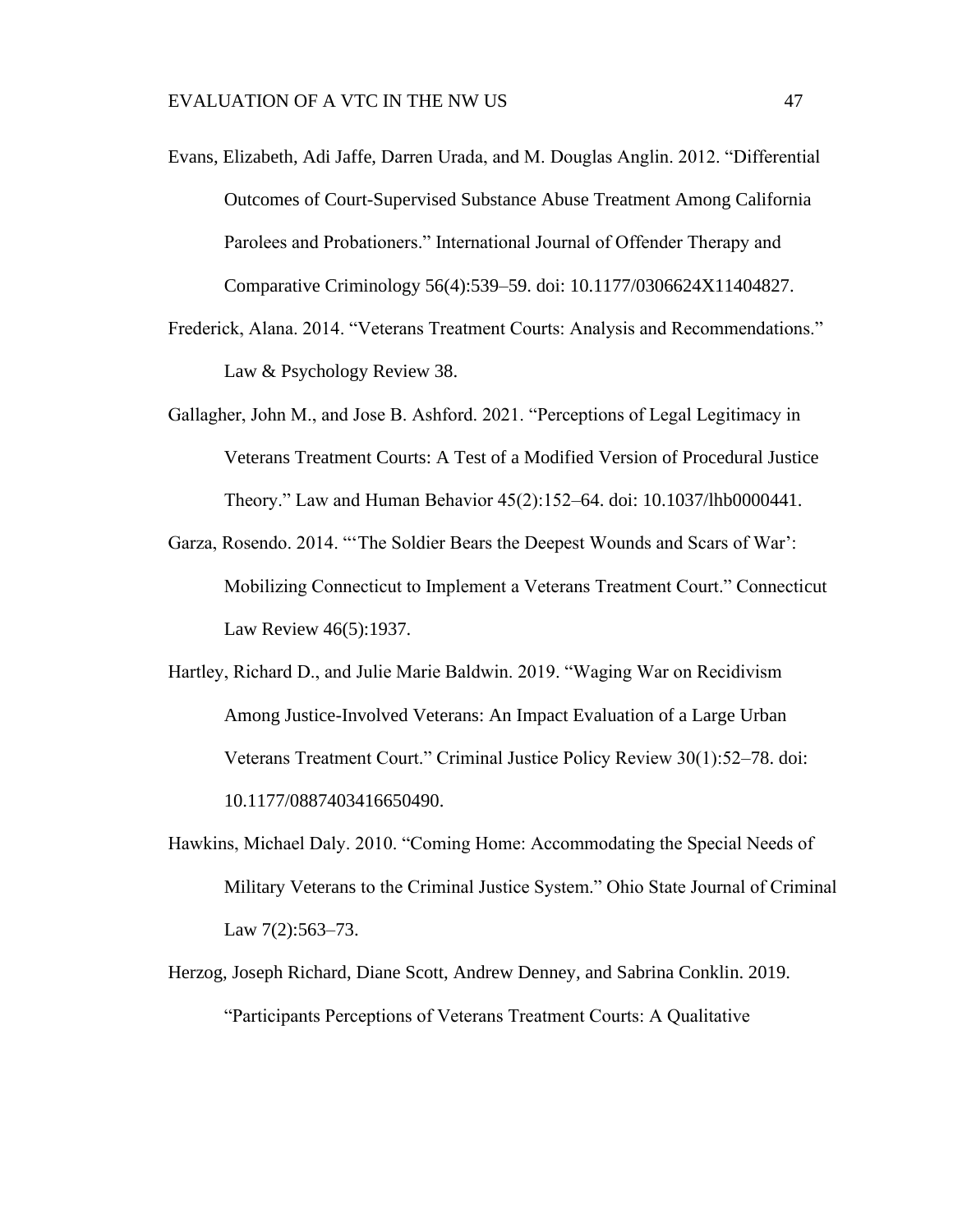Assessment and Systems Model." Journal of Veterans Studies 4(2):78–93. doi: 10.21061/jvs.v4i2.108.

Hoffmire, Claire A., Janet E. Kemp, and Robert M. Bossarte. 2015. "Changes in Suicide Mortality for Veterans and Nonveterans by Gender and History of VHA Service Use, 2000–2010." Psychiatric Service 66(9):959–65. doi:

10.1176/appi.ps.201400031.

- Hollis, Meghan E., Wesley G. Jennings, and Shannon Hankhouse. 2019. "An Outcome Evaluation of a Substance Abuse Program for Probationers: Findings from a Quasi-Experimental Design." American Journal of Criminal Justice 44(3):395– 408. doi: 10.1007/s12103-019-9472-z.
- Igielnik, Ruth. 2019. Key Findings about America's Military Veterans. Fact-Tank. Washington D. C.: Pew Research Center.
- Jalain, Caroline I., and Elizabeth L. Grossi. 2020. "Take a Load off Fanny: Peer Mentors in Veterans Treatment Courts." Criminal Justice Policy Review 31(8):1165–92. doi: 10.1177/0887403419880289.
- James, Nalita and Busher, Hugh. 2012. "Internet Interviewing." 177-191.
- Kieckhaefer, Jenna M., and Samantha Luna. 2020. "Do You Think Some Veterans Are Receiving a 'Get out of Jail Free' Card? Examining Support for Veterans Treatment Court as a Function of Mental Health and Offense Type." Journal of Experimental Criminology 16(1):141–70. doi: 10.1007/s11292-019-09395-w.
- Longley, Kyle. 2017. "The Grunts War." The New York Times Opinion Section. Retrieved (https://www.nytimes.com/2017/02/17/opinion/the-grunts-war.html).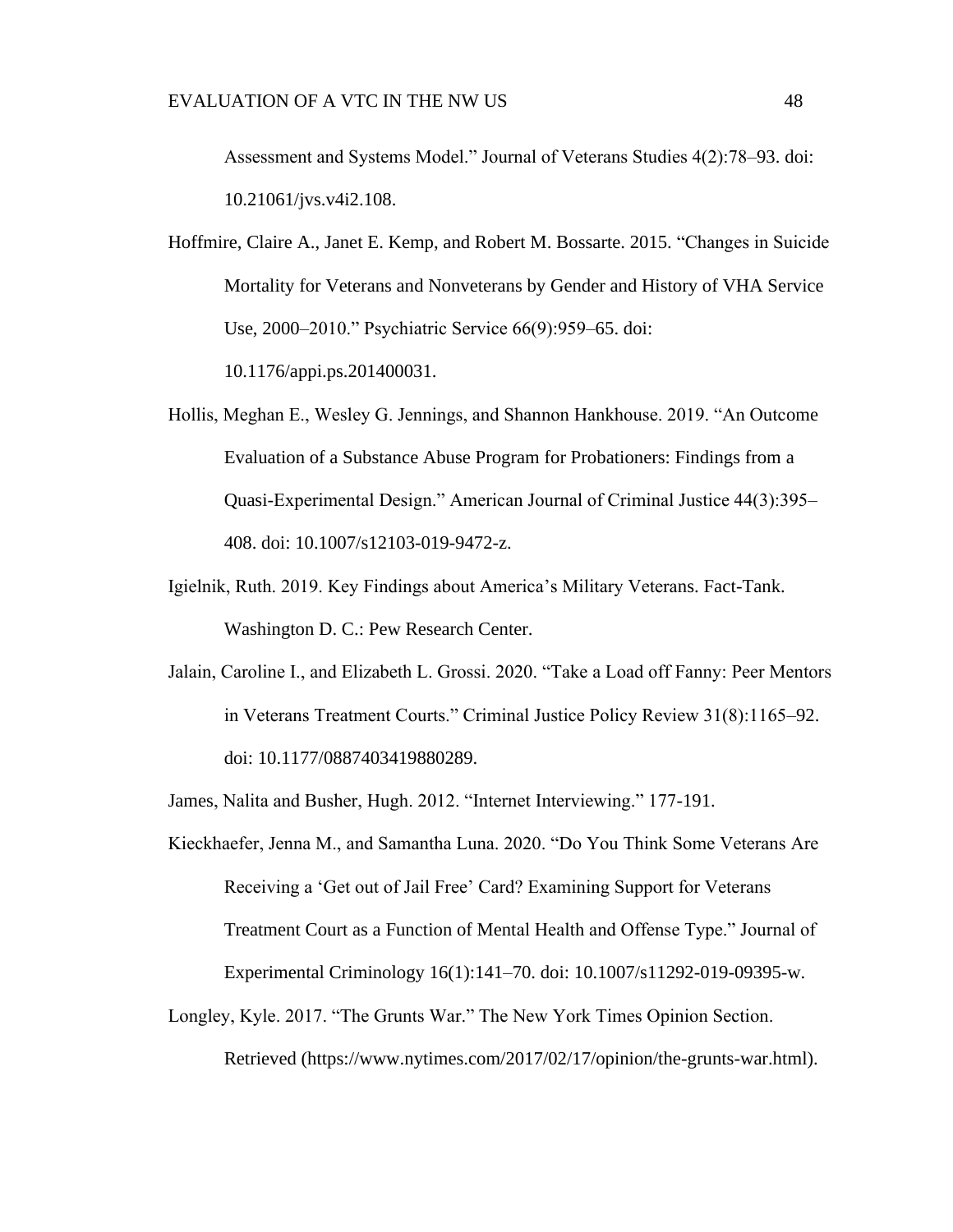Lucas, Paul A. 2017. "Advancing the Line: Increasing Empirical Literature on Justice-Involved Veterans." Criminal Justice Policy Review 28(8):735–39. doi: 10.1177/0887403416673699.

McCall, Janice D., Keri L. Rodriguez, Debra Barnisin-Lange, and Adam J. Gordon. 2019. "A Qualitative Examination of the Experiences of Veterans Treatment Court Graduates in Allegheny County, Pennsylvania." International Journal of Offender Therapy and Comparative Criminology 63(3):339–56. doi: 10.1177/0306624X18801462.

McGuire, Jim, and Sean Clark. 2009. "Veterans Justice Outreach Initiative (VJO)."

- Mei, Xiaohan, Jacqueline G. van wormer, Ruibin Lu, Mia J. Abboud, and Faith E. Lutze. 2019. "Validating Drug Court Collaboration Instrument: Differences in Model Adherence Between Adult and Juvenile Drug Courts." International Journal of Offender Therapy and Comparative Criminology 63(11):1990–2017. doi: 10.1177/0306624X19836547.
- Mikolajewski, Amy J., Nicholas P. Allan, Livia Merrill, Melissa C. Carter, and Gina Manguno-Mire. 2021. "Employing the Risk-Need-Responsivity (RNR) Model and Predicting Successful Completion in an Alternative Drug Court Program: Preliminary Findings from the Orleans Parish Drug Court." Journal of Substance Abuse Treatment 131. doi: 10.1016/j.jsat.2021.108453.
- Mitchell, Ojmarrh, David B. Wilson, Amy Eggers, and Doris L. MacKenzie. 2012. "Assessing the Effectiveness of Drug Courts on Recidivism: A Meta-Analytic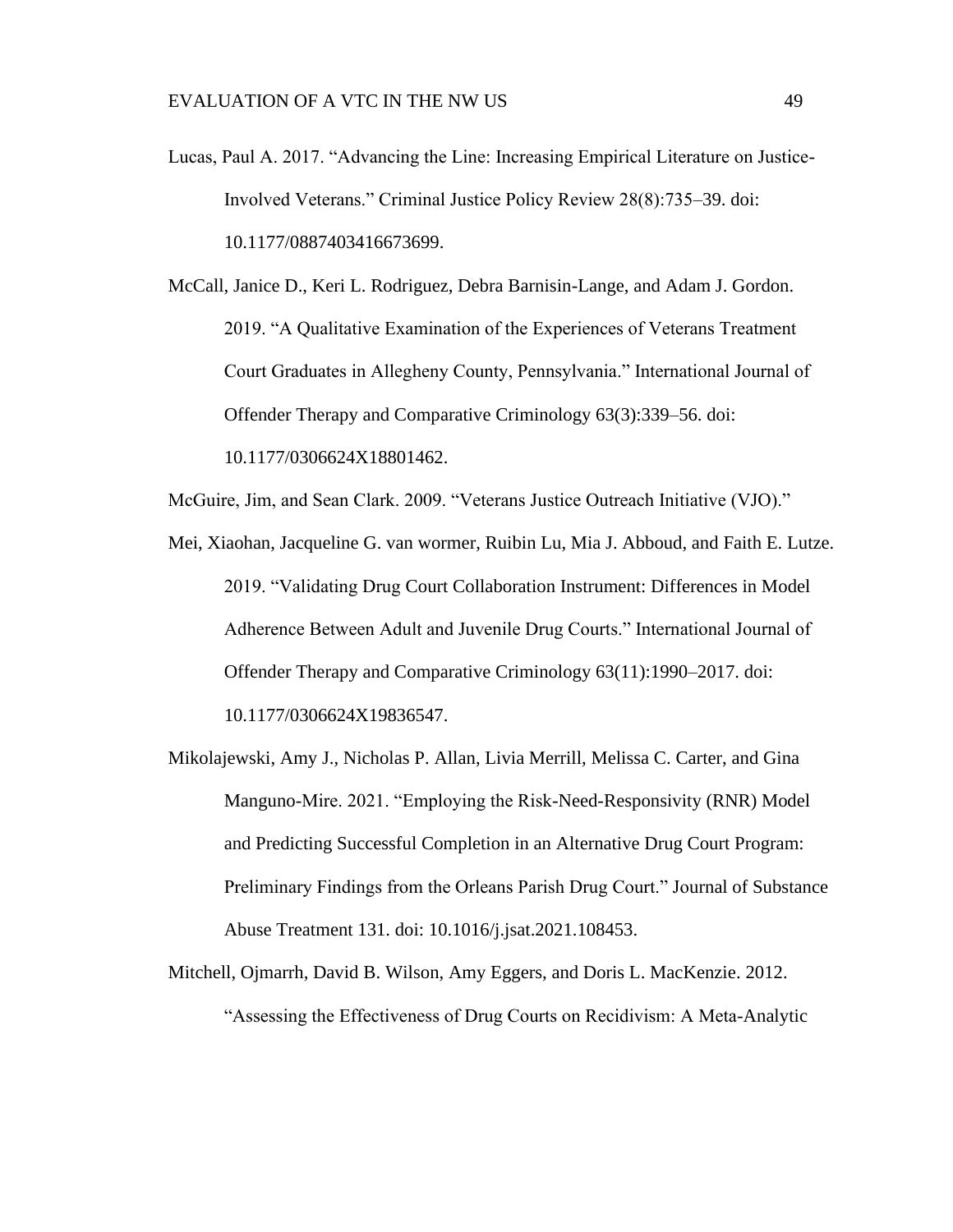Review of Traditional and Non-Traditional Drug Courts." Journal of Criminal Justice 40(1):60–71. doi: 10.1016/j.jcrimjus.2011.11.009.

Mohatt, Nathaniel V, Billera, Melodi, Demers, Nathaan, Monteith, Lindsey L, and Nazanin Bahraini. 2018. "A Menu of Options: Resources for Preventing Veteran Suicide in Rural Communities." Psychological Services 15(3):262–69. doi: 10.1037/ser0000203.

National Archives. 2022. "Records of the Veterans Administration."

- National Institute of Justice. 2022. "Recidivism."
- National Park Service. 2022. "History of the National Home for Disabled Volunteer Soldiers."
- Nudd, Jean. 2015. "Using Revolutionary War Pension Files to Find Family Information." Prologue.
- Office of Juvenile Justice and Delinquency Prevention. 2012. "Literature Review: A Product of the Model Programs Guide."
- Rowen, Jamie. 2020. "Worthy of Justice: A Veterans Treatment Court in Practice." Law & Policy 42(1):78–100. doi: 10.1111/lapo.12142.

Shackman, Gene. 2008. "What Is Program Evaluation?: A Beginners Guide."

Shannon, Lisa M., Shira Birdwhistell, Shelia K. Hulbig, Afton Jackson Jones, Jennifer Newell, and Connie Payne. 2017. "Examining Implementation and Preliminary Performance Indicators of Veterans Treatment Courts: The Kentucky Experience." Evaluation and Program Planning 63:54–66. doi: 10.1016/j.evalprogplan.2017.03.003.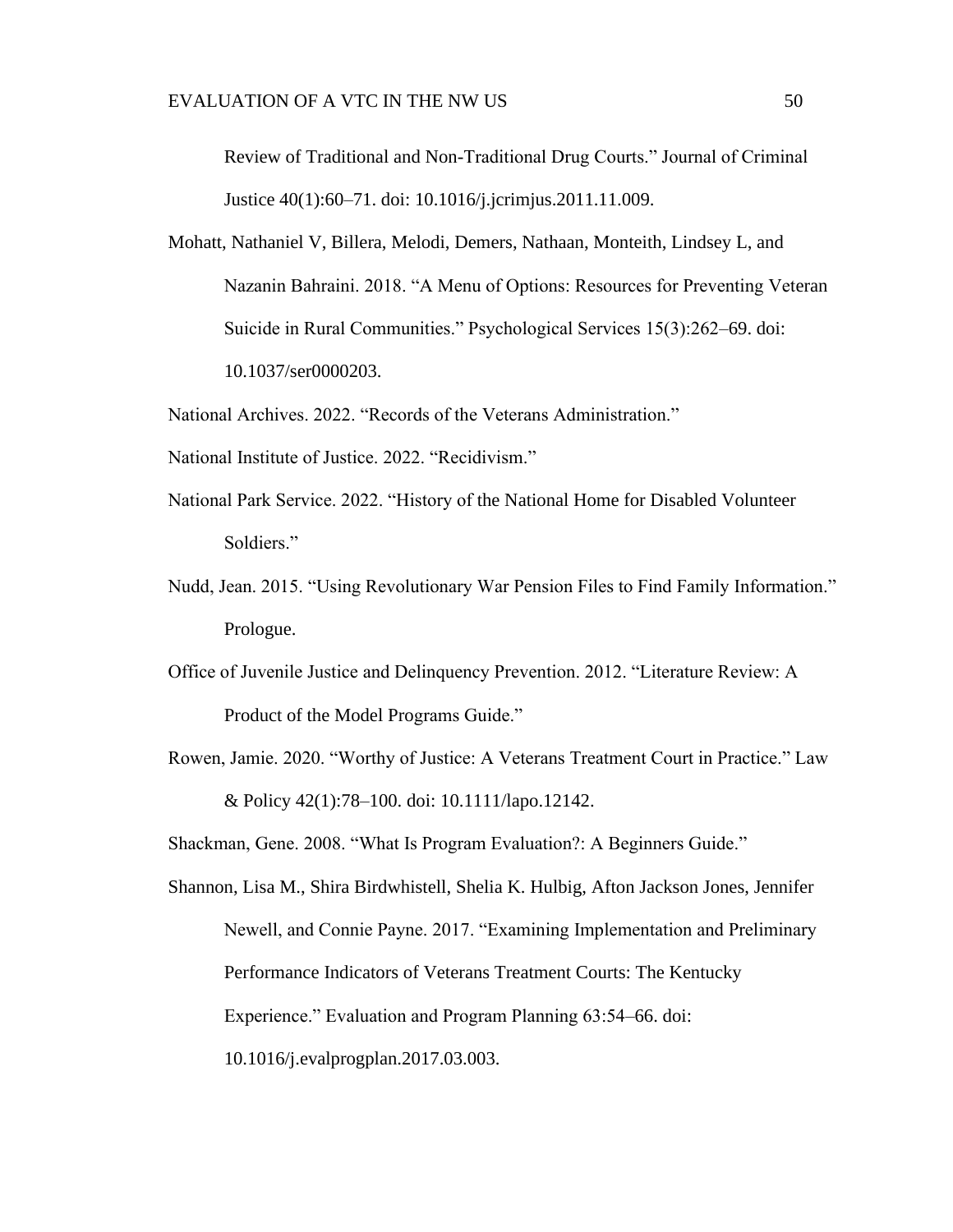- Slattery, Michelle, Mallory Tascha Dugger, Theodore A. Lamb, and Laura Williams. 2013. "Catch, Treat, and Release: Veteran Treatment Courts Address the Challenges of Returning Home." Substance Use & Misuse 48(10):922–32. doi: 10.3109/10826084.2013.797468.
- Stewart, Katie. 2021. Veterans Treatment Courts and Other Veteran-Focused Courts Served by VA Veterans Justice Outreach Specialists. Fact Sheet. U.S. Department of Veteran Affairs.
- Smith, Jack W. 2010. "The Anchorage, Alaska Veterans Court and Recidivism: July 6, 2004- December 31, 2010." Alaska Law Review 29(1):93–111.

Teeters, Jenni B., Cynthia L. Lancaster, Delisa G. Brown, and Sudie E. Back. 2017. "Substance Use Disorders in Military Veterans: Prevalence and Treatment Challenges." Substance Abuse and Rehabilitation 8:69–77. doi: 10.2147/SAR.S116720.

- Torgensen, Kirk, D. Chris Buttars, Seth W. Norman, and Stephanie Bailey. 2004. "How Drug Courts Reduce Substance Abuse Recidivism." The Journal of Law, Medicine & Ethics 32(s4):69–72. doi: 10.1111/j.1748-720X.2004.tb00192.x.
- Tsai, Jack, Andrea Finlay, Bessie Flatley, Wesley J. Kasprow, and Sean Clark. 2018. "A National Study of Veterans Treatment Court Participants: Who Benefits and Who Recidivates." Administration and Policy in Mental Health and Mental Health Services Research 45(2):236–44. doi: 10.1007/s10488-017-0816-z.
- United States Department of Defense. 2019. "75 Years of the GI Bill: How Transformative It's Been."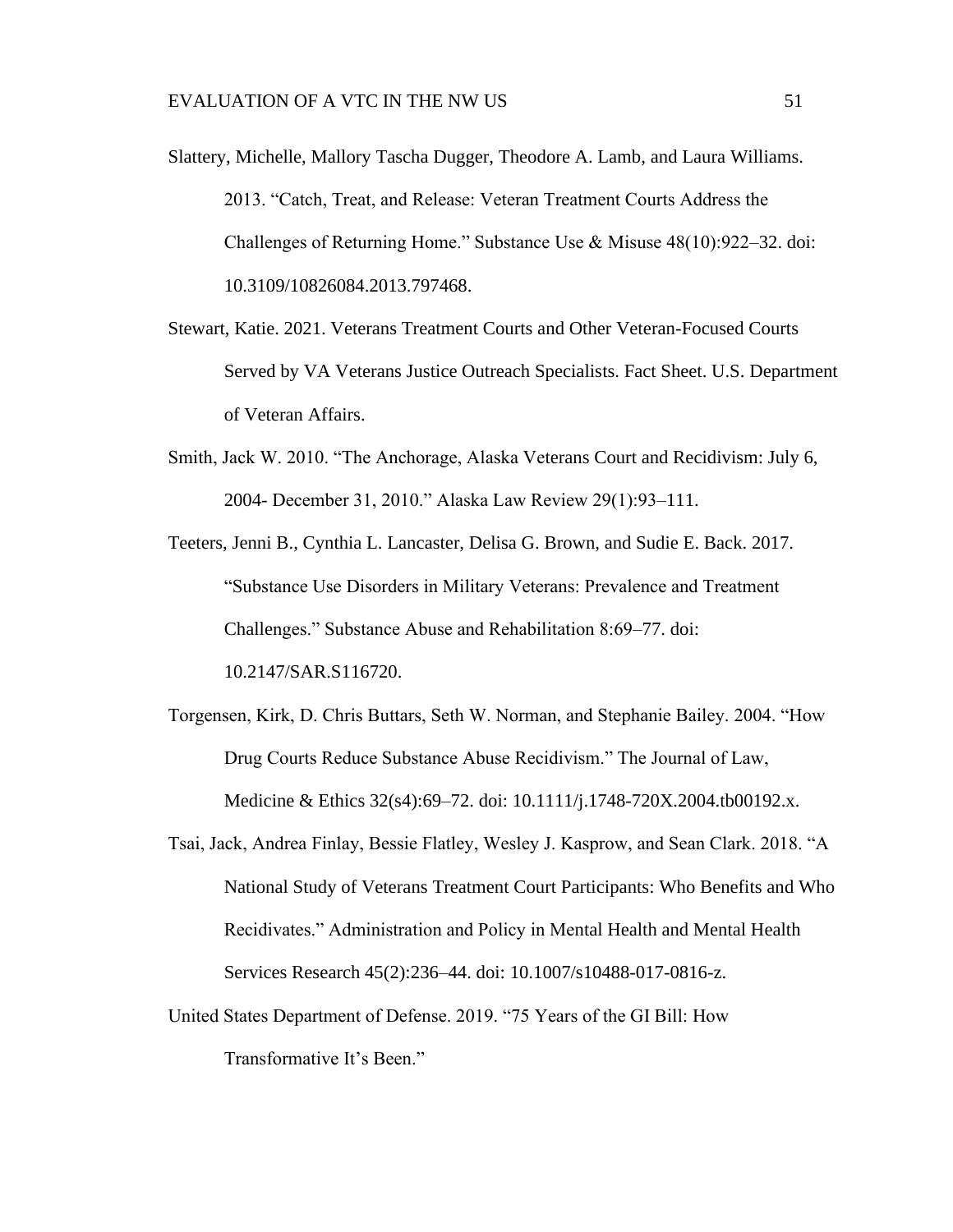United States Department of Veterans Affairs. 2020. 2020 National Veteran Suicide Prevention Annual Report. Annual Report. U.S. Department of Veteran Affairs. United States Department of Veterans Affairs. 2022. "Veterans Affairs History." United States Government Publishing Office. 2022. "38 U.S.C. 101: Definitions."

- United States Sentencing Commission. 2021. "Federal Offenders Who Served in the Armed Forces."
- Vaughan, Tyler J., Lisa Bell Holleran, and Rachel Brooks. 2019. "Exploring Therapeutic and Militaristic Contexts in a Veteran Treatment Court." Criminal Justice Policy Review 30(1):79–101. doi: 10.1177/0887403416640585.
- Yerramsetti, Ashok Paparao, Daniel David Simons, Loretta Coonan, and Andrea Stolar. 2017. "Veteran Treatment Courts: A Promising Solution." Behavioral Sciences & the Law 35(5–6):512–22. doi: 10.1002/bsl.2308.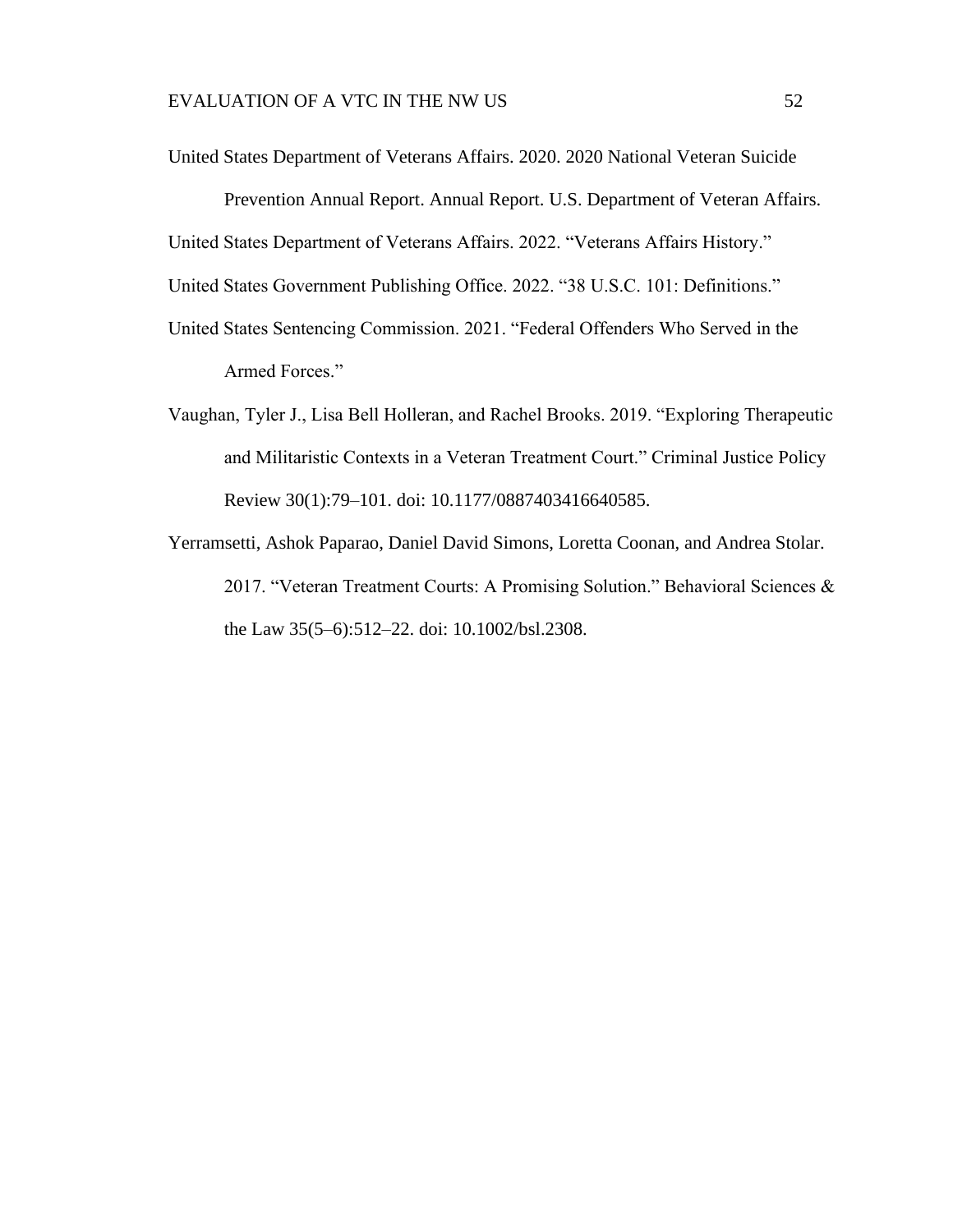#### <span id="page-59-0"></span>**APPENDICES**

<span id="page-59-1"></span>Appendix A: Institutional Review Board Approval Date: 11/2/2021 To: Anthony V Silvaggio Jacob Davis Stalcup From: Susan Brater Institutional Review Board for the Protection of Human Subjects IRB #: IRB 21-049

Subject: Evaluation of a Veterans Substance Abuse Court in the Northwest United States Thank you for submitting your application to the Committee for the Protection of Human Subjects in Research. After reviewing your proposal, I have determined that your research can be categorized as Exempt by Federal Regulation 45 CFR 46.104(d) because of the following:

Your research will only include interactions involving educational tests (cognitive, diagnostic, aptitude, achievement), survey procedures, interview procedures, or observation of public behavior (including visual or auditory recording) if one of the following criteria is met: (i)The information is recorded in such a manner that the identity of the human subjects cannot readily be ascertained; (ii) Disclosure of the subjects' responses outside the research would not place the subjects at risk of criminal or civil liability or be damaging to their financial standing, employability, educational advancement, or reputation; or (iii) The information obtained is recorded in such a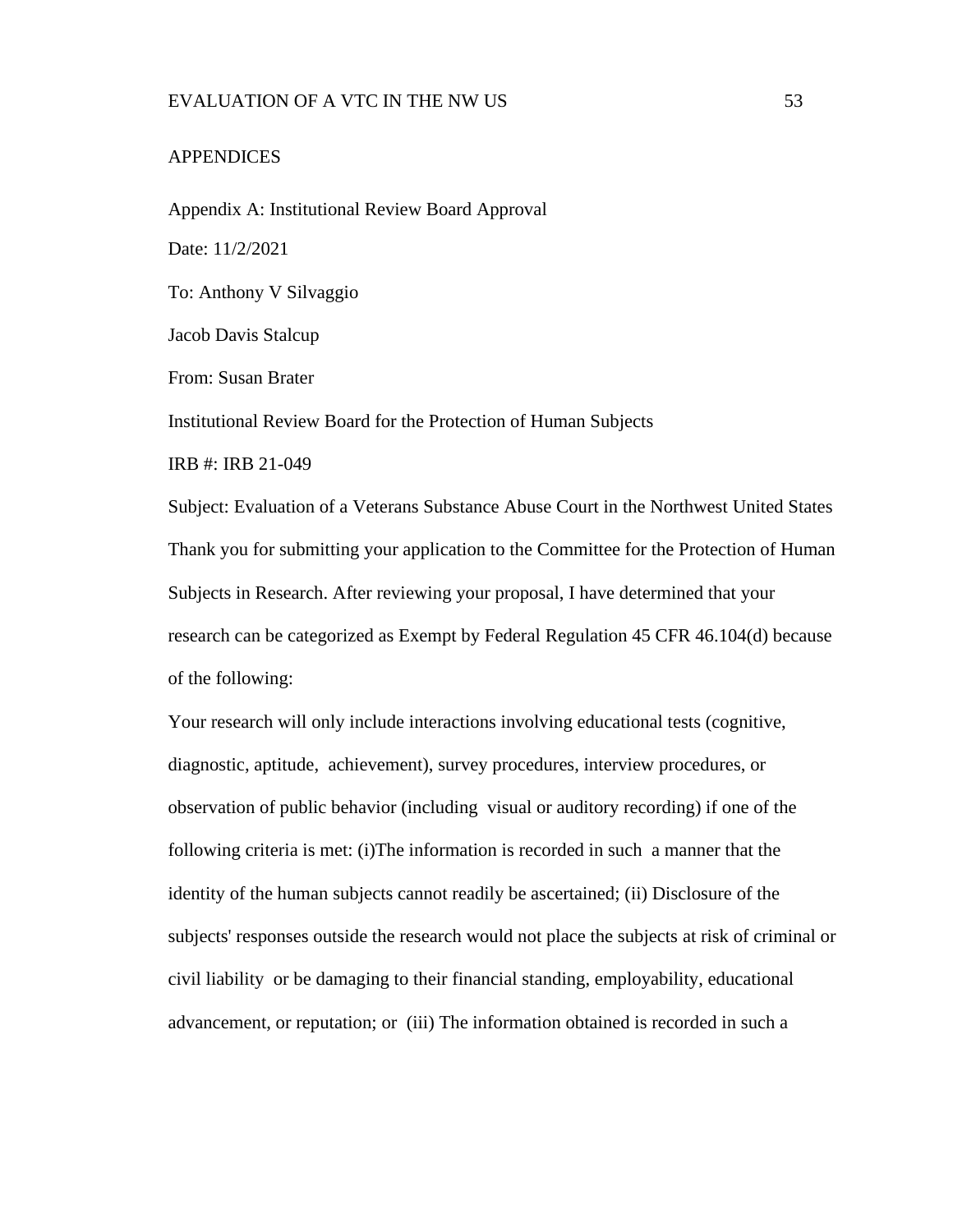#### EVALUATION OF A VTC IN THE NW US 54

manner that the identity of the subjects can be ascertained, and the IRB conducts a limited review.

The anniversary date of this proposal is. By HSU policy, all data collection related to this 11/2/2022

protocol must stop on the anniversary date, unless a renewal/annual report is submitted. In order to prevent any interruption in your research, please submit a renewal/annual report in time for the IRB to process, review, and extend the Exempt designation (at least one month).

Important Notes:

• Any alterations to your research plan must be reviewed and designated as Exempt by the IRB prior to implementation.

- Change to survey questions

- Number of subjects

- Location of data collection,

- Any other pertinent information

• If Exempt designation is not extended prior to the anniversary date, investigators must stop all data collection related to this proposal.

• Any adverse events or unanticipated problems involving risks to subjects or others must be reported immediately to the IRB (irb@humboldt.edu).

cc: Faculty Adviser (if applicable)

Institutional Review Board for the Protection of Human Subjects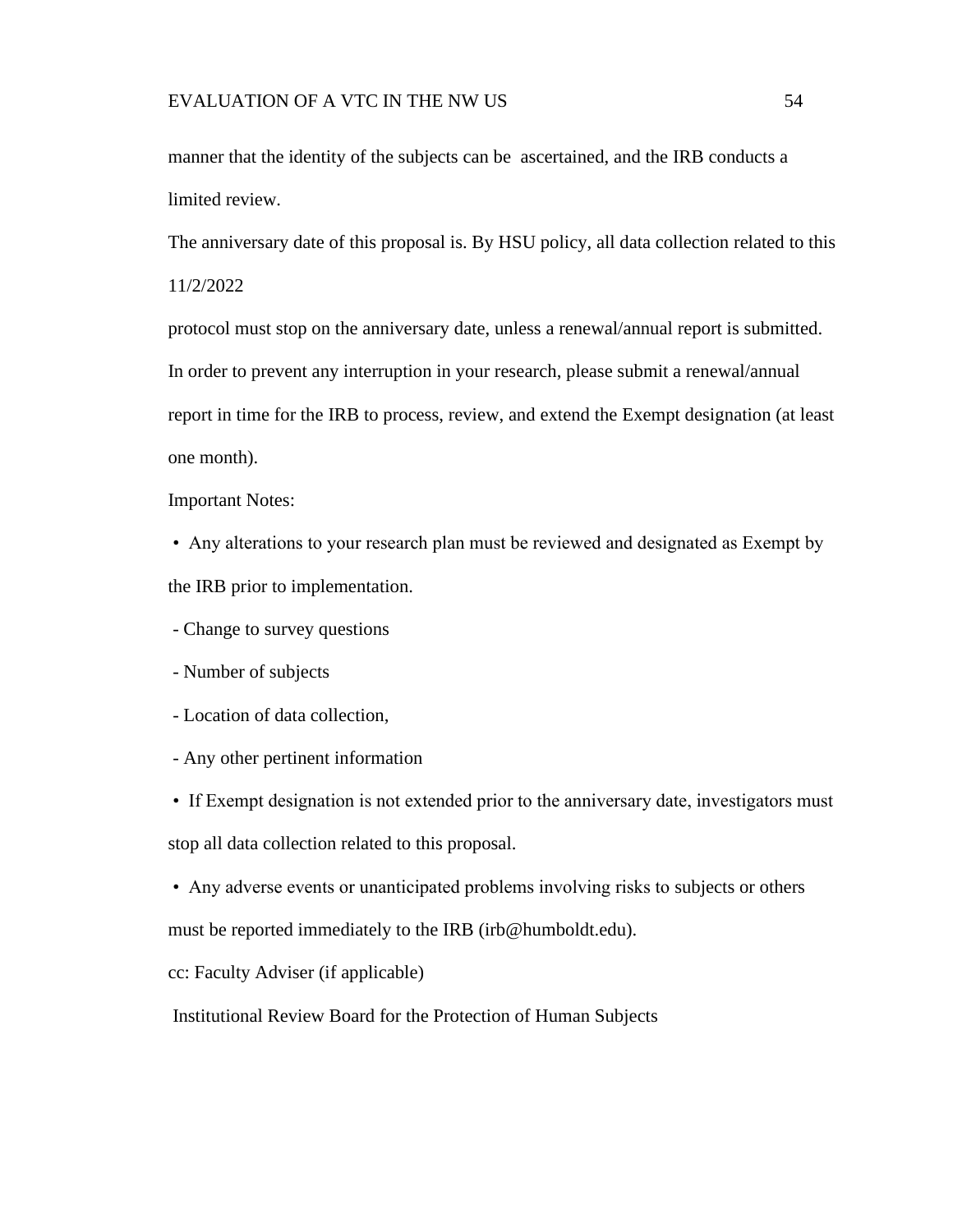## EVALUATION OF A VTC IN THE NW US 55

#### <span id="page-61-0"></span>Appendix B: Informed Consent Form

Consent Form

Effectiveness of Veteran Substance Abuse Courts

# Introduction

This interview is part of a master's thesis research project for Jacob Stalcup, graduate student in Sociology at Humboldt State University. It will be exploring and evaluating the effectiveness of veteran substance abuse courts in the northwestern United States.

#### **Procedures**

You will be interviewed via Zoom or similar video conferencing software for less than an hour about your opinions of the veteran substance abuse program. The interview will be digitally recorded using a cellphone or laptop and will be password protected. Within two days of the interview, these audio files will be moved to a Google share drive and removed from the recording device. Within one month of the interview, the audio file will be transcribed and deleted. The transcription may be stored for up to 7 years after the interview.

#### Confidentiality

Information given during this interview will remain confidential. This will be done by changing names and disguising any details of interviews that may reveal the identity of the interviewee or people they talk about. Any quotes from you will be selected to make identification difficult. The unchanged information will be stored on a Google share drive. This unchanged information will be destroyed one year following the completion of this study. The consent forms with your signature will be scanned and then stored on a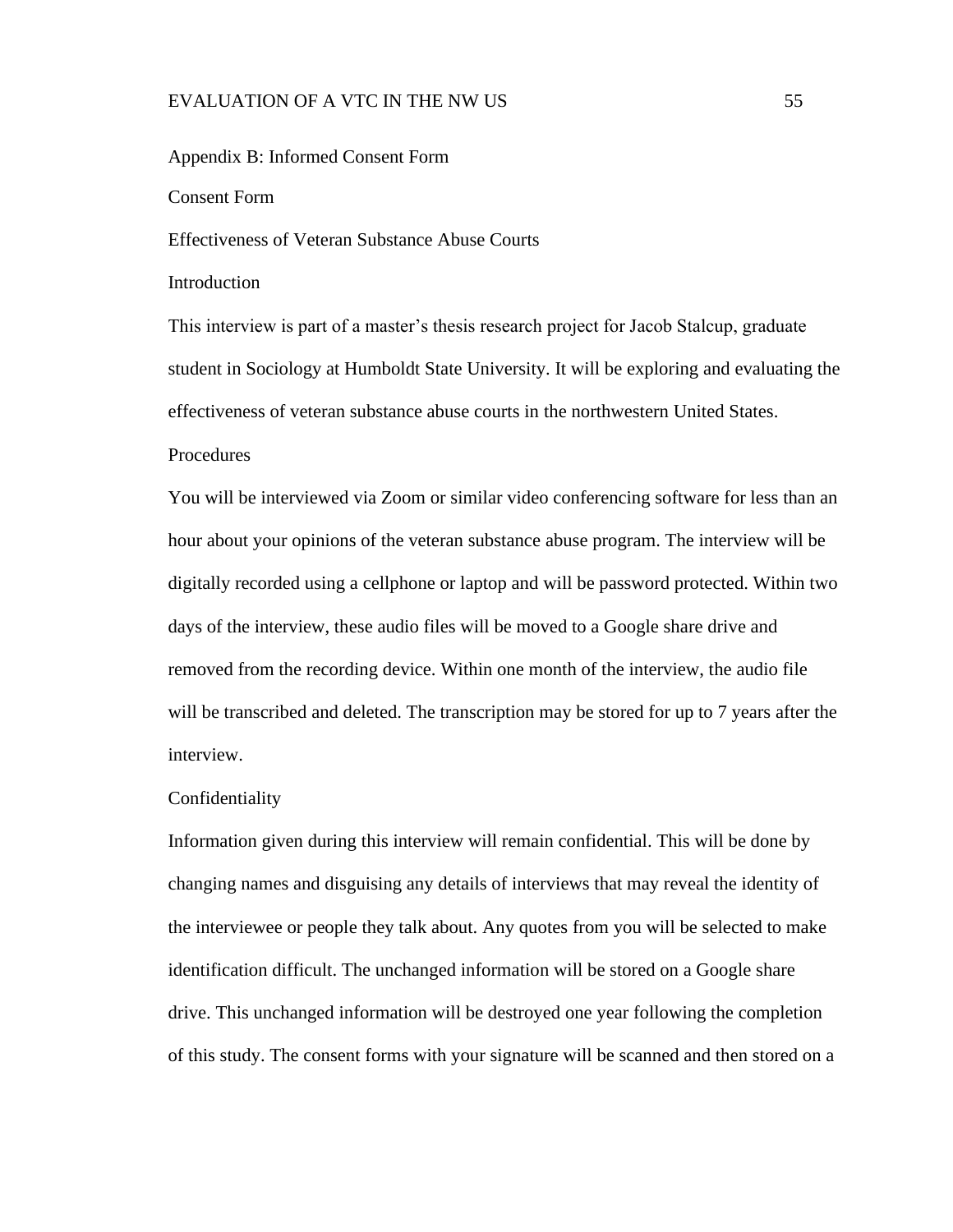password protected computer separately from your interview transcript. They will be maintained for 3 years after the study is complete. The Institutional Review Board will have the right to inspect these records only for reasons of maintaining research integrity. Whom to Contact for Questions

Jacob Stalcup can be contacted at (406) 853-1796, jds214@humboldt.edu. Anthony Silvaggio, Graduate Coordinator, Department of Sociology Chair, Assistant Professor of Sociology at Humboldt State University, who will be supervising this study, can be contacted at anthony.silvaggio@humboldt.edu. This study has been approved by the Humboldt State University Institutional Review Board, who can be contacted at (707) 826-5165 or at irb@humboldt.edu.

Study Specifics

Purpose

The purpose of this study is to evaluate the effectiveness of veteran substance abuse courts in the northwestern United States.

Risks and Benefits

There are minimal risks for participants: risks are no greater than the discomfort you may experience in everyday professional interactions. This research may possibly help others in the future. This research is part of an evaluation and may help improve the program. The experience may also be beneficial if you enjoy talking about your job and what you do to help.

VOLUNTARY NATURE OF PARTICIPATION/FREEDOM FROM COERCION/FREEDOM TO WITHDRAW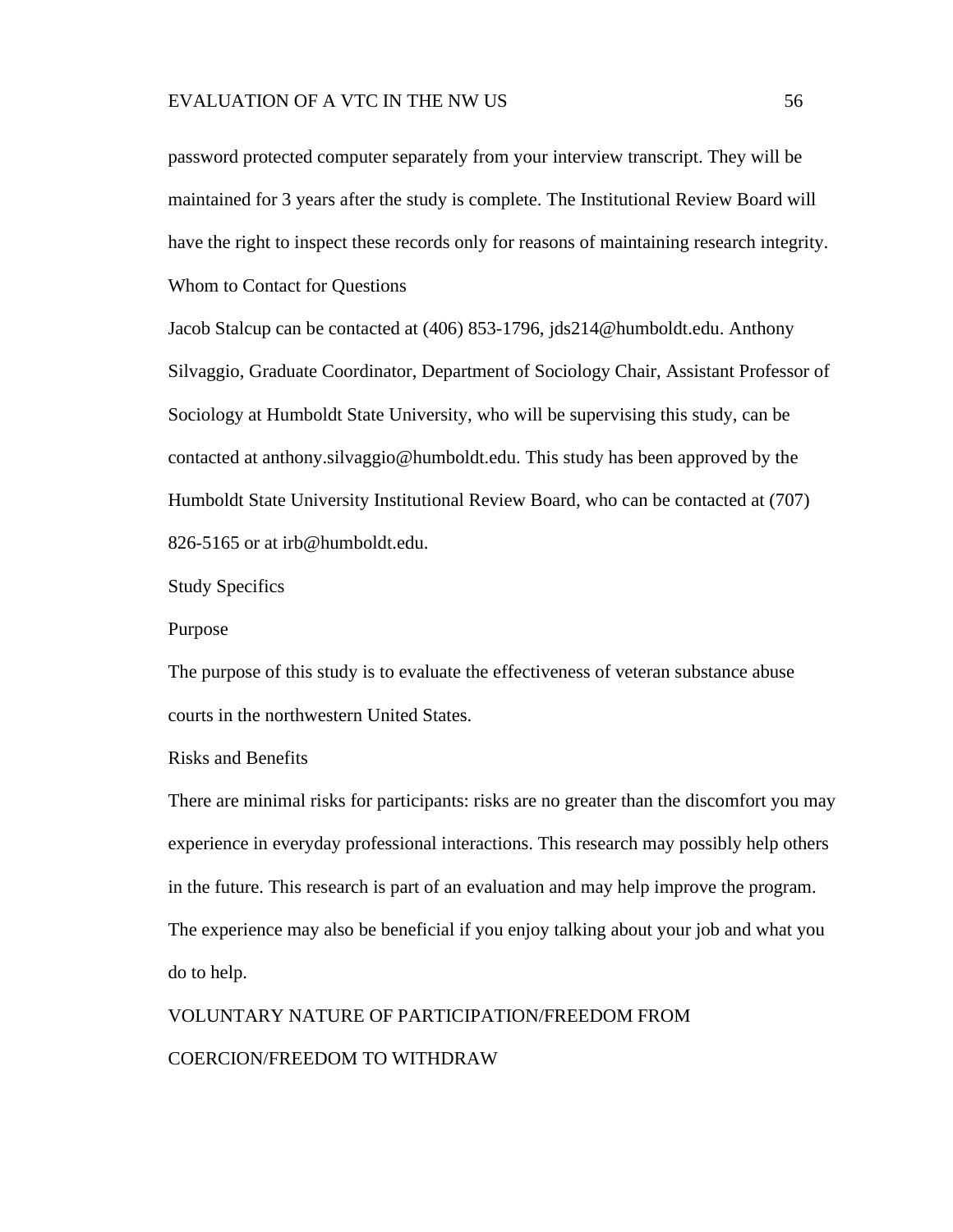If you do not want to answer a question or wish to stop the interview at any time, you can without any consequences of any kind.

If you have questions, please ask the interviewer before replying to this email affirming that you consent to participate.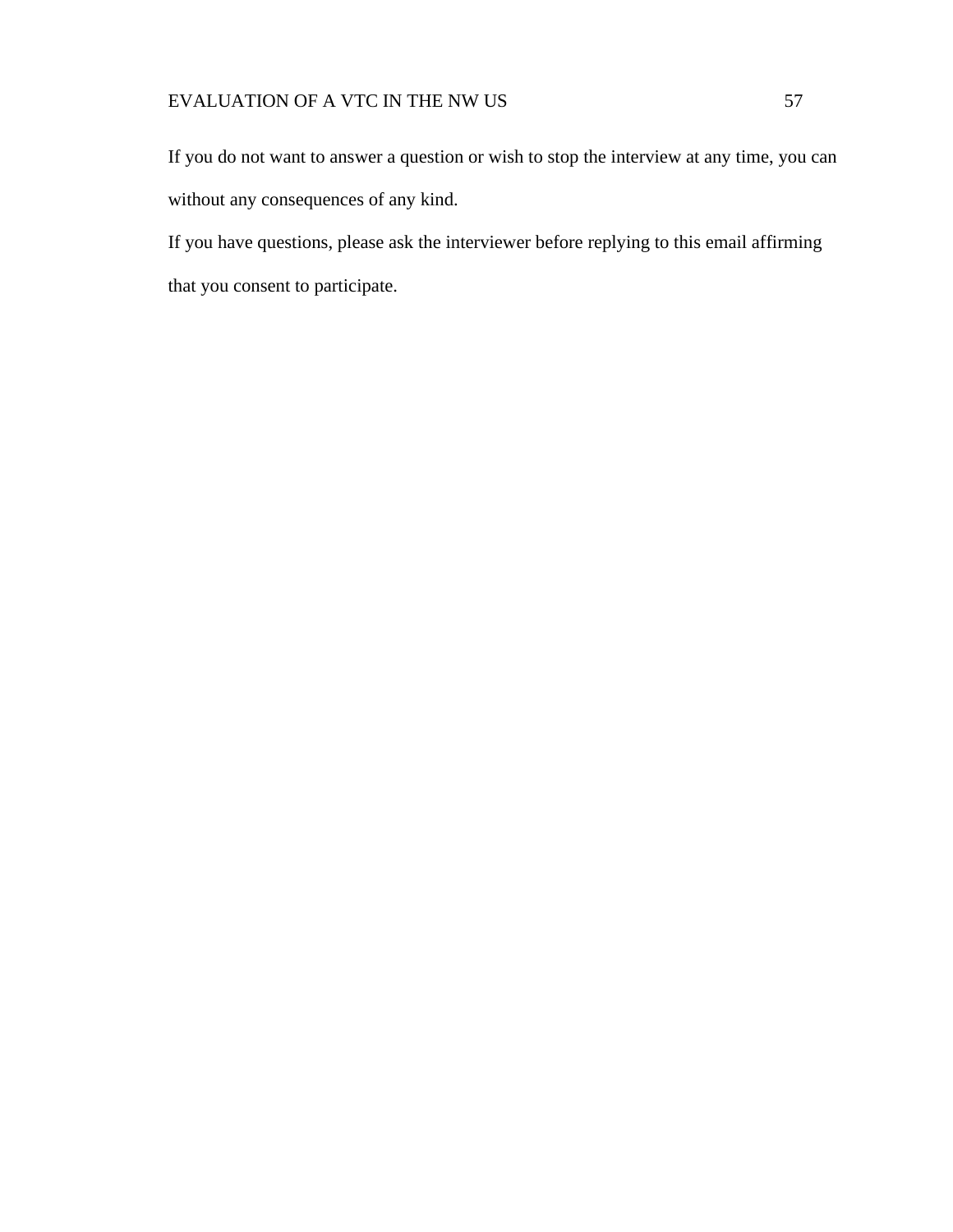# EVALUATION OF A VTC IN THE NW US 58

<span id="page-64-0"></span>Appendix C: Interview Guide Interview guide

These are examples of the types of questions that will be asked while these interviews are being conducted.

Veteran Substance Abuse Court

Confirm their consent from email. Bring up how this is recorded (State Law).

Tell me a little about yourself? (Background, education, where you work, where you want to work).

How would you describe this program to someone? (Goals, mission etc.).

How did you get involved with this program? (Networking, help for future plans, family who are veterans).

What do you think this program does the best?

How has your experience in this program been? (Time working here, general

experiences, anything that has stood out).

What challenges do you think this program faces currently?

What do you think would improve the program? / overcome the challenges?

(You might want to ask about training. A question that asks them about the skills they have or would like to have?

What skills do you think are important for folks to have in this position? (What sorts of training do you think would be essential for someone in this job?)